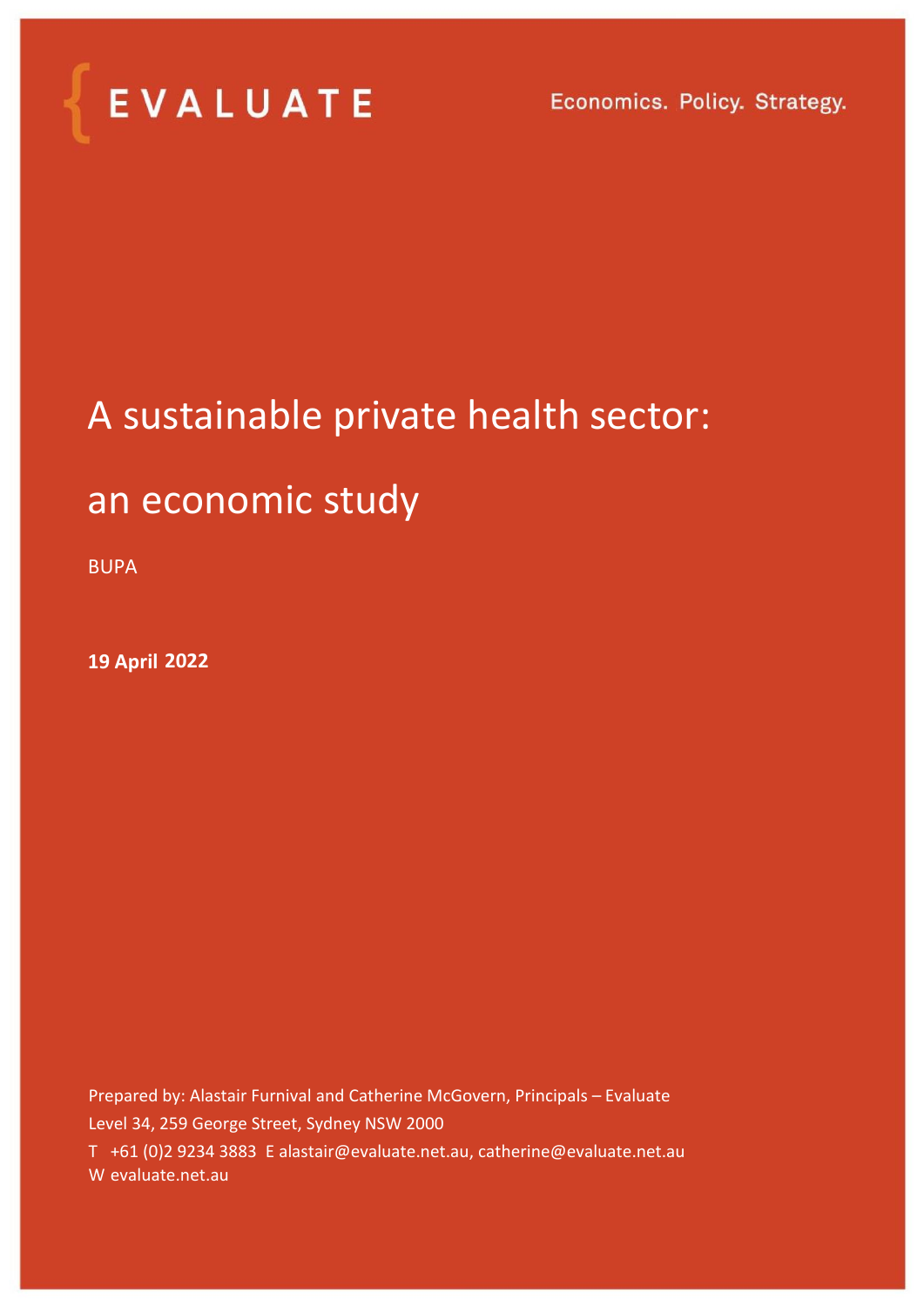#### <span id="page-1-0"></span>**Authors**

Alastair Furnival and Catherine McGovern are Principals at Evaluate.

#### <span id="page-1-1"></span>**Evaluate**

Evaluate was formed in 2016 to bring fresh thinking to policy and economic questions, particularly those in the social sphere.

Our particular goal is to identify long-term solutions to ensuring the sustainability of Australia's social compact, including universal access to healthcare and education, and the supply of aged care, housing and other social infrastructure.

Our approach is based on a traditional microeconomic toolkit, moderated by the knowledge that social services are accessed by people with a vast variety of experiences, needs and resources. Consequently, we have no bias towards either public or private supply of services, noting that the access and welfare needs of different Australians typically require a mix of both.

The Principals of Evaluate are experienced professionals, and we complement this with external expertise where possible.

[www.evaluate.net.au](http://www.evaluate.net.au/)

#### <span id="page-1-2"></span>**Funding**

This research was funded by and undertaken at the request of Bupa. www.bupa.com.au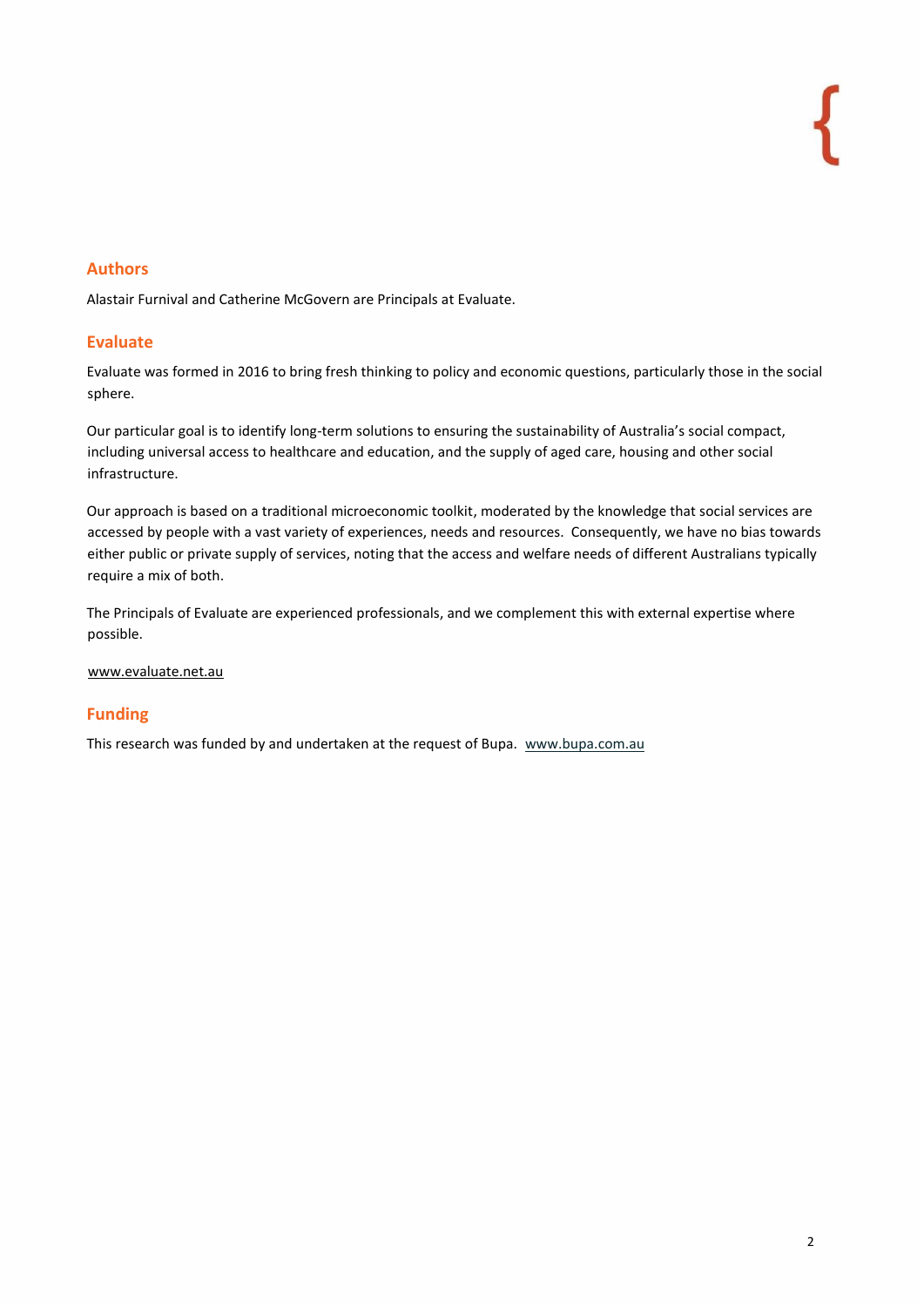# **Table of Contents**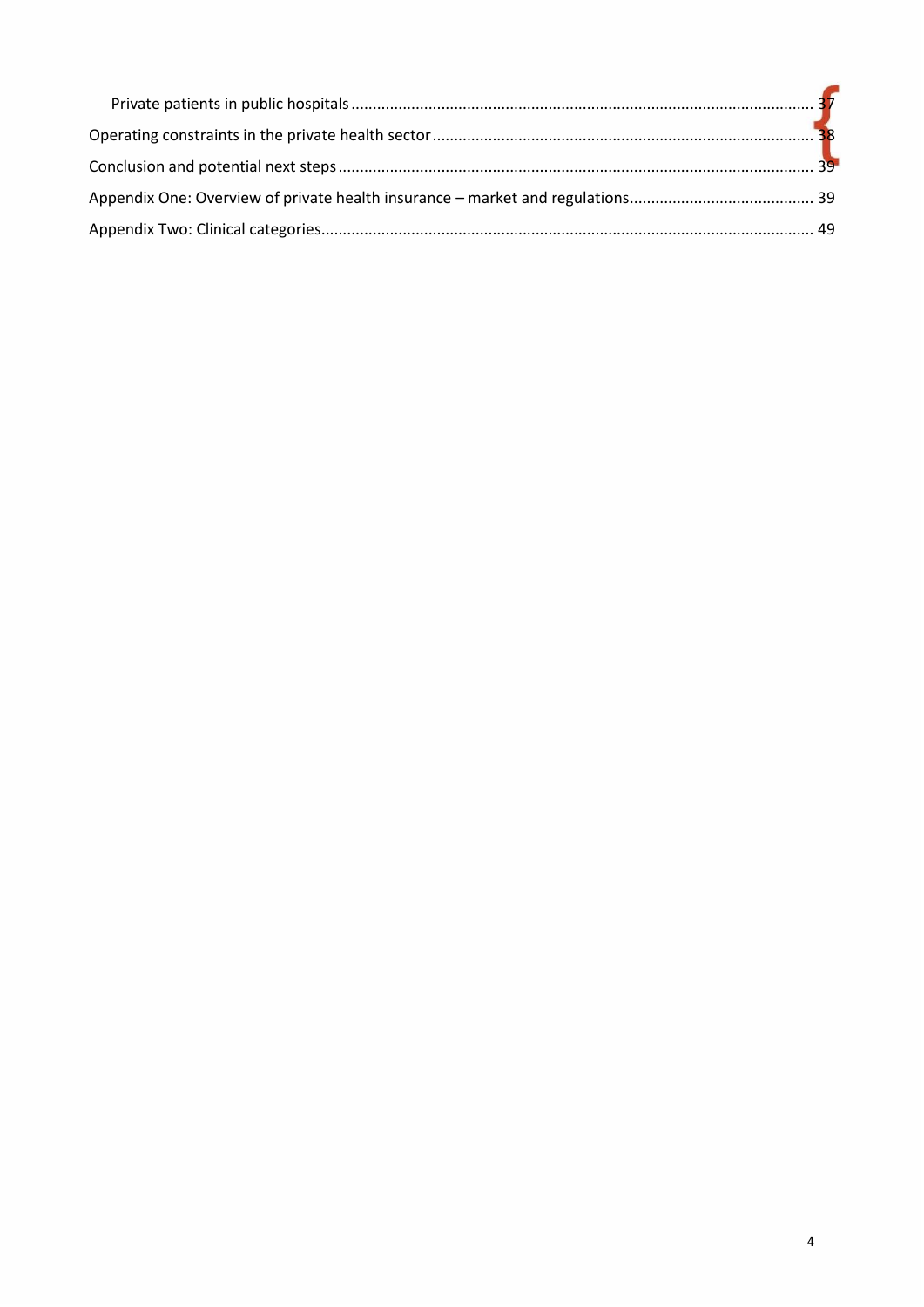$\left\{ \right.$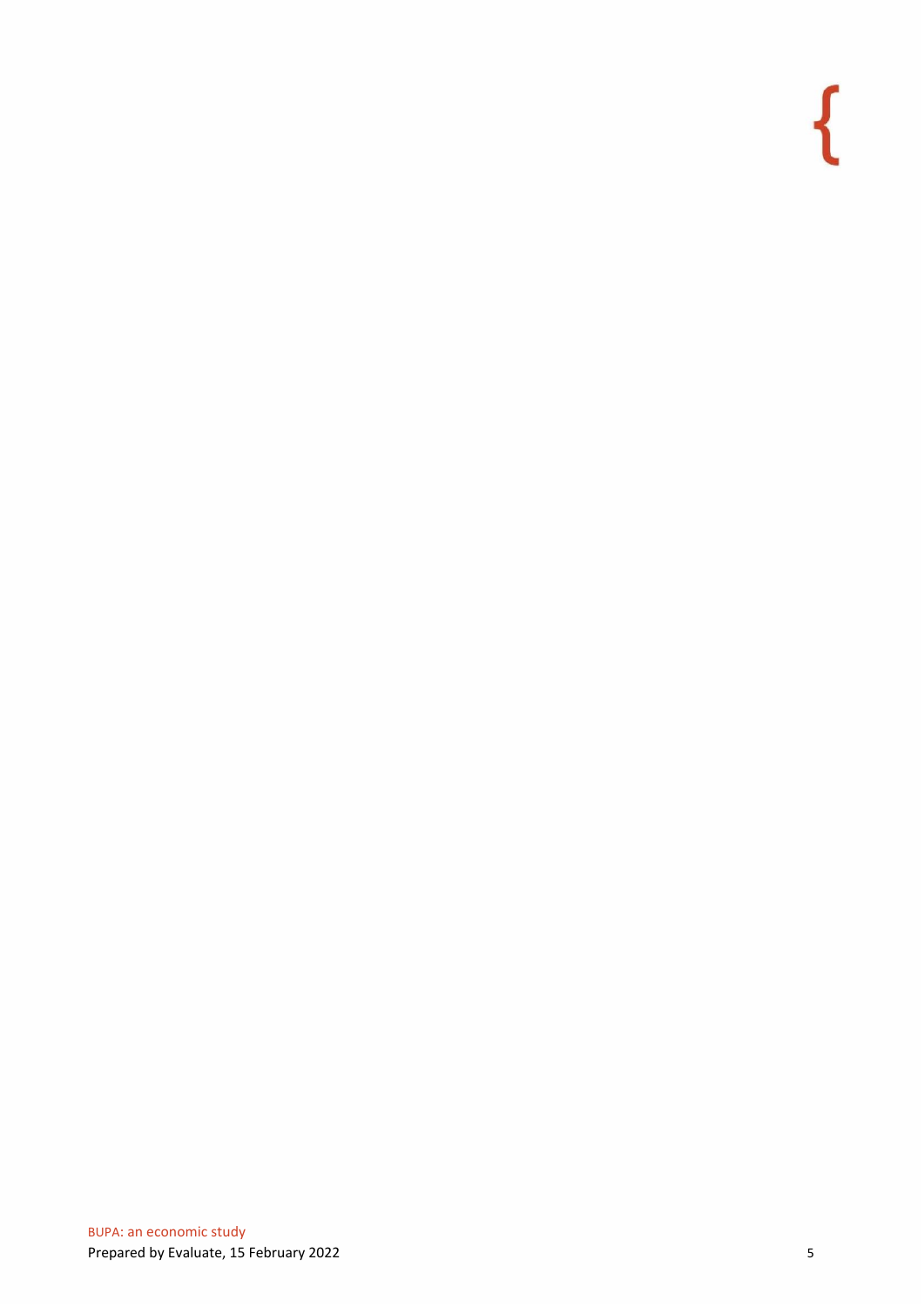### <span id="page-5-0"></span>Executive summary

This paper finds that private health insurance (PHI) contributes \$61 billion to the Australian economy annually and, in addition, adds to economic wellbeing through supporting Australians' health so they can remain productive. This in turn contributes to economic growth.

This paper considers ways in which PHI could become both more productive and more sustainable and specifically looks at how more value can be achieved from the same or lower expenditure – an outcome that is desirable for consumers, the health sector, governments and the economy more broadly.

#### **Sustainability of the private health sector**

As highlighted above, a sustainable private health sector has significant personal and economic benefits. A sustainable sector supports the health and wellbeing of insured people and, through the reduction of public hospital waiting lists, also benefits those without insurance. Governments are also beneficiaries of private health given the private sector helps to alleviate and minimise the demand pressures on the public health system.

The value that the private health sector delivers to Australia is implicitly recognised by the long-term support that the Australian Government has provided to the sector. Private health insurance is a central element in helping Australia maintain its world-class, universal health system.

The increasing stresses on, and consequent concern about, the sustainability of PHI are therefore unfortunate and unintended. Higher participation in private health insurance is important and regulatory systems should therefore seek to maximise membership across the lifecycle. Incentives do exist to support this but there are also regulatory inefficiencies which, when coupled with the information asymmetries present in this sector, will result in neither membership nor overall public welfare being maximised.

To consider how best to sustain and support PHI, this paper seeks to distinguish between:

- The rules and structures which are necessary to, or valuable, in addressing the limits of the traditional market, particularly those caused by information asymmetry;
- Those which have been designed to address specific problems in an imperfect system, but which may contribute more inefficiency to the health market than they resolve; and
- Gaps in the rules which drive inefficiency, such as when one party to a contract is constrained and the other is not.

Given the purpose of insurance is to facilitate risk sharing and financial settlement between buyers and sellers, it is important to consider whether Australia's regulatory structure addresses the market limitations of healthcare via insurance or simply reallocates them from individuals to private health insurers. It is also important to note that there are many instances where the private health sector departs from the standard model of an efficient competitive market. This raises many issues which need to be considered and addressed.

This is not to suggest that an unregulated market for PHI should exist but does indicate that reforms are necessary to help address the asymmetries and anomalies in the PHI sector in order to generate greater efficiencies and increase productivity.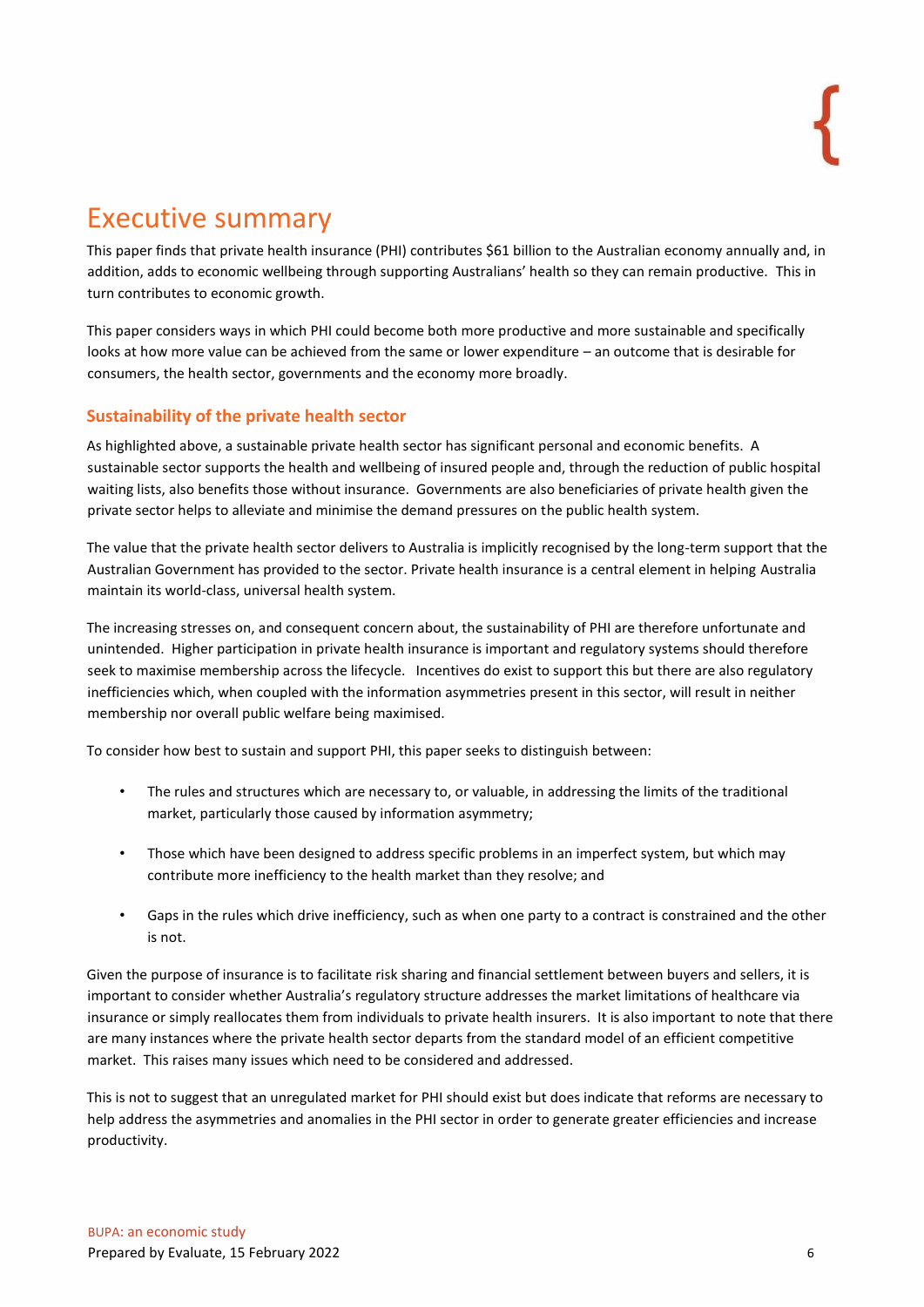The options outlined in this paper are not presented as the sole solutions at delivering a sustainable PHI sector but offer fertile areas for further consideration and investigation. This work should inform future rounds of PHI reforms beyond those already being undertaken.

#### **A sustainable private health sector: the principal goals of reform**

Three principal goals should inform reform of the private health sector as follows:

- 1. Membership of private health insurance should be increased and broadened as the key to sustainability;
- 2. Solutions should be sought that will substantially reduce the mean cost of PHI instead of pursuing minimum price increases which will not lead to increased membership, and
- 3. These solutions should not undermine the core value proposition of PHI which is that it offers immediate treatment where needed.

#### **Restoring the PHI value proposition – options for reform**

Drawing upon the analysis above, there are five general paths to restoration of the value proposition which are: $1$ 

- 1. Removing the asymmetry whereby PHI funds are price-takers including from hospital accommodation and device suppliers;
- 2. Addressing the out of pocket (OOP) costs issue;
- 3. Reducing expenditure on low-value care, which may usefully be defined as treatment which would not move to the front of a public waiting list under any circumstance. This is mostly because it has poor evidence or poor economic efficacy but, for some patients, it may particularly inefficacious or inappropriate;
- 4. Allowing market completion by allowing health insurers to fund care options involving hospital substitution within hospital cover; and
- 5. Investing in consumer education to reduce information asymmetry and address some of the myths about healthcare in Australia.

Each of these is aimed at reducing the overall costs while maintaining the core benefits of PHI. Each of these potential reforms is considered in detail in the paper while Table One provides a summary of the various options.

| Table One: Summary of reform options |                    |                                 |
|--------------------------------------|--------------------|---------------------------------|
| Reform options and work proposed     | Economic rationale | <b>Stakeholders</b><br>impacted |

<sup>1</sup> These exclude the potential impact of prospective risk equalisation which is an important reform option but is being addressed elsewhere.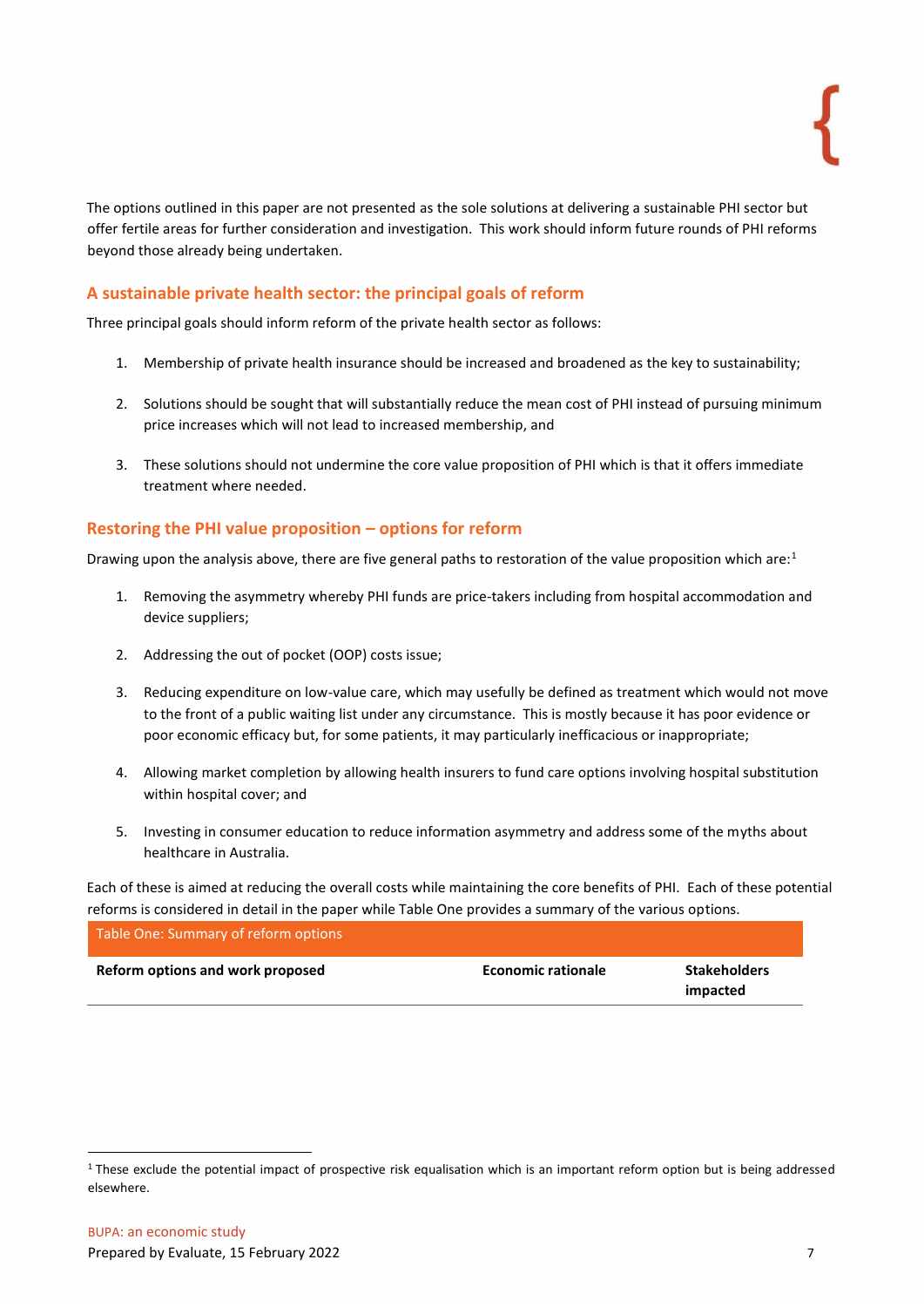Removing asymmetry between PHI and hospital and device suppliers

- Formal alignment of the PL or similar mechanisms to prices in the public health system
- Extension of IHPA's oversight to the total cost of care on a DRG basis

These reforms would add significant downward pressure to prices whilst also creating a more level field between PHI and suppliers

PHI Hospital suppliers Commonwealth as payer through the rebate

#### Table One: Summary of reform options

- Introduction of a series of measures that permit a more symmetrical negotiation between PHI and hospitals including:
- Either removing the default rate or reducing it to incentivise negotiation and decrease the profitability of low-value care;
- Amending the Private Health Insurance Act 2007 so the Commonwealth has to approve hospitals that access the Commonwealth-specific default rate; and,
- Together with the proposal for DRG-based pricing, allow PHI and hospitals to negotiate on total cost of services, potentially with the exception of professional fees
- Review of the supply rules utilised by governments to put down pressure on prices
- How default rates might be set to incentivise health care being provided in the most efficient or costeffective setting

#### Addressing OOP costs This could be addressed through the contracting model outlined in the section above and through incentives to encourage medical practitioners to participate in no-gap and known gap arrangements Decreasing overall costs while maintaining the core benefits, and sustainability, of PHI PHI customers Medical practitioners PHI Commonwealth as payer through the rebate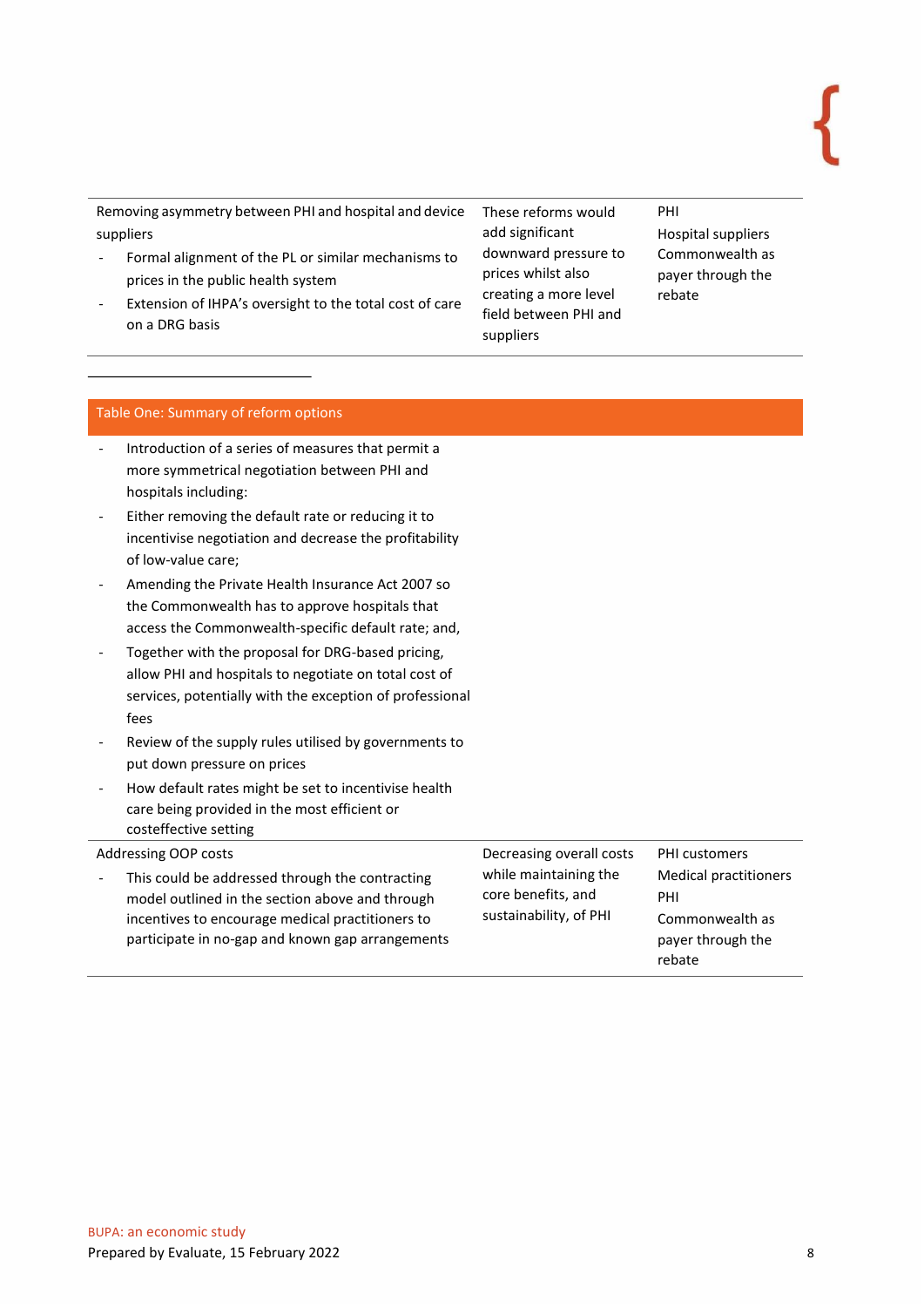| Reducing expenditure on low-value care<br>Undertake a comprehensive review to describe and<br>quantify what might be included in various definitions<br>of low-value care<br>Review of the supply rules utilised by governments to<br>minimise the provision of low value care<br>Exploration of means of promoting value-based care<br>Calculation of savings available to consumers through<br>the minimisation of low-value care | Probably the most<br>productive option to<br>reduce PHI premiums<br>over time although<br>potentially most<br>challenging as it<br>resembles part of the<br>rationing that occurs<br>elsewhere in the health<br>system | Patients<br>Hospitals<br>PHI<br><b>Medical practitioners</b><br>Commonwealth as<br>payer through the<br>rebate |
|-------------------------------------------------------------------------------------------------------------------------------------------------------------------------------------------------------------------------------------------------------------------------------------------------------------------------------------------------------------------------------------------------------------------------------------|------------------------------------------------------------------------------------------------------------------------------------------------------------------------------------------------------------------------|----------------------------------------------------------------------------------------------------------------|
| Allowing market completion<br>Cost-benefit analysis of the potential impact of market<br>completion including:<br>Extending the capacity for PHI funds to invest in health<br>promotion activities; and,<br>Allowing funds to pay for treatment without hospital<br>admission, including both preventive and hospital<br>substitution treatment<br>Reviewing reasons for the low management expense                                 | Decreasing overall costs<br>while addressing the<br>asymmetrical nature of<br>the market                                                                                                                               | PHI funds<br>Hospitals<br>Commonwealth as<br>payer through the<br>rebate                                       |
| ratio (MER) in PHI versus other insurers                                                                                                                                                                                                                                                                                                                                                                                            |                                                                                                                                                                                                                        |                                                                                                                |
| Table One: Summary of reform options                                                                                                                                                                                                                                                                                                                                                                                                |                                                                                                                                                                                                                        |                                                                                                                |
| Evaluation of PHI's contribution to the economic<br>activity of small business and its impact as a catalyst<br>for additional personal spending on health and<br>wellbeing<br>Calculating the incremental impact of PHI on GDP                                                                                                                                                                                                      |                                                                                                                                                                                                                        |                                                                                                                |
| Investing in consumer education                                                                                                                                                                                                                                                                                                                                                                                                     | Decreasing the<br>information<br>asymmetries between<br>consumers, medical<br>practitioners and PHI                                                                                                                    | Patients<br><b>Medical practitioners</b><br>PHI<br>Commonwealth as<br>payer through the<br>rebate              |

Two alternative approaches are also outlined in the paper. These are not as formal proposals but do represent useful intellectual exercises. These include floating the rebate and re-targeting the rebate and principally serve to underscore the asymmetrical nature of the market in which PHI operates.

#### **Conclusion and next steps**

Looking to the future, if PHI becomes increasingly dominated by older and sicker Australians, the value of increased life expectancy and work productivity benefits provided by the sector will decrease. This in turn will reduce economic growth while healthier Australians remain on ever-increasing public waiting lists. This scenario is obviously detrimental compared to the current or ideal environment which only emphasises and underpins the need for the above options to be modelled, considered and, where appropriate, adopted.

#### BUPA: an economic study

Prepared by Evaluate, 15 February 2022 9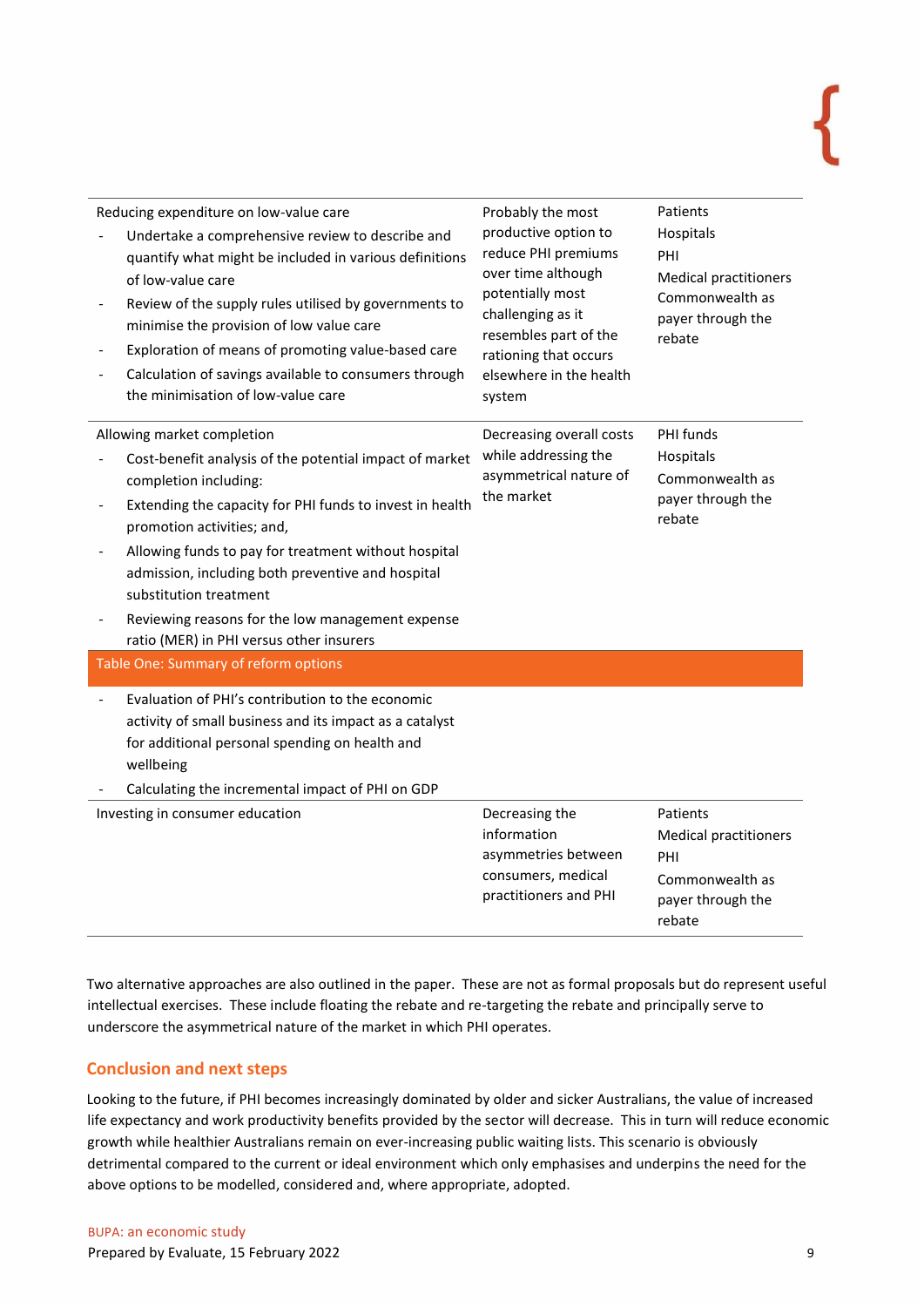Reforms underway in the PHI sector, such as those to the Prostheses List pricing, will deliver clear benefits. This paper explores a number of options for the next round of reforms which would make the private health insurance system more sustainable, benefiting patients, the health system and the economy more broadly. The options outlined in this paper seek to reframe the system for long term sustainability not simply for the sector but to maximise the health and wellbeing of Australians, support the sustainability of government expenditure on both public and private healthcare and to remove pressure from public hospital waiting list.

Further work is needed to flesh out some of the details and potential impacts of the proposed reforms. This would

enable identification of those most valuable and their prioritisation for adoption.

### <span id="page-9-0"></span>Purpose

This paper was commissioned by Bupa with the aim of exploring options by which the sustainability of private health insurance in Australia might be improved.

As such, it looks at the value of the private health sector in Australia, the operating limits of various participants but particularly private health insurers and builds a map of complementary and competing incentives for those participants.

### <span id="page-9-1"></span>The Economics of Private Health Insurance: Core Principles

#### <span id="page-9-2"></span>**Background: Arrow and Uncertainty**

This paper is focused on questions of which regulations to private health insurance are necessary and productive and which are only part of the natural accretion of regulation over time. To do this, it is useful to revisit some of the foundations of contemporary economic thinking with respect to healthcare.

The fundamental economic arguments for regulatory intervention in pricing and access to health insurance – both social and private – are found in the American Nobel laureate Kenneth Arrow's 1963 paper *Uncertainty and the Welfare Economics of Medical Care*. 2

Arrow's central observation in this paper is that healthcare is a good which suffers from exceptional levels of information asymmetry. The consequence of this is that an unregulated market is unlikely to maximise overall public welfare as those with greater knowledge are incentivised and able to maximise their returns.

Compounding this, Arrow noted that medical care, like most professional services, is almost purely an information economy insofar as it relies upon professional training and expertise.<sup>3</sup> This means that consumers know neither the value of potential care nor the cost of assessing that value. This may be identified as an important role of third-party mediators, such as insurers.

From there, Arrow identified issues which are peculiar to the medical services market and which have bearing on the capacity to develop a market for risks. These include:

• The uncertainty of individual demand, which in turn means individuals cannot effectively value medical care in the household budget. An important corollary to this is that there is no propensity to accurately value the

<sup>2</sup> Kenneth J Arrow, "Uncertainty and the Welfare Economics of Medical Care", *The American Economic Review*, 1963 (53:5), pp.94173. <sup>3</sup> Arrow, "Uncertainty", p.946.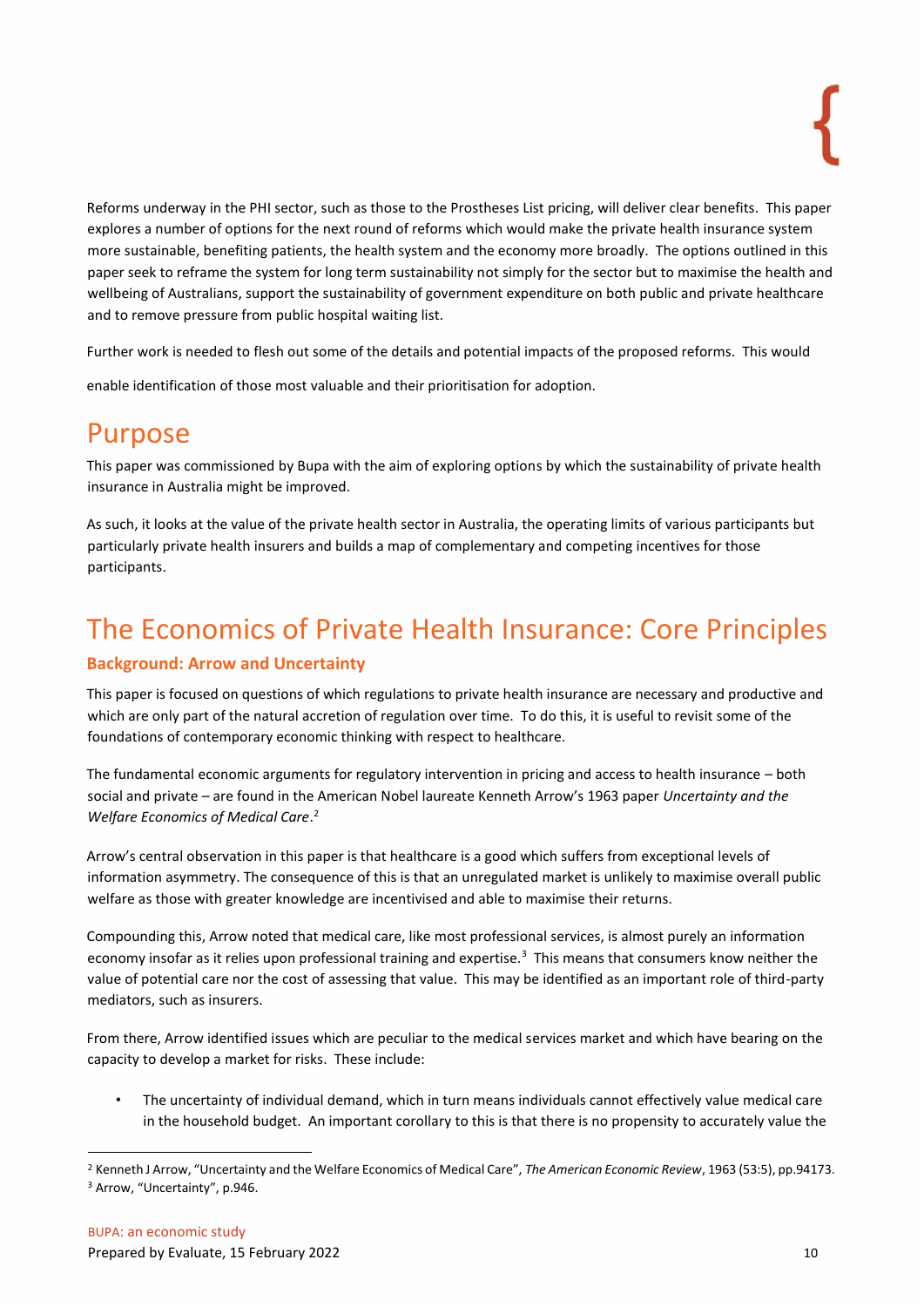protective benefits of health insurance: typically, any expenditure in a year of good health is seen as overpriced;

• Historically, it has been assumed that the ethics of medical care providers are different from those of business people in general. The effect of competition and other economic incentives depends upon the objectives and motivations of health care providers. Studies have shown that both preferences for net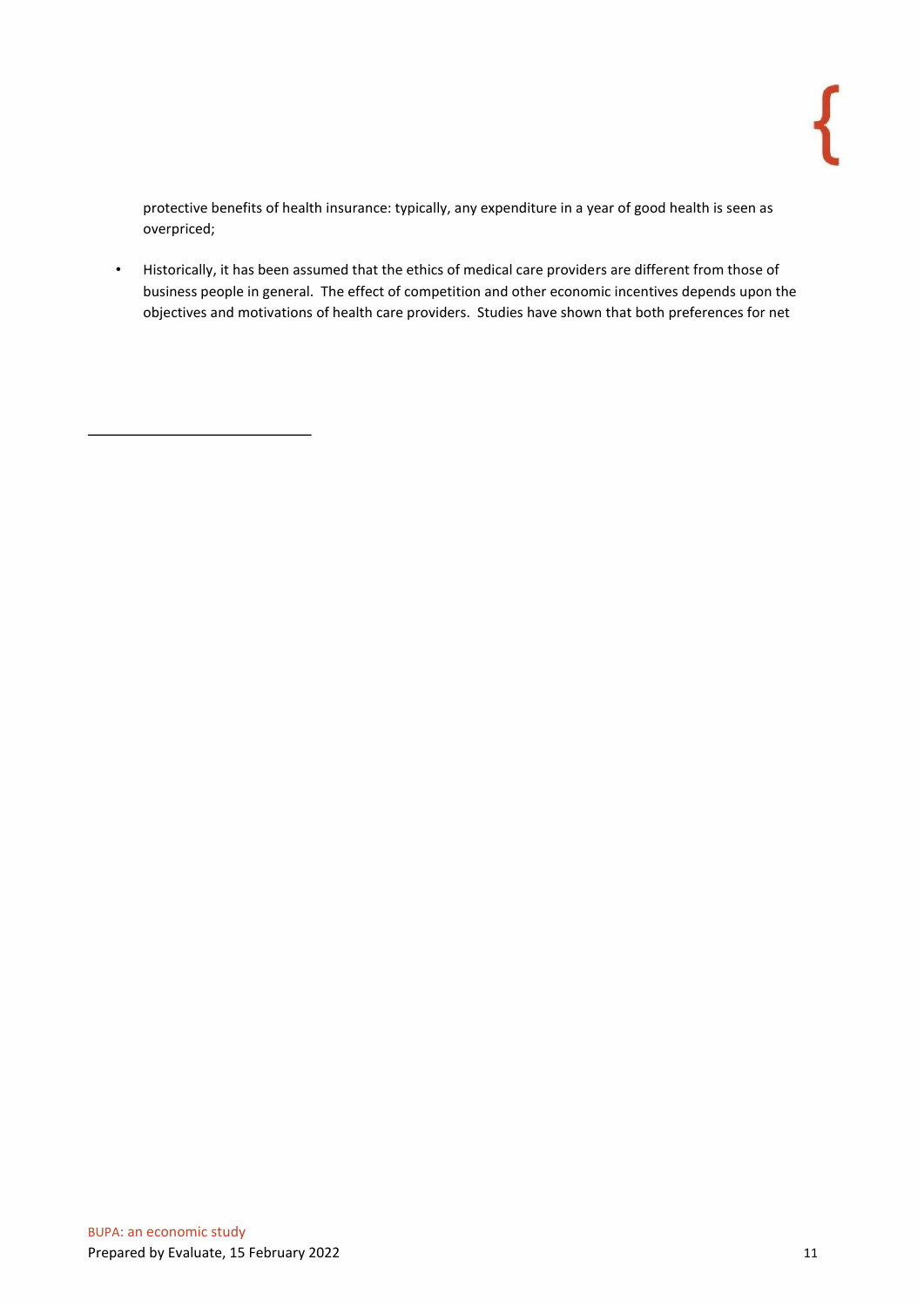income and the health outcome or utility for a patient impact physician and provider responses.<sup>4</sup> How these factors are traded off is a key source of variation in pricing and other behaviours;

- Medical care has a unique dimension of product uncertainty. Leaving aside normal buyer-seller information asymmetry, there is particular uncertainty as to the consequences – rather than simply the quality – of medical services. As an illustration, two people presenting the same disease to the same physician, and receiving the same treatment, may experience radically different outcomes;
- Highly rationed supply of core intellectual property or medical expertise. This is particularly difficult to alter given the timeframes for specialist training, although professional migration may ameliorate this when not subject to unreasonable restrictions. The consequence of this is that all payers in the 'market' (governments, insurers, private individuals) are to a greater or lesser extent price takers. Noting the prior observations, they are price takers for a service whose value they cannot assess in any case; and,
- Extensive price discrimination, typically by the patient's perceived capacity to pay. This is most visible in outof-pocket (OOP) costs charging in Australia.<sup>5</sup>

What is clear from this analysis is that there are multiple departures from the standard competitive model in which an efficient market would form. In particular, the barriers to entry for suppliers make individual purchasers price-takers. A similar phenomenon occurs with respect to the intellectual property attached to medicines and devices given that, as these become more technologically complex and the costs of health technology assessment (HTA) and associated approvals increase, the barriers to competition continue to rise.

The consequence of this is what economists call 'non-marketability' of individual health risk: that an efficient and informed market cannot form between consumers and suppliers. This is the problem that both social and private health insurances seek to address. Along with the need to provide a safety net for poorer Australians, it is a key reason why the universal Medicare and public health systems were established.

Taking this all into account, the central distinction which this paper then seeks to make is between:

- 1. Rules and structures which are necessary to, or which have value in addressing the limits to formation of a traditional market, particularly those caused by information asymmetry. These will have the desirable effect of increasing aggregate welfare;
- 2. Those which have been imposed to address specific problems in an imperfectly designed system and which may contribute more inefficiency of the health market than they resolve; and
- 3. Gaps in the composition of rules which in turn drive inefficiency, for example, when one party to a contract is constrained and the other is not. This particular problem is addressed in tabular form below.

The purpose of insurance is to provide a method of risk sharing and financial settlement where a direct market cannot efficiently arise between multiple buyers and sellers (as is apparent in healthcare). The overriding question is therefore whether Australia's regulatory structure addresses the market limitations of healthcare via insurance or

<sup>4</sup> Anthony Scott and Peter Spivey, "Motivation and Competition in Healthcare: Melbourne Institute Working Paper No.5/17", Melbourne Institute of Applied Economic and Social Research, 2017. <sup>5</sup>Arrow, "Uncertainty", pp.948-54.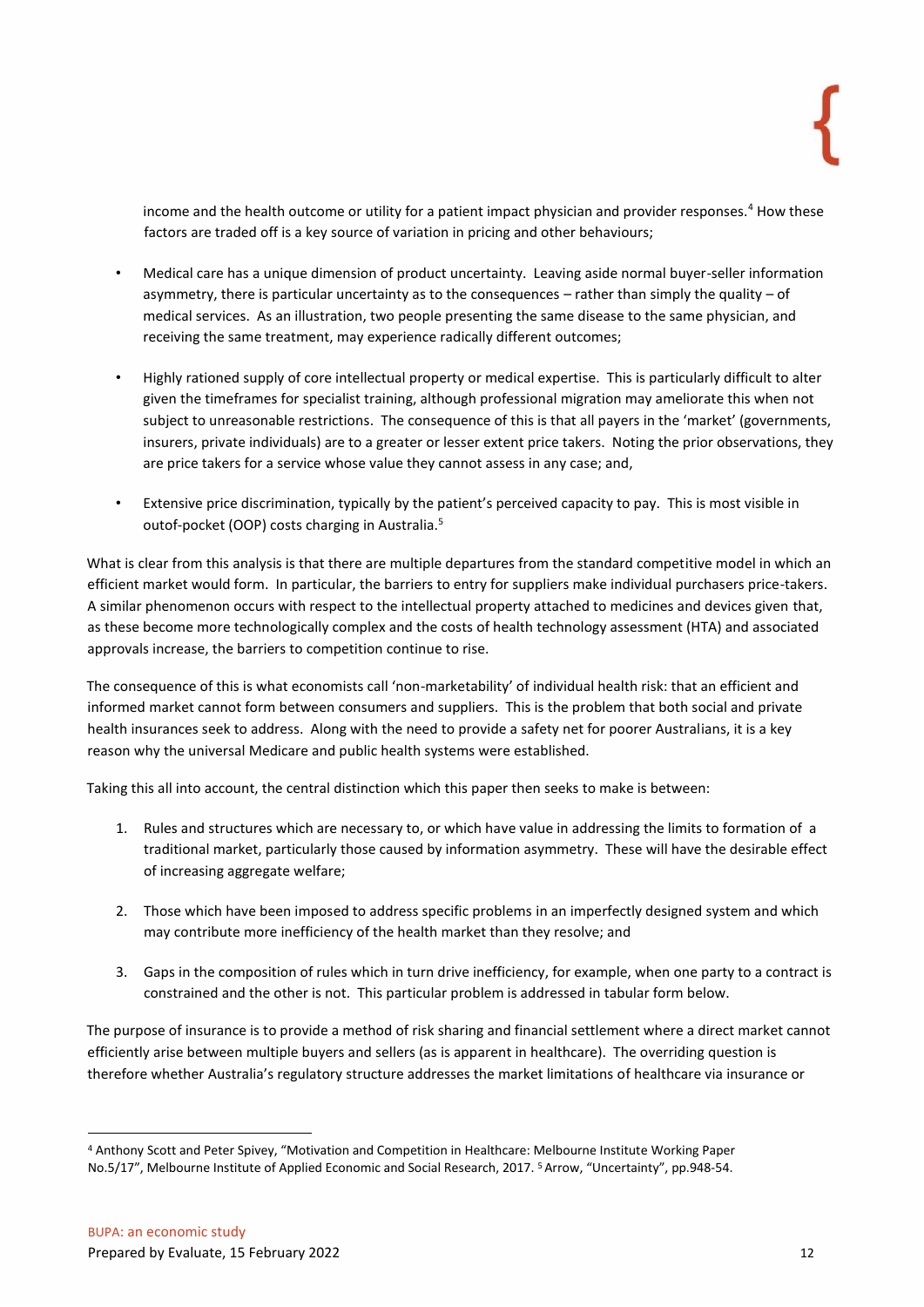simply reallocates them from individuals to private health insurers. This question informs the thinking in the remainder of this paper.

The subsidiary questions which follow from this then become:

- 1. Are the necessary rules balanced, which is to ask whether the interventions to address market asymmetries apply to all participants;
- 2. Do they address fundamental challenges to the marketability of health risk as described above, or do they simply address cumulative inefficiencies in the regulatory environment? Another way to ask is whether they are appropriately flexible to a changing demographic and economic landscape; and
- 3. How might removing or changing one rule affect the others?

Contextually, it is also important to consider to what extent a 'greenfield' approach might be taken to private health insurance. Political constraints mean that some level of grandfathering would be necessary for current participants and challenges exist in running parallel systems. The effective amnesty prior to the introduction of Lifetime Health Cover is instructive here.

The problem, looking to history, is that political considerations have meant radical action has only been taken when insurance systems are close to collapse. While the PHI system at the moment is certainly stressed, reports of its demise are at the same time premature. As a general observation, regulatory change is most efficient when it is preventive, rather than corrective, and the costs of leaving action until it is unavoidable will be much higher than investing to stabilise PHI at the moment.

#### <span id="page-12-0"></span>**Are non-marketability problems specific to healthcare?**

The non-marketability of individual health risk – due to its profound information asymmetries and the market conditions described above – is the principal argument for a third-party manager of risk.

In a broad sense, this is no different from other insurances. Information asymmetry exists in relation to the capacity to calculate the probability and probable cost of dying or crashing a car and, consequently, this risk is typically insured. However, the costs of remediating those events are either capped, as in the case of life insurance or subject to normal competitive pressures, such as in the case of motor vehicle repairs.

What is peculiar to private health insurance (PHI) in Australia is that insurers face many of the same information asymmetries and competition limits as an individual. While there are certainly fundamental insurance benefits in PHI, which stem from grouping and actuarially managing risk, PHI funds remain in many cases price-takers for their own payments, with any discounts limited by professionals' willingness to treat and by default rates for hospital compensation amongst others, while fund members are unclear about their exposure to risk due to variable OOP costs.<sup>6</sup> This is in part due to regulatory and underlying Constitutional limits which prohibit the contracting of doctors.<sup>7</sup>

<sup>6</sup> This is predominatly due to the prohibition on forcing doctors to provide services at a capped price. See: https://en.wikipedia.org/wiki/Attorney-General (Vic) ex rel Dale v Commonwealth Accessed June 2021

<sup>&</sup>lt;sup>7</sup> Section 51(xxiiiA) of the Constitution provides that the Commonwealth can pass laws for the peace, order and good government of the Commonwealth with respect to *"The provision of maternity allowances, widows pensions, child endowment,*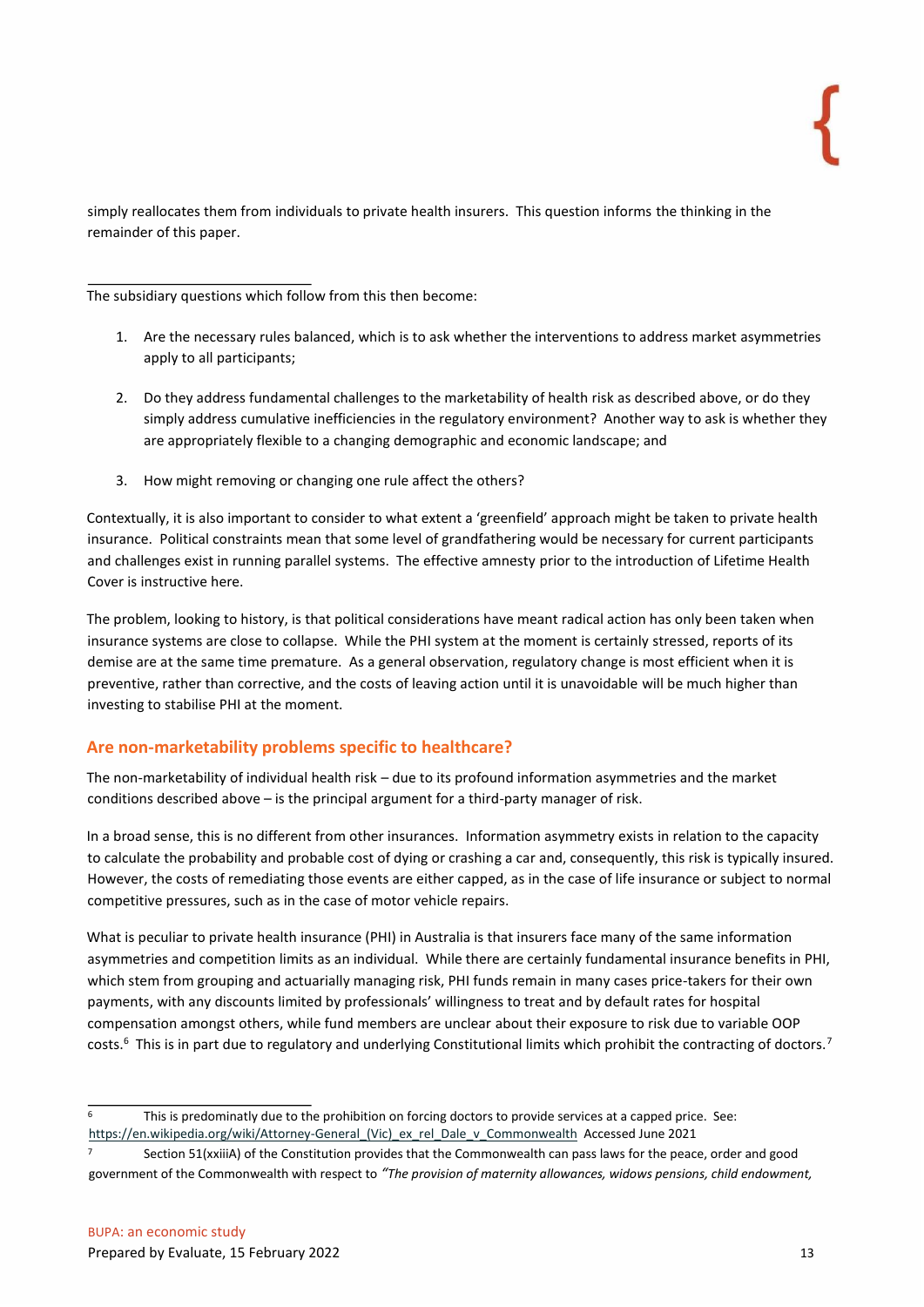*unemployment, pharmaceutical, sickness and hospital benefits, medical and dental services (but not so as to authorize any form of civil* 

*conscription), benefits to students and family allowances".* This power is limited in that civil conscription in relation to the provision of medical services is prohibited and it has been argued, and largely accepd, civil conscription extends to any compulsion on a medical practitioner in relation to the provision of medical services.

Sharon Scully, "Does the Commonwealth have constitutional power to take over the administration of public hospitals?", Research Paper 36 2008-09, *Parliamentary Library*, 30 June 2009.

This latter point contributes to the undermining of the perceived value of health insurance. Because consumers have incomplete understanding of their future demand for and financial liability for healthcare, it is too easy for them to discount the protective benefits insurance (even at an inefficient price point) gives them. While costs are unpredictable, they would be more wildly unpredictable without the presence of PHI.

In contrast, when purchasing vehicle insurances, individuals are fully informed about any costs for which they may be personally responsible through the operation of excesses. This may be regarded as similar to a co-payment for health insurance. However, despite private health insurers' best endeavours to work cooperatively with preferred surgical and other specialist suppliers, private health insurers are unable to fully specify or contain the level of co-payments.

Once the issue of price discrimination is included, the problem increases. This is because:

- As income rises, the public subsidy for PHI membership the PHI Rebate reduces;
- At the same time, medical practitioners may increase their fees to reflect greater capacity to pay; and
- As these move in opposite directions, net household income is doubly affected by health costs, which PHI is supposed to cover. This means particularly that for higher income earners, the normal economic expectation that the value of PHI in the household consumption function (household budget) will increase with income is eroded.

Consumers will inevitably feel this in terms of reduced perceived value of insurance, not least because it behaves differently from other insurances they routinely purchase.

#### <span id="page-13-0"></span>**Is Community Rating also a problem?**

A further issue peculiar to Australian PHI is the requirement for community rating of health insurance. Importantly, this does not mean every consumer pays the same premium. What it does mean is that:

- Each fund can offer multiple policies with different levels of cover, typically hospital cover with specified exclusions; but,
- Each of these policies must be offered at a single price, regardless of the characteristics of individual consumers, which in turn means there is no price discrimination according to:
	- $\circ$  Individual characteristics, such as gender, age, disability, marital status or similar;  $\circ$  Health

conditions, including smoking, obesity, chronic diseases or those in high-risk occupations; or  $\circ$ 

Prior use of insurance, e.g., previous surgery or hospital admission for chronic disease.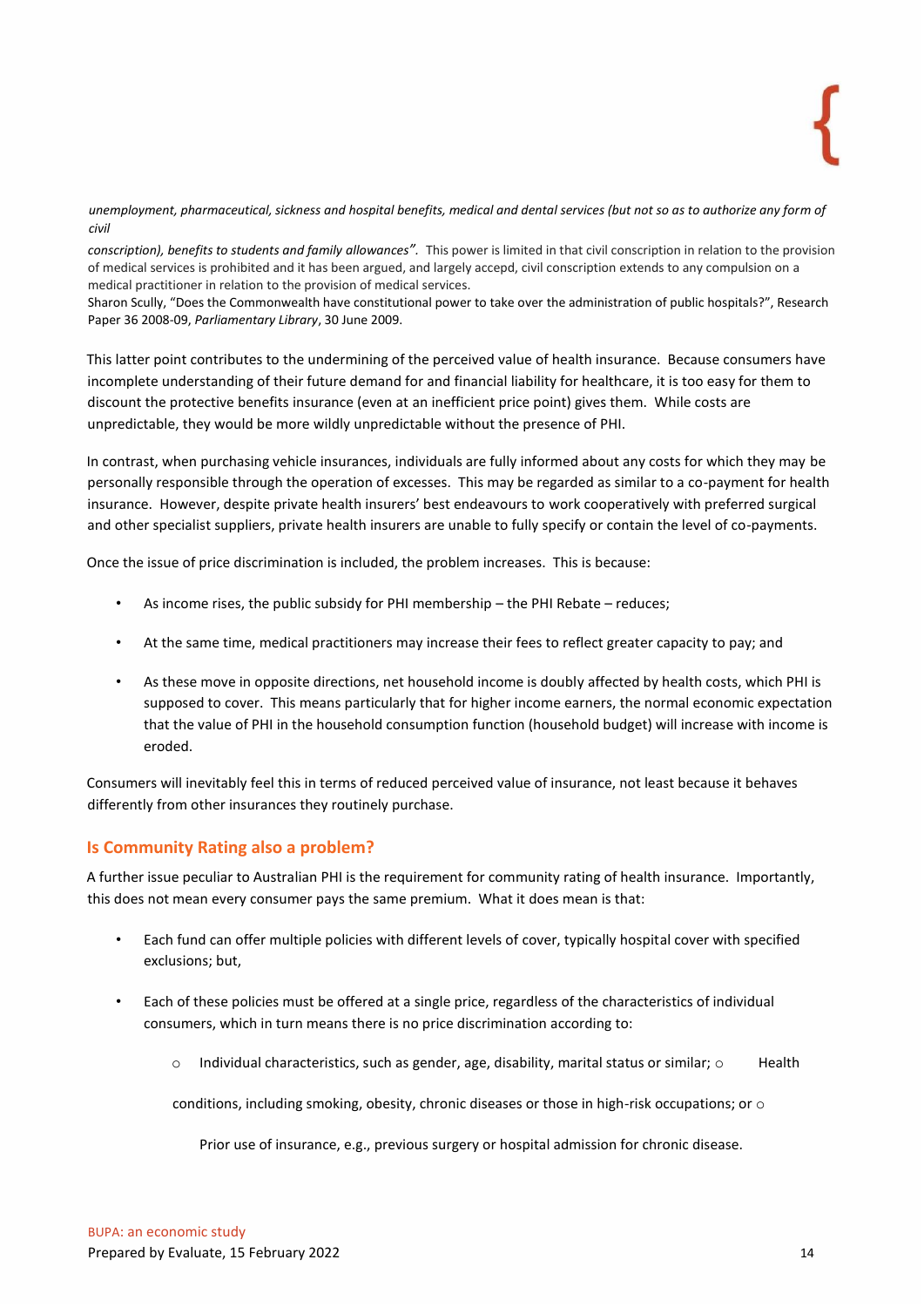The only price discrimination options are:

• On geographic grounds where the same policy can be sold at different prices in different states but must still be available to all eligible individuals within each state at the same price; and

https://www.aph.gov.au/about\_parliament/parliamentary\_departments/parliamentary\_library/pubs/rp/rp0809/09rp36 Accessed July 2021.

• The modest variation in discounting rules, which assist funds in competing for new customers (24% if new to fund, compared to 12% otherwise).

The consequences of this – particularly in an ageing population – are a form of intergenerational inequity where younger, healthier consumers – if they wish to cover their health risk in the insurance market – are required to compensate older consumers. There is a natural assumption that this balances out over a lifetime although this is compromised by a number of factors. The inexorable increase in health costs – reflected in premium prices - above inflation magnifies this inequity year on year.

The principal benefit of community rating is that it makes health insurance affordable to many who would not otherwise be able (should they, for example, be alternatively rated according to their health risk profile) to access it and, in doing so, takes pressure off the public health system. This is a significant part of the policy justification for the PHI rebate, in that there are both private and broader economic benefits from reduced waiting lists. However, this is a public policy benefit which suffers from cost-shifting to consumers as:

- The cross-subsidy (intergenerational inequity) is borne by private consumers;
- While the PHI rebate subsidises the premium costs of older consumers, it subsidises the community-rated price rather than the real cost of their insurance. This is a compounding problem in that:

o It makes insurance relatively cheaper for those who contribute more to expenditure demand (and therefore increases the problem of adverse selection); and  $\circ$  In contrast, penalises those who are already being required to pay too much for their insurance.

When combined with means-testing of the rebate,<sup>5</sup> the latter point intersects with the observation above regarding price discrimination, insofar as:

- Those who are younger, healthier and have higher incomes are not only paying higher premiums, but those premiums exceed expected cost (or value); and
- At the same time, supplier price discrimination leading to greater OOP costs for those perceived to have the capacity to pay more further decreases the experienced value of having insurance.

For the most part – and *ceteris paribus* – this is a technical argument which supports the Medicare Levy Surcharge

<sup>&</sup>lt;sup>5</sup> The steepness or bracketing of the means test is an area where the rebate might be refined.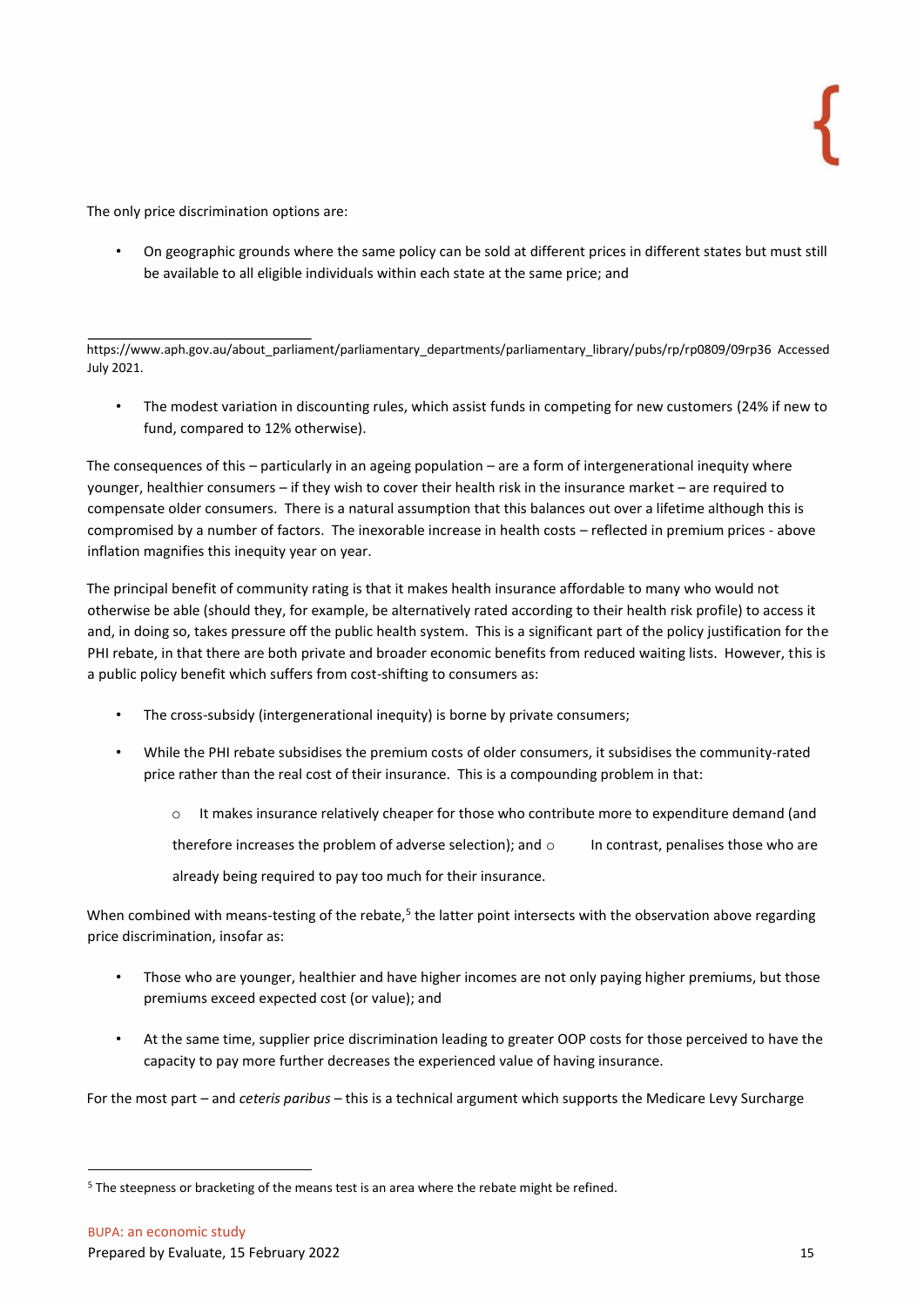(MLS) which rises with income and provides an incentive to purchase insurance regardless of perceived value.<sup>6</sup>

The problem which stems from community rating is the issue of adverse selection: that those who expect to use insurance more are more likely to purchase it. This is a form of information asymmetry on the buyer side of the equation, where there are relative differences in risk which cannot be fully calculated.

The seminal work on this problem in modern health economics is from Cutler and Zeckhauser who first described the 'adverse selection death spiral.<sup>7</sup> This is initially described as a situation in which there is still risk-rating, but

consumer selection still leads to adverse selection. It is worth noting that this is typical to some extent of all insurances and is partly an effect of competition.

The authors of this paper identified three inefficiencies which arise from adverse selection as follows:<sup>8</sup>

- 1. Prices to participants do not reflect marginal costs higher for some, lower for others so individuals select the wrong policies. It is important to note that price is not an efficient indicator in the selection of policy, as very different sets of inclusions and exclusions may deliver the same price;
- 2. The desirable risk spreading which is the purpose of insurance is lost to some extent. This is obviously even more so the case with community rating; and
- 3. Some insurers manipulate their product offerings to attract/preference healthy customers.

The last of these is an example of positive selection, which is the sell-side version of adverse selection in insurance.

There is evidence of this type of behaviour amongst certain Australian health insurers whereby policies are designed which are more likely to be attractive to younger people and can therefore be 'group-rated' without violating the community rating requirement.

This is a short-term approach to maximising returns but it does not really optimise plan allocation. To take an example of such behaviour:

- A product which excludes joint replacements may be very unattractive to older Australians and therefore may be priced to the general risk of a younger demographic; but,
- This is individually inefficient in that the cost of such surgery or the delay in waiting for public treatment may be catastrophic for a younger person, affecting work and potentially leading to early onset of chronic health conditions. This is the type of low probability, and therefore across the group low cost, intervention which should be insured against; and

<sup>6</sup> The usual unreasonable claim may arise here that the MLS is a form of countervailing subsidy. It is well-understood that the MLS is designed as an incentive, operating for the consumer as an opportunity cost and for the Government as a partial compensation for increased risk of demand for public health. There is no charge to the Treasury from those who take out PHI.

<sup>7</sup> David J Cutler and Richard M Zeckhauser, "Adverse Selection in Health Insurance", in Alan M Garber (Ed.), *Frontiers in Health Insurance, Volume 1*, National Bureau of Economic Research, 1998, p.8.

<sup>8</sup> Cutler and Zeckhauser, "Adverse Selection", p.2.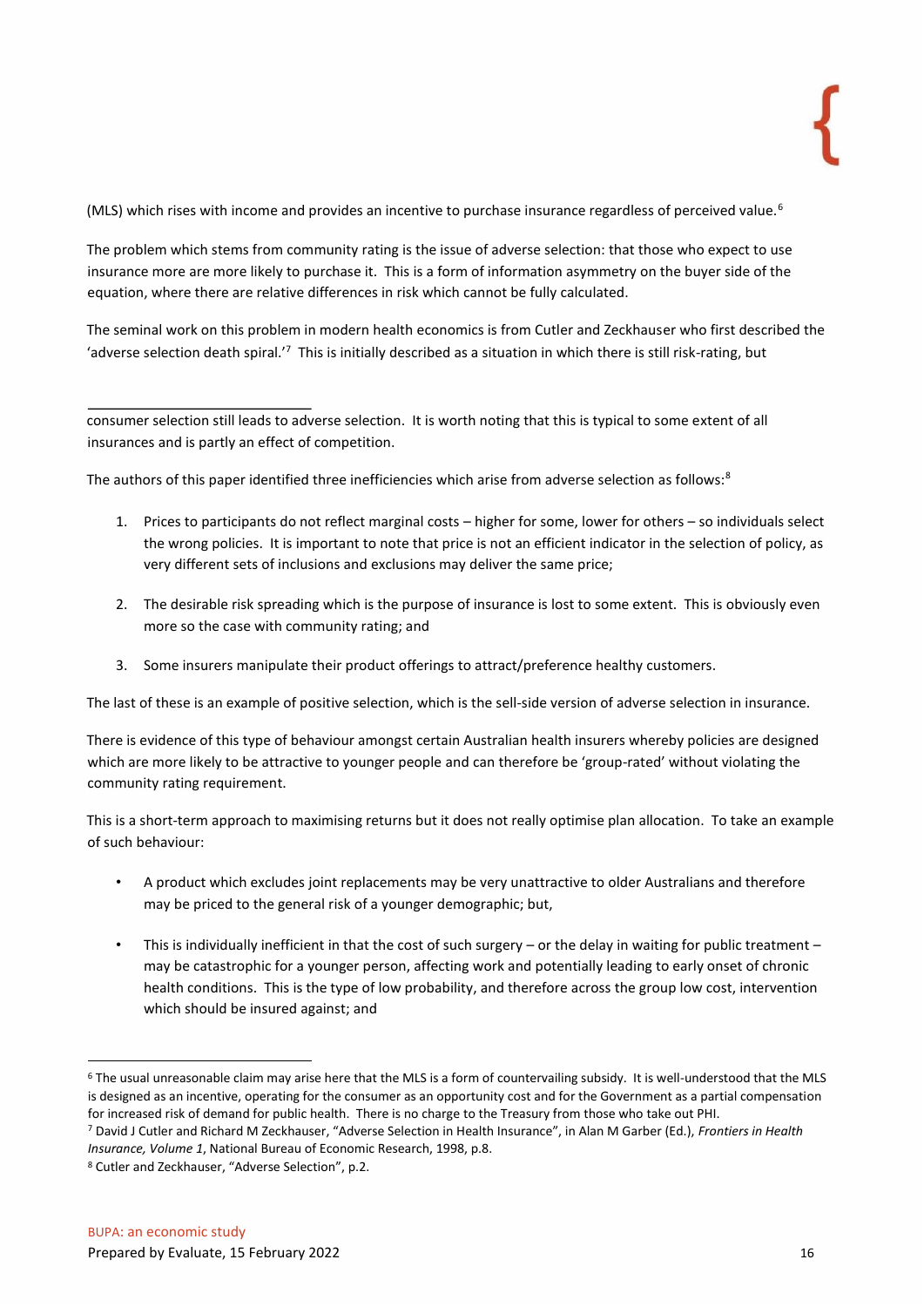• The economic benefits of participation and general reduction of health burden from providing this treatment to a younger person are much greater than those for an older Australian.

This form of gaming of the community rating standard is therefore undesirable. It is likely only to affect participation and premiums at the margin as it is only a limited proxy for community rating.

A further problem with subgroup rating is that the more groups that exist, the greater the opportunity for adverse selection to occur as members take advantage of inefficiencies in pricing and product design. Insurance generally increases in efficiency as the number of participating consumers increases. The effect of separating them into differently priced cohorts leads to asymmetries between price and perceived value for high-demand consumers with specific needs. This erosion results in reduction in premium income to cover that same risk, as the healthy risks reduce cover and their subsidy for the non-healthy risks.

Other solutions to the adverse selection challenge or solutions which dilute its effect are likely to be more efficient.

#### <span id="page-16-0"></span>**Don't exemption periods and Lifetime Health Cover address these problems?**

It should be noted here that other factors, such as the prevailing rate of Medical Levy Surcharge affect policy selection: this issue is discussed separately below.

Both waiting periods for certain services and the Lifetime Health Cover (LHC) loading increase the ratio of cost to expected return for new entrants to PHI. Waiting periods are a blunt instrument which increase cost for those with pre-existing health conditions. LHC is a progressive cost which seeks to compensate for the inequity borne by those who join health funds at earlier and healthier stages of their lives and who must pay for the costs of those who join later.

However, these do not principally address adverse selection. More generally, they seem to act against free rider problems: in this sense, they are catch-up costs for those who opt out of PHI until they think they will need it whereas the adverse selection problem is one of a more general phenomena that people with poorer health are more likely to participate in health fund membership. It is the temporary nature of these costs which distinguish them.

It might be further argued that these measures increase the adverse selection problem. The logic of this argument is threefold:

- 1. LHC and waiting periods are intended as incentives to consumers for early participation in PHI;
- 2. However, they have a converse effect of acting as a stumbling block to those who may wish to purchase PHI later in life, e.g., because their income has risen, but for whom the delayed value (waiting period) or increased premium (LHC) discourages; so
- 3. There will be a greater proportion of those entering later who place a higher value on PHI because their health is worse than the average, thereby distilling the adverse selection problem.

This is not in itself an argument against either of these instruments but other solutions are required to address adverse selection.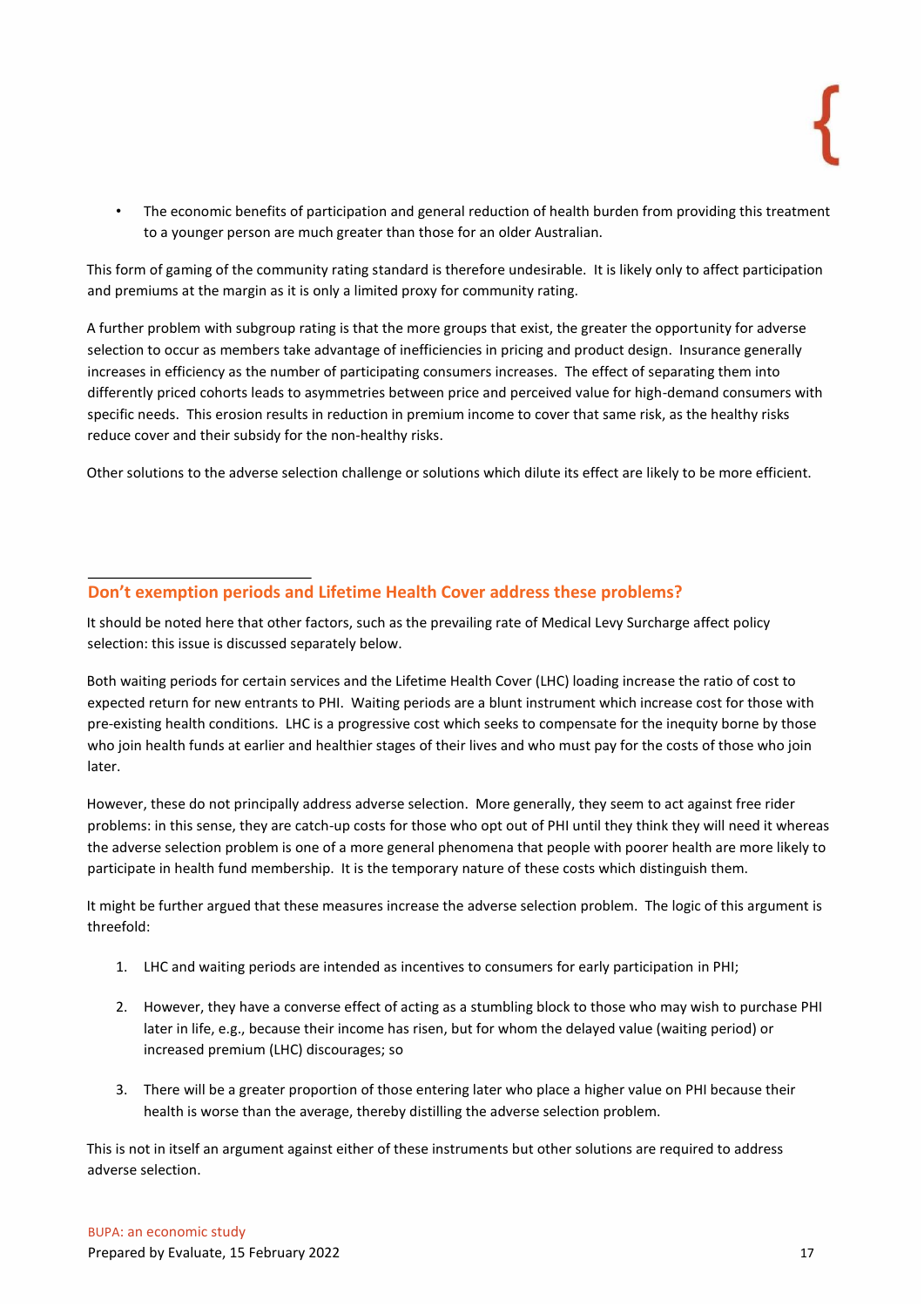#### <span id="page-17-0"></span>**Would premium competition solve sustainability problems?**

Under the current rules, the Australian Government must approve average premium price changes for each fund, on an annual basis. The three principal effects of this are:

- 1. It constrains the profit-maximising goal of participants in private markets. Given Arrow's view of market limits for healthcare – and particularly the information asymmetry problems – this is not unreasonable; but
- 2. In doing so, it also limits capacity for innovation as central price-setting crowds out competition in the market. This is not a limit on the 'innovation' of product design but rather a reduction in the capacity of firms to allocate capital to inframarginal improvements, such as longer-term investments in preventive medicine; and
- 3. It has a (unintended) consequence of increasing the prudential deposit requirements of PHI funds, as there is no capacity to vary premiums throughout the year. This is an inefficient use of capital which might otherwise be invested, and the opportunity cost of this must be borne within the fund, and therefore ultimately by consumers and the Federal government via the rebate.

The requirement to approve and manage premiums at the Federal government level is a political constraint. And it is a particularly unproductive one, in that it tends to only ever increase criticism of the responsible Minister, and consequently unduly politicise PHI.

Equally, there is no doubt that there is for many consumers a growing gap between pricing and perceived value in health insurance. This is particularly clear from data around downgrading of policies, which shows that healthier members see insufficient value in full cover at the prevailing price. This view is reinforced by annual 'bad news' coverage of the average premium increase, however modest. If such coverage were accompanied by a proper dissection of the underlying health inflation (demand increases and supply prices) it might be more benign, but this is likely too much to hope for.

It should be noted here that one consequence of the current market pricing arrangements is substantial annual downgrading after the annual premium increments are approved, which means that the actual mean rise will be less than the announced increase.<sup>9</sup> Worryingly, this is unlikely to capture the full measure of consumers' dissatisfaction with PHI value as the MLS will prevent a certain number of those who may otherwise abandon health insurance entirely from doing so.

#### <span id="page-17-1"></span>**What about hybrid price regulation?**

Evaluate is of the view that the current model of central price setting is fundamentally inefficient. While there is an argument – stemming from the non-marketability of health risk – that competition will be limited in offering consumers reasonable prices, other non-fixed and highly asymmetric markets suggest that the competition between a reasonable number of large funds will be effective in driving down prices. Superannuation is a good example here. Nonetheless, removal of central price setting is likely to present too high a political cost. Therefore, it is proposed that two options might be investigated in greater detail:

<sup>9</sup> [https://actuaries.asn.au/Library/Miscellaneous/2018/DriversOfPremiumIncrease.pdf,](https://actuaries.asn.au/Library/Miscellaneous/2018/DriversOfPremiumIncrease.pdf) p.5. Accessed May 2021.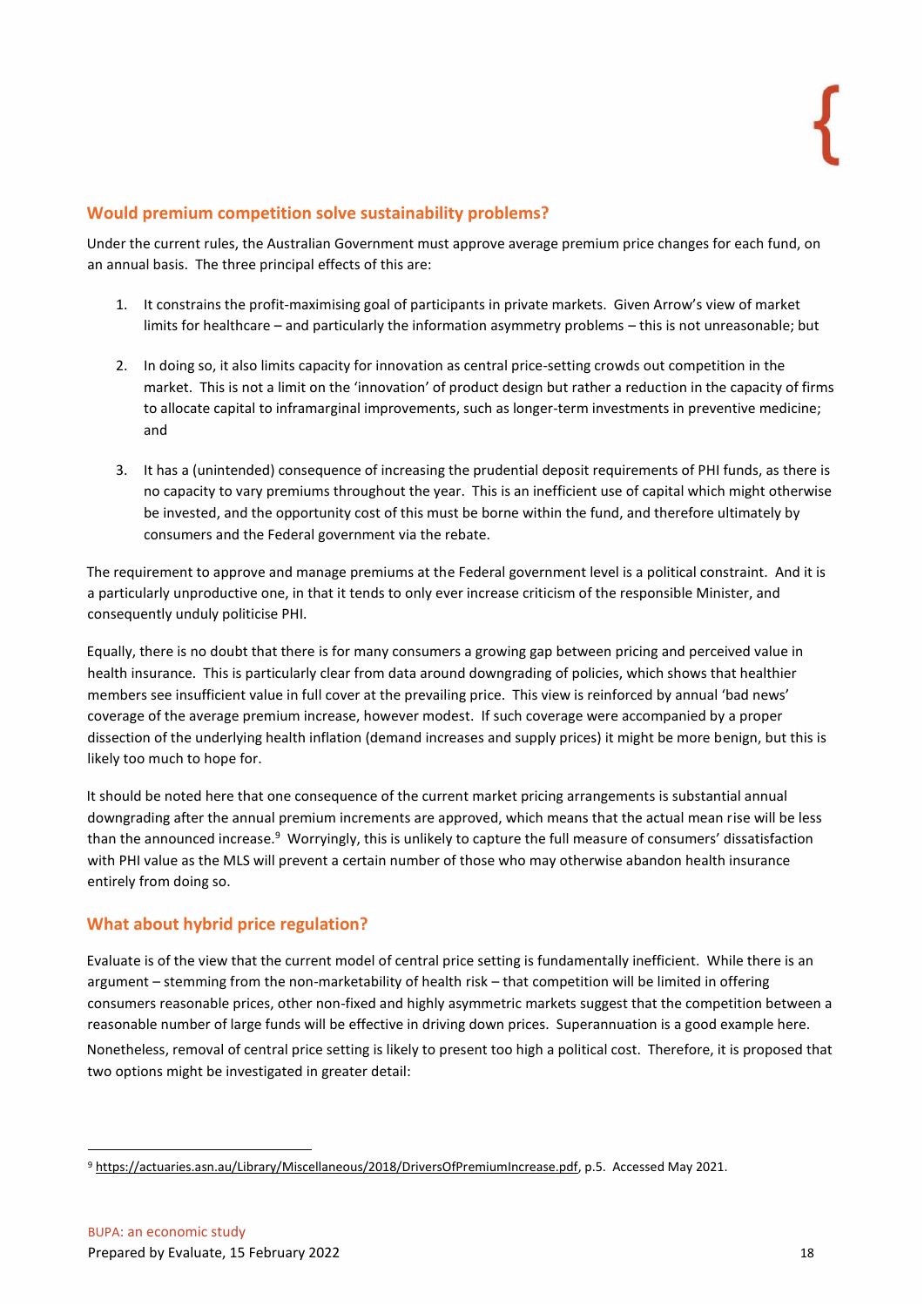1. Reallocation of responsibility for price-setting to a suitable competent authority, ideally to APRA, who are already well-prepared to analyse PHI data. This would at least mean the price regulation reverts to some fixed rules and reduces the risk of caprice due to political pressures on the government of the day. As with products such as electricity and telecommunications, or price-capped products such as third-party motor vehicle insurance, this would mean the most competent regulator (in this case APRA) would set premium variations according to a set of rules, unencumbered by shorter-term political considerations. Importantly, it would align the public policy goals of insurance affordability and prudential regulation, rather than placing them in competition with each other.

It is important here to note that such regulation would be limited to the premium paid by consumers: there is no merit in extending general regulation of the price interactions of PHI funds, particularly with respect to suppliers, as the effect of this would be protectionist, and present no benefit to fund members; and,

- 2. Variation to permit repricing during the year to address changes in costs. This would smooth out lumpy intrayear health inflation and would allow for more efficient allocation of fund investments. In practice, this would involve:
	- a. Starting prices agreed for the year; and
	- b. A set of rules to permit variation (essentially change to cost-basis of particular products).

This is not a simple change. However, it would lead to a more organic (rather than stepped) change in premium prices between years, and the data underlying price variation during the year would be invaluable in setting the starting price for future years.

This option requires further research and modelling.

#### <span id="page-18-0"></span>**Is PHI under the current model a source of health price inflation?**

The recently updated Grattan Report identifies a range of items and services covered by PHI which contribute to a higher than necessary price for those accessing private health care, including: some excessive OOP surgical costs; exceptionally high prostheses prices (by global benchmarks); unnecessarily lengthy hospital stays; and low-value care. $^{10}$ 

These are reasonable criticisms, and – via departure of healthier members - indirectly add to the phenomenon of adverse selection described by Cutler and Zeckhauser. While Evaluate concurs with much of the Grattan critique, the inclusion in its recommendations that the Federal Health Minister should resist premium rises has the potential to reduce sustainability of PHI rather than enhance it. This is because PHIs have limited capacity to control input prices, prostheses prices and low-value care providing two examples. The alternative view would suggest that PHI fund managers prefer increased adverse selection which, even in the short term, defies logic.

<sup>&</sup>lt;sup>10</sup> Stephen Duckett and Greg Moran, "Stopping the death spiral: creating a future for private health", Grattan Institute, 19 May 2021[. https://grattan.edu.au/report/stopping-the-death-spiral/ A](https://grattan.edu.au/report/stopping-the-death-spiral/)ccessed May 2021. [https://www.theaustralian.com.au/nation/new-start-is-needed-for-health](https://www.theaustralian.com.au/nation/new-start-is-needed-for-health-insurance/news-story/d42dd0db157e8f1fb2078435d932a4f6)[insurance/newsstory/d42dd0db157e8f1fb2078435d932a4f6 A](https://www.theaustralian.com.au/nation/new-start-is-needed-for-health-insurance/news-story/d42dd0db157e8f1fb2078435d932a4f6)ccessed May 2021.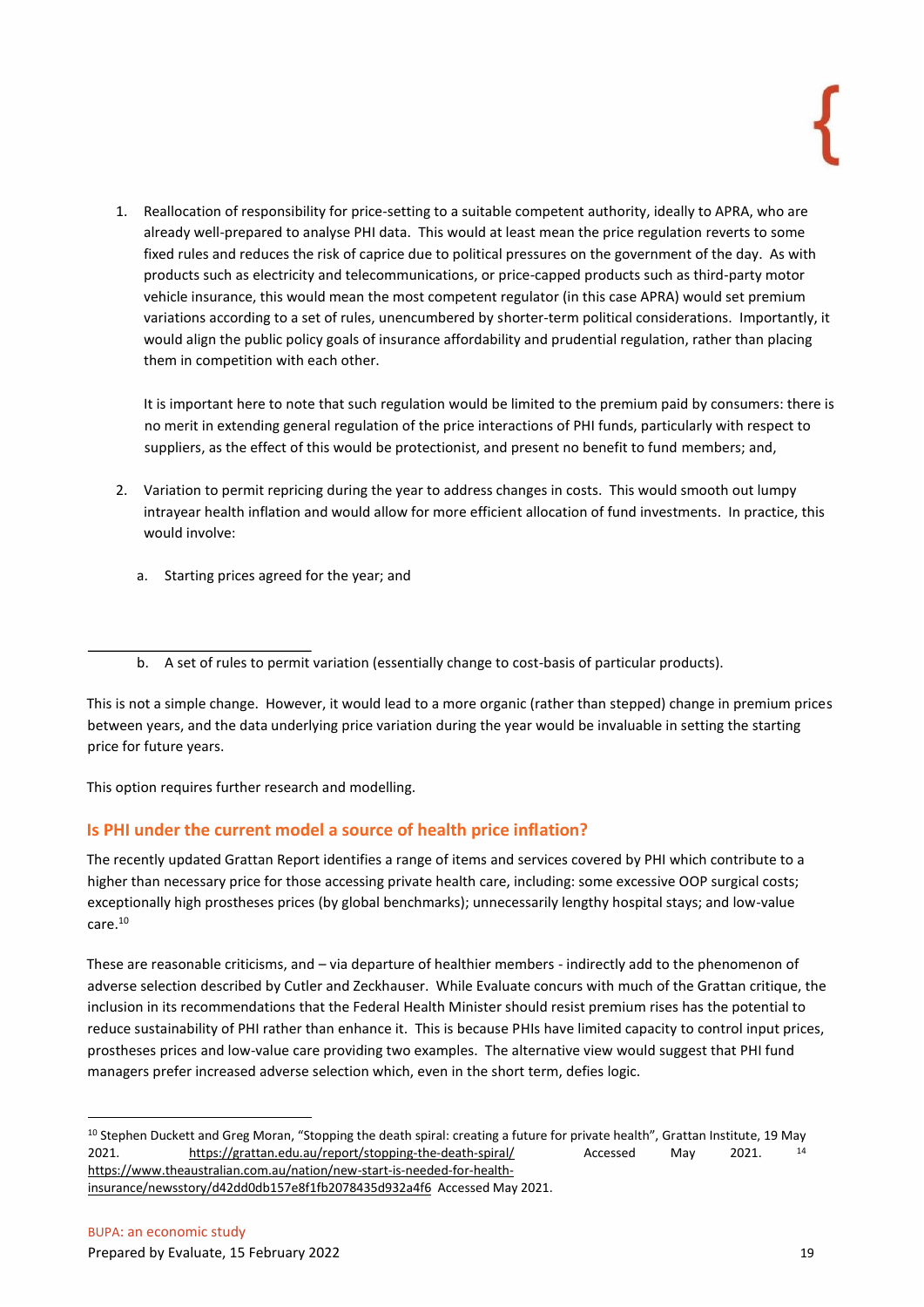Equally, the suggestion that the MLS causes consumers to choose lower-value policies cannot be substantiated.<sup>14</sup> The more credible conclusion is that, if consumers are choosing cheaper policies in order to avoid a tax penalty, without the existence of the MLS their preference would be to not purchase insurance at all.

However, it is fair to argue that any savings from reducing supply costs in PHI might be delivered to consumers through premium reductions as the health insurers have committed in various rounds of government reforms. In turn, insurers should benefit from increased participation which, at current margins, should increase profits.

There is a complementary consideration here as to whether governments should reduce the PHI rebate accordingly. Evaluate's view here is that, given the public subsidy for PHI is more efficient than buying the same care in the public health sector, it would be better to maintain the total cost of the rebate and allow the full benefits of reduced costs to flow to consumers. This has the additional benefit of being consistent with the regulatory imposition of community rating and will maximise medium-term sustainability.

One question which emerges here is whether it is PHI which is driving health inflation in Australia's private sector. There are at least four potential answers to this, including:

- 1. In a private market with price discrimination, it is likely that uninsured consumers would be asked to pay a lower price than the current aggregate of PHI and OOP costs. This is both because: in the absence of PHI, total private demand would fall; and because, without insurance, the expected capacity of the individual to pay would be lower;
- 2. The observation that because public expenditure at the margin is more efficient than direct expenditure in the public health system,<sup>11</sup> a fixed budget which includes PHI will increase overall demand, which – given supply constraints – should be at least somewhat inflationary;
- 3. Similarly, incentives such as the MLS which move people out of the public health system into private care will further increase demand, particularly in diagnosis-related groups (DRGs) which are dominated by private supply, such as prostate treatment, some mental health services; but
- 4. Any inflation which is caused by the addition of private insurance to the market is proportionate to the rules which govern the operation of the product.

Looking to the last point, if the factors typically identified – and well-described by Grattan – are considered, a series of critical asymmetries may be identified as follows:

While the prices of insurance products are regulated according to cost of goods supplied, there is no corresponding test for the items supplied to consumers and funded via a combination of PHI and OOP costs. This results in both PHI funds and insured consumers being price takers, which is incompatible with both capped prices and constrained household budgets.<sup>12</sup> It is a curiosity that policymakers see value in capping

<sup>&</sup>lt;sup>11</sup> See Alastair Furnival et al, "The Relative Efficiency of the Private Health Insurance Rebate v. Direct Public Health Expenditure", Evaluate Consulting, 2017.

 $12$  As discussed above, price discrimination means that the benefits of premium price capping are greater for some consumers than others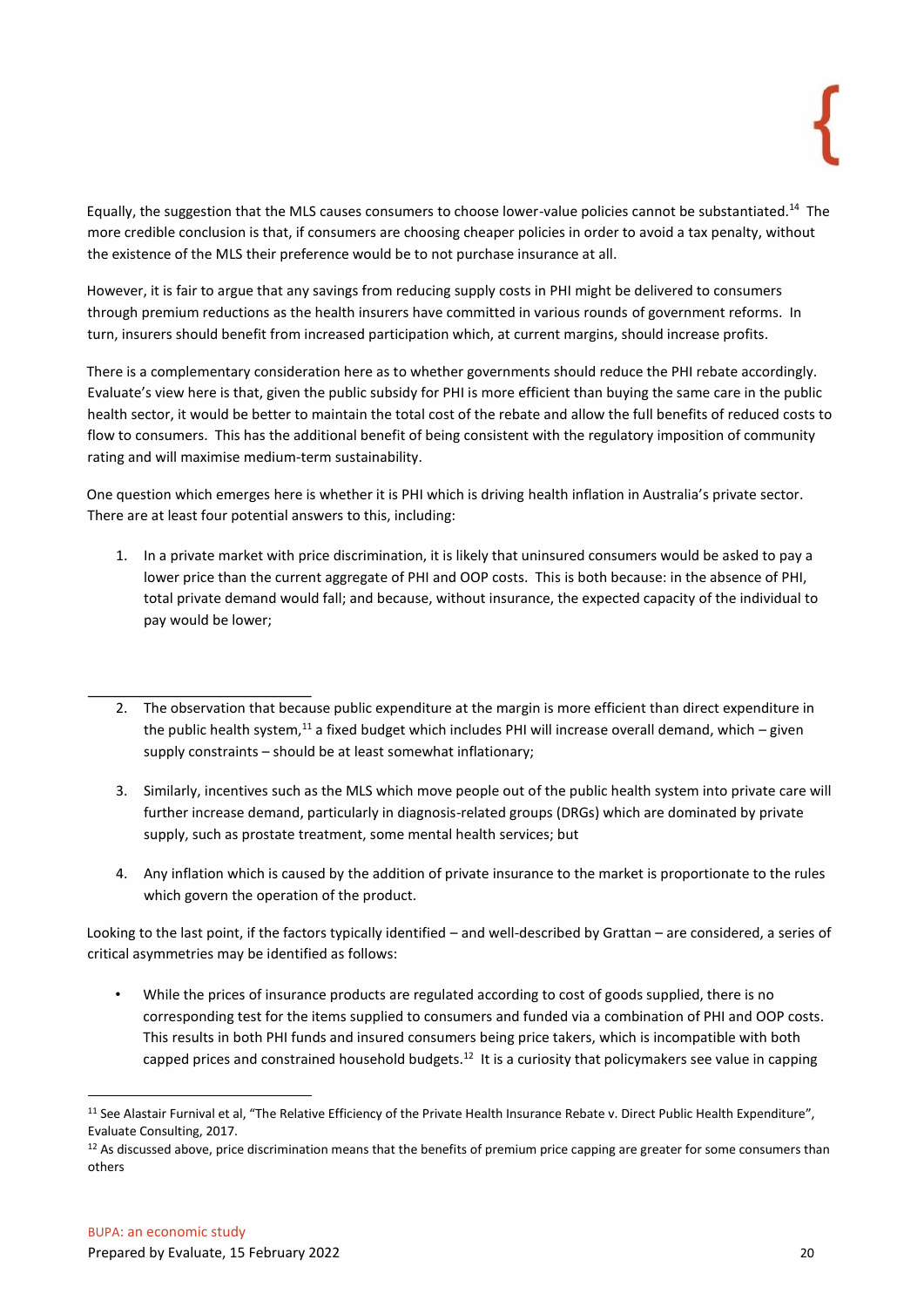PHI prices to any increase in charges to funds, while taking limited interest in the total cost of healthcare to the consumer (including OOP costs) $13$ ;

- This is compounded by a series of rules which limit funds' capacity to discriminate on purchases, including:
	- o The Prostheses List itself, which guarantees an oligopoly for these items. Once items are added to the List, funds are forced to pay for them and are not able to request a substitute if a relevant procedure is covered by a consumer's policy;
	- o Because physicians, surgeons and other specialists are the sole prescribers of care, the fund cannot identify any activity as being of inadequate value; and  $\circ$  The default price for private hospitals.

The key takeout here is that health inflation occurs in all of the underlying costs covered by PHI, because there is either no appetite or no legal capacity to constrain these prices.

The counterpoint to this issue of health inflation is elasticity of supply. It is assumed given the fixed supply of professional services that this is insignificant and, in the case of accommodation, any reduction should be associated with better allocation of care.

The set of rules governing PHI are outlined in Appendix One. It is worth emphasising three peculiar consequences of these rules. The first of these is that, whereas the supply of professional medical expertise is constrained by training limits and registration policies, $14$  the supply of hospital accommodation and associated services is not. Instead, it operates in a comparatively free market, where cost of capital is the principal governor.

This approach is visible in the growth of services such as drug and alcohol treatment, eating disorders, admissions for the treatment of anxiety and depression, and in-patient rehabilitation. These require both minimal professional attendance and minimal facilities given that no surgical procedures are involved. There are a range of views on the extent to which these services are strictly necessary or are poor and expensive substitutes for community treatment but, while the current rules are in place, their provision will continue to grow.

As such, second tier default benefits are a driver of investment in low-value care, because floor price is fixed, whereas supply is unconstrained.

The second perverse aspect of PHI supply pricing is found in the Prostheses List. Leaving aside the comparatively high prices paid for these items in Australia, technically it is only the use of health insurance which guarantees these fees.

Because States are responsible for licensing hospitals and PHI funds must pay at least a default rate to any approved hospital,<sup>15</sup> there is a strong incentive to build more capacity and to maximise the number of patients for a minimum number of professional staff. In the main, hospital operators are indifferent to MBS and OOP medical fees and practitioners are viewed principally as sources of custom. This means that, if the ratio of customers to practitioners can be increased, then total hospital income increases accordingly.

<sup>&</sup>lt;sup>13</sup> As noted earlier, this disparity is likely an artefact of the inability to directly constrain medical pricing

<sup>&</sup>lt;sup>14</sup> This includes MBS access, which is the primary limitation to supply growth by immigration or overseas training.

<sup>15</sup> The Second Tier Default Benefit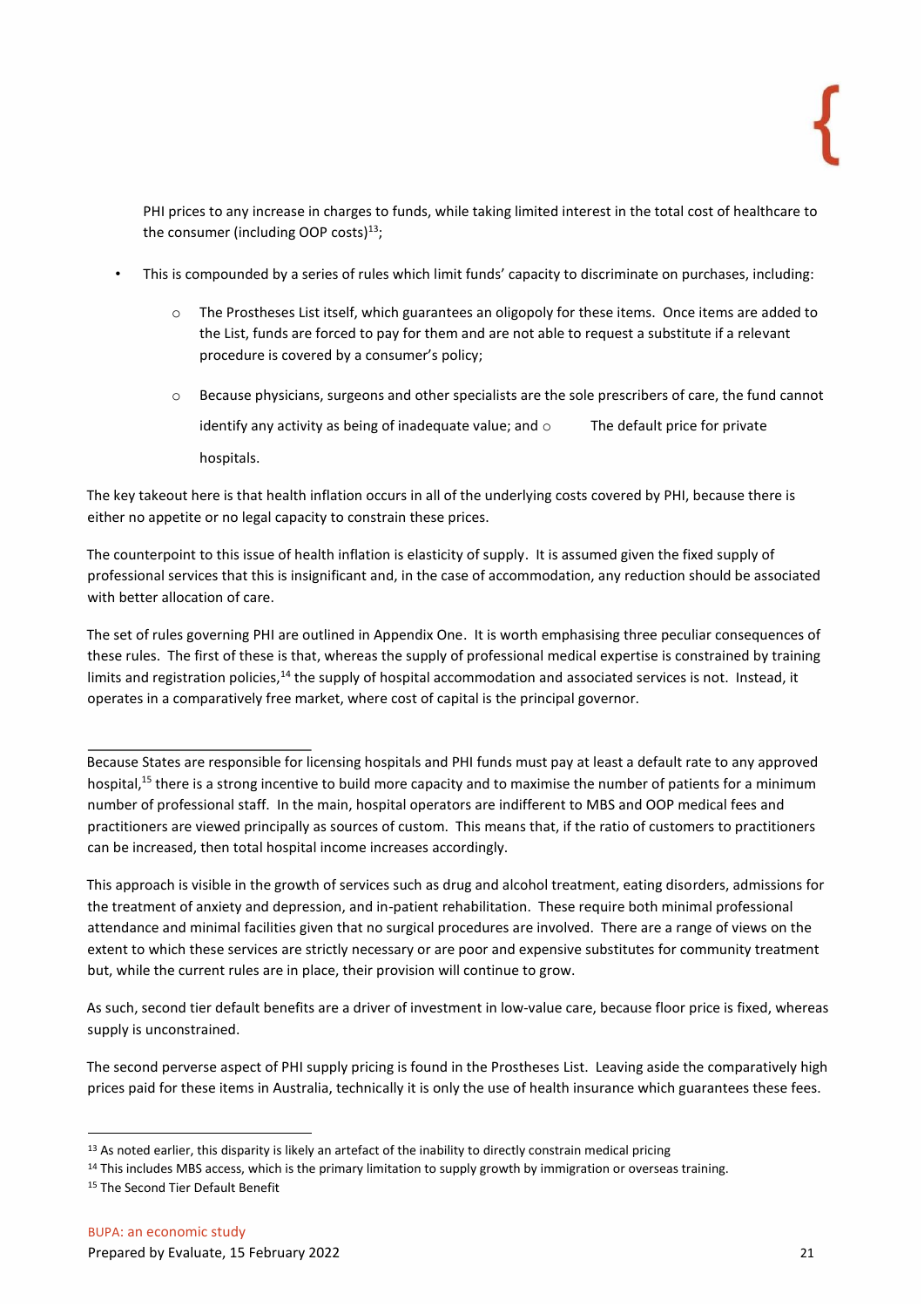In theory, an uninsured patient having a knee replacement could negotiate the price of their prosthesis but, if they are insured, this is not possible and the listed price must be paid by their insurer.

The 2020 book *Deaths of Despair* provides a comprehensive example of what happens in a real-world market when Arrow's arguments about asymmetry are ignored. In this work, Professor Anne Case and her Princeton Colleague - the 2015 Nobel laureate Angus Deaton – describe a market where there is no supply price constraint, no community rating and no limit to the debt which can be incurred by those in the US health system.<sup>16</sup> This is a practical illustration of what happens where there is *inadequate* regulation to address the non-marketability of healthcare.

Looking at the Australian system through this lens and noting that neither this paper nor the above authors are suggesting moving towards a US managed care system, it can be observed that many asymmetries have been corrected, not least by our systems of regulated insurance pricing and community rated access to care. However, at the same time, Australia has exceeded the US in some areas, particularly in protheses where putting a floor on prices has freed importers from market pressures while presenting a new problem to insurers and consumers.

This brings us to the third peculiarity of the Australian system which is that governments, who regulate private market insurance pricing and consequently benefit from the capacity to budget more frugally in the public system, would not tolerate the supply rules in public hospitals that they enforce in the MBS. This is demonstrated by activities such as:

- The tender system used in the public health system to put downward pressure on goods, including prostheses, and which resulted in much cheaper procurement. This is achieved without noticeably worse outcomes, and in some cases with measurably better outcomes;
- State governments and their Local Health Networks (LHNs) selecting hospital service suppliers rather than being forced to compensate any registered provider; and

In practice, the ability to directly negotiate with suppliers rather than to do so with externally-set and artificial price limits permits the public sector to engage in regular comparative benchmarking of prices, which is more akin to a normal market.

Having private health insurance ensures that insured patients do not face the waiting lists prevalent in the State and Territory health systems. The full benefits of this are difficult to quantify, but there are also externalities from

<sup>•</sup> The exclusion of low-value care in the public health system through a DGR-based system of rationing.<sup>17</sup> In practice, this is a form of risk-based managed care in the public system, even though the premium is nominally an independent artefact of the tax system.

<sup>&</sup>lt;sup>16</sup> Anne Case & Angus Deaton, Deaths of Despair and the Future of Capitalism, Princeton University Press: Princeton, 2020.

<sup>&</sup>lt;sup>17</sup> In this system, the allocation of medical expertise is rationed in two ways: by priority for certain conditions (DRGs); and further by priority for certain patients within those DRGs. The introduction of activity-based funding, which in part sets prices according to value, presents an external set of incentives for the design of this rationing.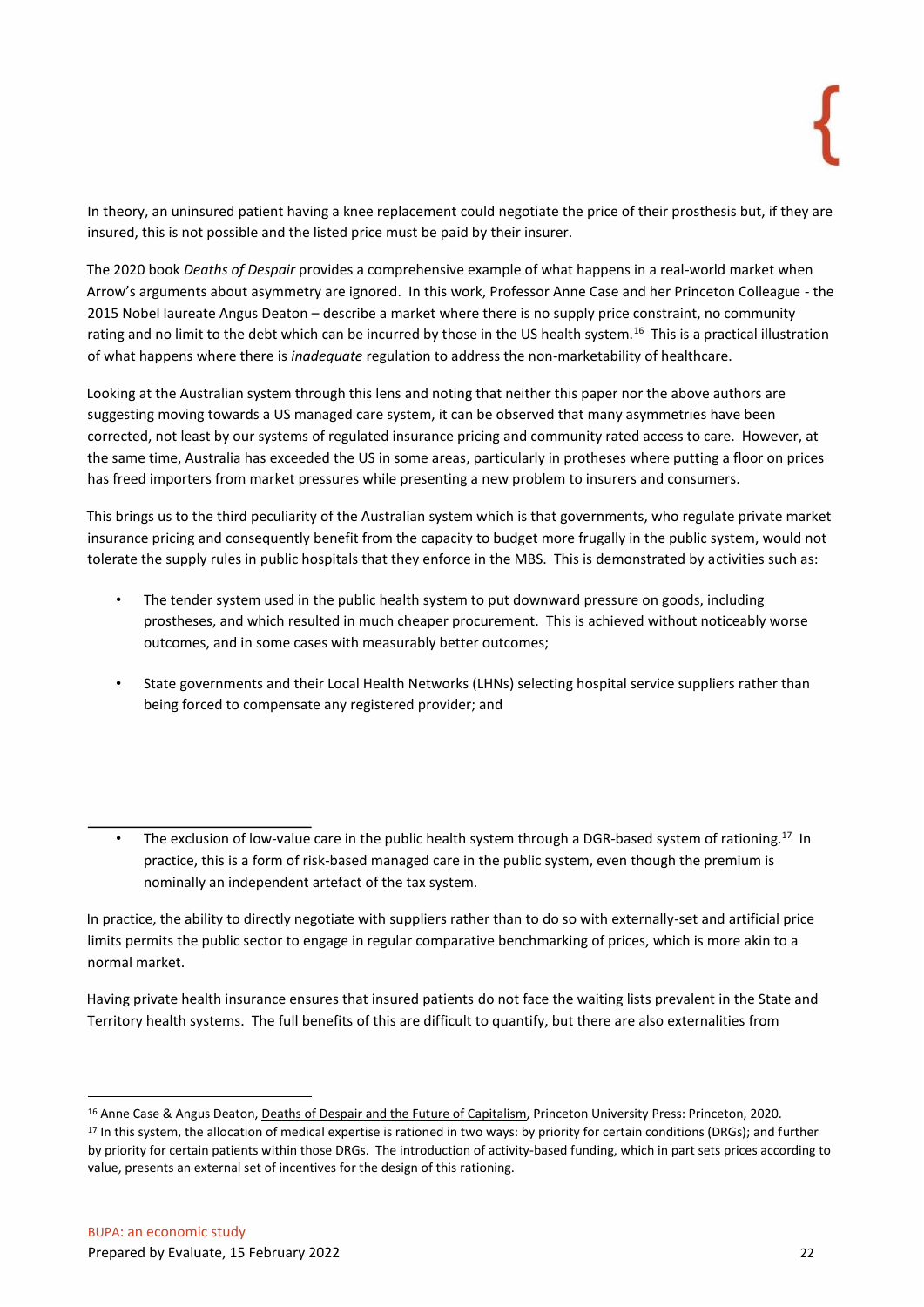individual and group investment in private care which are consumed both by individuals who experience shorter waiting times in the public system, and by the economy as a whole.

However, this key difference between private and public care leads to an important distinction in the question of reducing low-value care which is that, as a guiding principle, low-value care is that care for which insured consumers should not need to wait because it does not present sufficient value to be provided at all. The conclusion here is that, to the extent PHI is at all inflationary, it is because current settings fail to allow constraint in the growth of low-value care.

#### <span id="page-22-0"></span>**Is inpatient care an unnecessary limitation?**

Historically, PHI has been restricted to admitted care, because: this provides the benefit in terms of State and Territory public waiting lists; but removes the inflationary risk of gap insurance for primary and outpatient care.

It is commonly observed that the inability for private health insurers to pay for treatment delivered outside a hospital removes their capacity to offer members lower-cost but equally effective substitutes. This is true but, understanding the extent to which this might affect care choices, costs and ultimately premiums, requires investigation of three questions:

- 1. The extent to which customers/patients and GPs/specialists might have preferred clinically-appropriate treatment in the home or community but are limited in their choice due to the inability of private health insurers to pay for patient care in these settings. This is the base rate of any prospective substitution;
- 2. Patients' awareness of options. There is likely to be a strong view that, due to the historical limits of PHI, hospital admission is a normal practice for any insured care. It is worth noting in contrast however, there will be a certain cohort – particularly post-COVID – who will want to avoid any hospital admission at all;
- 3. Removal of any incentives which might compromise the strictly professional preferences of health care providers. These may be financial incentives but are more likely to be involve preferential access to operating theatres or other hospital facilities when required, and the capacity to consult with the majority of patients at a single site; and
- 4. The clarity that any funding of outpatient care should only be as a substitute for admitted care, rather than an addition.

Evaluate is of the view that most of the savings in this space are likely to take place in residual accommodation, which may be defined as including both:

- Continued hospital stay after necessary urgent admission, for example for rehabilitation which could occur in an outpatient setting; and
- Initial admission for activities which can be equally effectively provided in community settings (e.g. mental health, including drug and alcohol, treatment).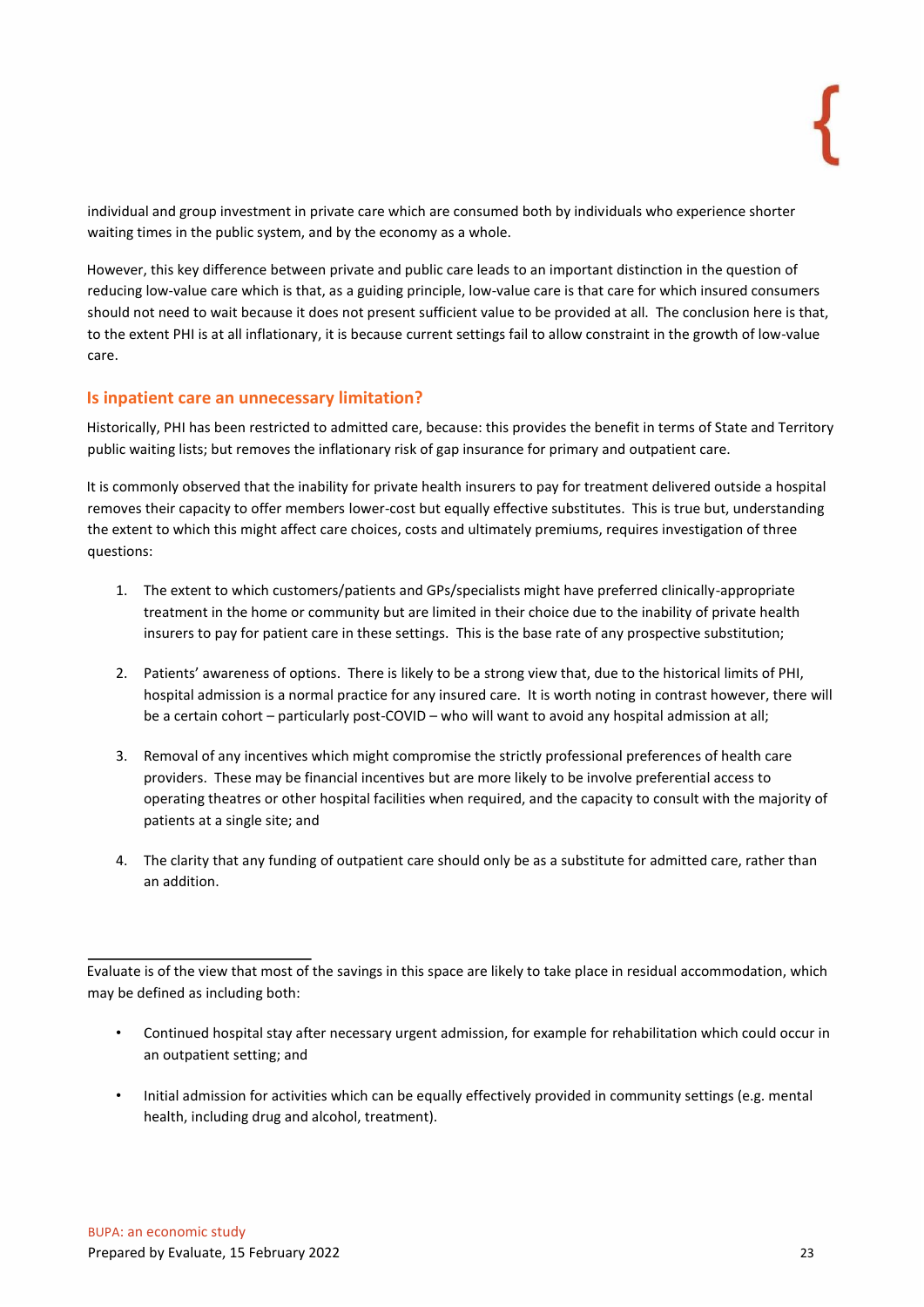As well as the potential savings, there are consumer benefits from such activities as rehabilitation, chemotherapy and dialysis in the home. These are predominantly about psychology and happiness, but the reduction in risk of nosocomial infections is also important.

The international evolution of tertiary care suggests that at least initial admission in day surgeries remains normal practice and there is a compelling argument that proximity to emergency facilities remains crucial for many DRGs. However, there will be resistance to replacing overnight admissions and longer stays with day surgery and this will require an incremental approach.

Being able to fund services such as mental health interventions in the community will remove what is effectively gaming, particularly the medicalisation of such activities as group drug and alcohol counselling which do not necessarily need to take place in an admitted setting. However, the replacement of specialist care with alternative options in allied health care will need to be considered on a case-by-case basis.

A key conclusion here is that much of the gaming described takes place because of the restriction on outpatient funding: if PHI were able to be applied more efficiently to outpatient services, some of the capital invested in unproductive accommodation would likely flow to such services.

#### <span id="page-23-0"></span>**What else might be done about low-value care?**

In principle, it is desirable that the prescription of medical services, including hospital admission, surgical and other treatments, should be left to the expertise of appropriately trained and experienced professionals.

In practice however, the market incentives which prevail in the absence of a price-regulated supply side mean that allocation of care expenditure is not *purely* driven by medical outcome. At the same time, there is no short-term incentive for medical practitioners working within the private system to have regard to the cost of any procedure.

Again, this situation may be unfavourably compared to aspects of the public system which insist on pricing according to value, an example of which is the Pharmaceutical Benefits Scheme (PBS). At its heart, the PBS uses a comparative value model based on incremental cost-efficiency ratios (ICERs) to decide at what price a new market entrant may be compensated by the Government.

However, and more significantly for comparison with PHI, the PBS limits total cost growth by rationing some expensive products according to value for individual patients. Biologics, such as Humira for rheumatoid arthritis, require not only evidence that an individual patient suffers a sufficiently high level of inflammation, but that other, less expensive medicines have previously failed to address this. This serves to reduce unnecessary expenditure and avoid what would otherwise represent low-value care.

At the same time, a large proportion of PBS pricing agreements include risk-sharing between the manufacturer/importer and the government, to limit the impact of higher-than-expected demand. Risk-sharing is a tool which could also be used to manage costs either between PHI and suppliers, or more likely between funds and hospitals.

It is acknowledged here that what constitutes low-value care is a complex question, and one which is best guided by qualified medical practitioners: this acknowledgment is incorporated into recommendations below.

The standard approach to the low-value care problem in overseas insurance markets is via some form of managed care. Managed care typically involves three interlinked approaches to cost management as follows: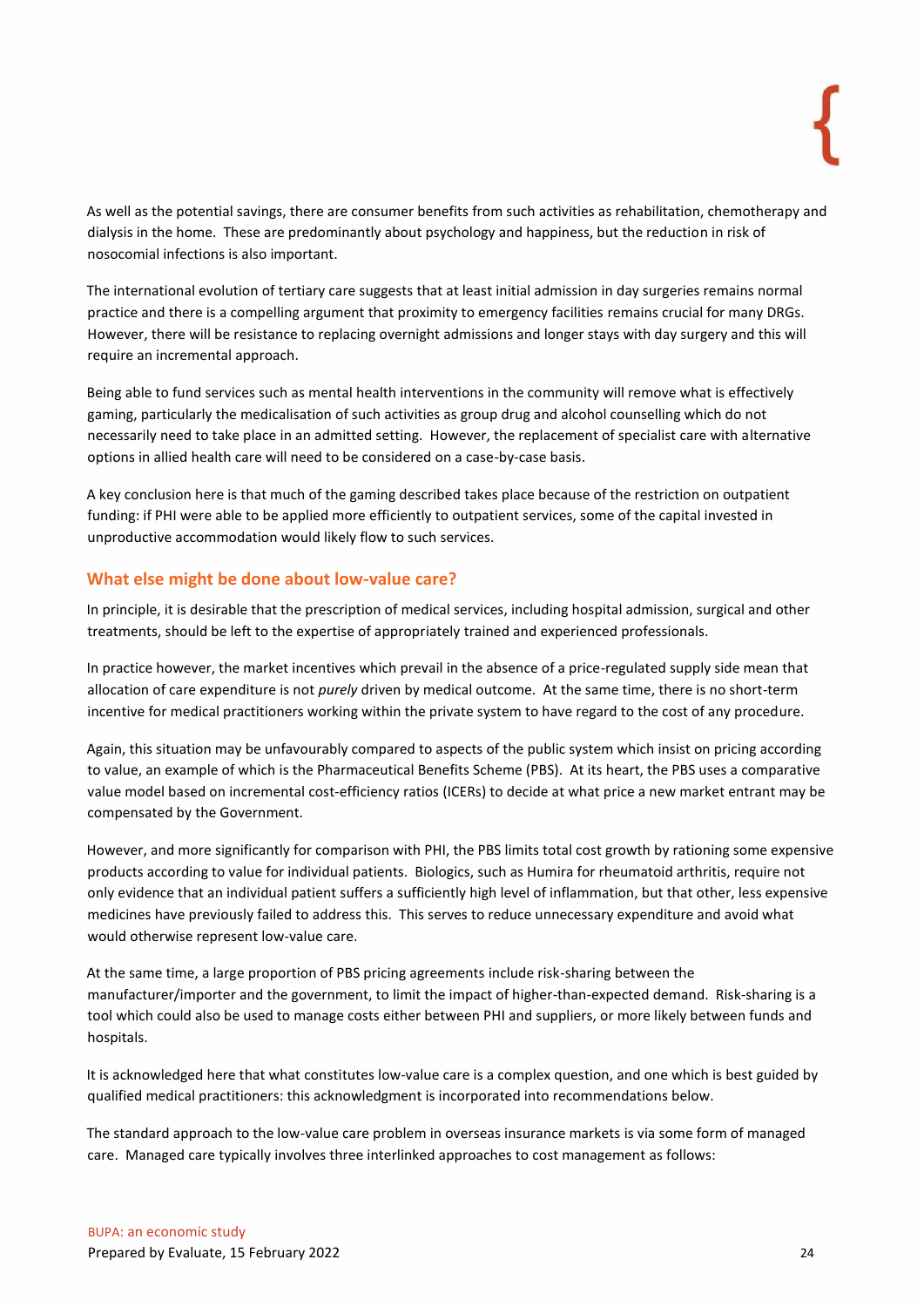- Contracts with a limited number of care providers, who provide certain interventions for agreed diagnoses at fixed prices. This approach – where the insurer can choose to contract with specific providers – allows suppliers and insurers' interests in cost containment to be aligned;
- Insurance models with individual risk rating, which allow insurers to be involved in decisions as to whether proposed interventions represent reasonable value for individual patients; and
- Substantial co-payment arrangements, which substitute for OOP costs but are:
	- o Known in advance; and o Part of the contract for total cost

with contracted providers.

Some observations as to the limits of Australia's social compact are necessary here. First, community rating, which is at the heart of PHI in Australia, represents an inalienable element of the public good of health insurance even where it may be refined as noted above.

Second, there is a substantial infrastructure of private hospital supply in which investments have been made in good will and under current arrangements. Managed care as it is generally practised overseas would represent an excessive rebalance between the interests of insurers and suppliers and, rather than simply addressing the problem of PHI funds being price takers, would simply upend this and make suppliers price takers instead.

Some contracting does of course occur in Australia already. In the case of hospitals however, the default rate of payment erodes any basis for proper negotiation as insurers can neither negotiate a market price nor walk away with no cost.

With respect to health care professionals, preferred provider arrangements work reasonably well, particularly where the insurer agrees to a market rate which obviates all OOP costs. While this is purely a voluntary agreement for clinicians, Evaluate is aware that it is still gamed at the margin – for example with 'booking fees' – and there is imperfect transparency with this arrangement. This should be addressed through improved reporting and oversight between insurers and practitioners, however, and does not require regulatory intervention.

However, several options might draw on the approach of overseas jurisdictions, and these are outlined below. Each would benefit from further investigation.

### <span id="page-24-0"></span>Private Health Insurance: the economic impact

The Australian Government has long provided support to the private health insurance sector, demonstrating their long-term view of the value that the sector delivers to Australia, both in terms of our health system and its economic impact.

The economic impact of PHI might be expressed in several ways as follows: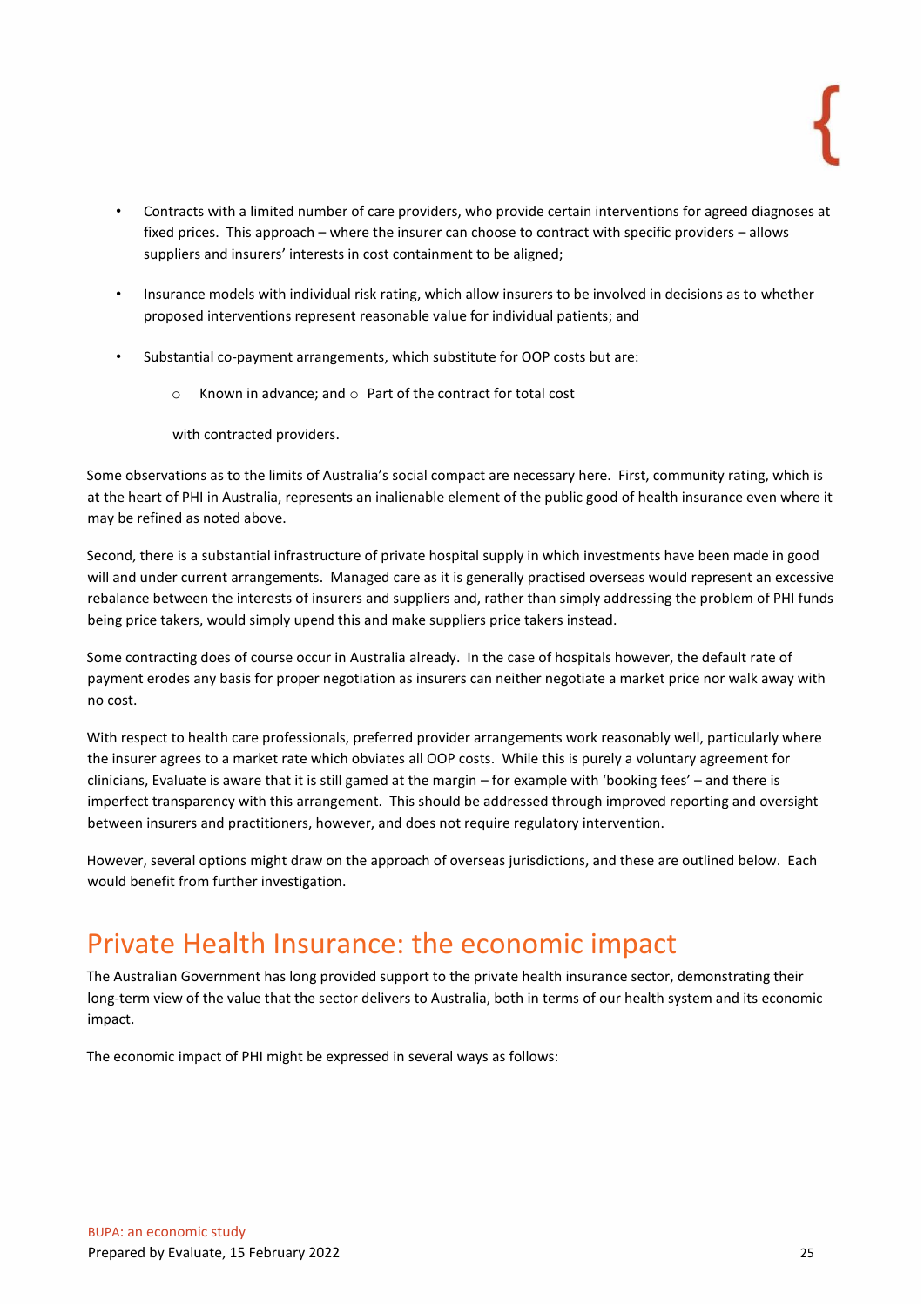- 1. The scale of the PHI sector itself, and the services it funds, in terms of turnover<sup>18</sup> and employment, though this may fail to properly consider the alternative consumption of inputs in the absence of PHI funds. This requires calculation of specific multipliers as these are no longer published by the ABS;<sup>19</sup>
- 2. The amount of healthcare which is purchased, which would otherwise need to be provided by the public system in order to maintain waiting lists at current levels. This is captured in data by the Australian Prudential Regulation Authority.<sup>20</sup> While this is efficient in terms of government expenditure,<sup>21</sup> it may lack some efficiency in terms of total expenditure. Importantly, replacing public with private expenditure would incur an increased deadweight loss through the marginal excess burden of taxation (which means the cost of public care to the overall economy is greater than the actual taxes allocated to pay for it);
- 3. The broader economic benefits of providing this healthcare, which include:
	- a. Actual economic activity benefits in terms of employment, taxes and other consumption;
	- b. The capacity of individuals and their carers to productively participate in the economy, either in the formal or informal labour markets due to better health. This uses standard healthcare expenditure multipliers, which are qualitatively different from more general activity-based input-output (I-O) multipliers;
	- c. Reduction in demand for other services due to provision of healthcare. These would variously include:
		- i. Formal and informal care associated with continued illness or disability if it were not remediated via care funded by PHI;
		- ii. Consumption of alternative primary care supports funded by government or individuals, which would also be displaced by care funded by PHI; and
	- d. Privately consumed increases in health-related quality of life (HRQoL) due to alleviation of discomfort and disability, and reduction in uncertainty regarding future health state.

The last of these is notoriously difficult to calculate as it is both subjective and individual. It will require greater depth of investigation than is possible in this paper. The other elements are generally easier to calculate on a per-DRG basis as they are compared to reduction in burden of disease by category. This would be a useful exercise for further investigation.

<sup>18</sup> See for example the Australian Prudential Regulation Authority's March 2021 *Quarterly Private Health Insurance Statistics*, published 18 May 2021[. https://www.apra.gov.au/sites/default/files/2021-](https://www.apra.gov.au/sites/default/files/2021-05/Quarterly%20private%20health%20insurance%20statistics%20highlights%20March%202021.pdf)

[<sup>05/</sup>Quarterly%20private%20health%20insurance%20statistics%20highlights%20March%202021.pdf A](https://www.apra.gov.au/sites/default/files/2021-05/Quarterly%20private%20health%20insurance%20statistics%20highlights%20March%202021.pdf)ccessed May 2021. <sup>19</sup> For a discussion of this argument, see:

[https://www.abs.gov.au/ausstats/abs@.nsf/Previousproducts/5209.0.55.001Main%20Features4Final%20release%20200607%20ta](https://www.abs.gov.au/ausstats/abs@.nsf/Previousproducts/5209.0.55.001Main%20Features4Final%20release%202006-07%20tables) [bles A](https://www.abs.gov.au/ausstats/abs@.nsf/Previousproducts/5209.0.55.001Main%20Features4Final%20release%202006-07%20tables)ccessed May 2021.

<sup>20</sup> APRA, May 2021.

<sup>&</sup>lt;sup>21</sup> See Alastair Furnival et al, "The Relative Efficiency of The Private Health Insurance Rebate v. Direct Public Health Expenditure". 2017[. https://www.evaluate.net.au/reports-feed/the-relative-efficiency-of-the-private-health-insurance-rebate-v-direct](https://www.evaluate.net.au/reports-feed/the-relative-efficiency-of-the-private-health-insurance-rebate-v-direct-public-health-expenditure)[publichealth-expenditure A](https://www.evaluate.net.au/reports-feed/the-relative-efficiency-of-the-private-health-insurance-rebate-v-direct-public-health-expenditure)ccessed June 2021.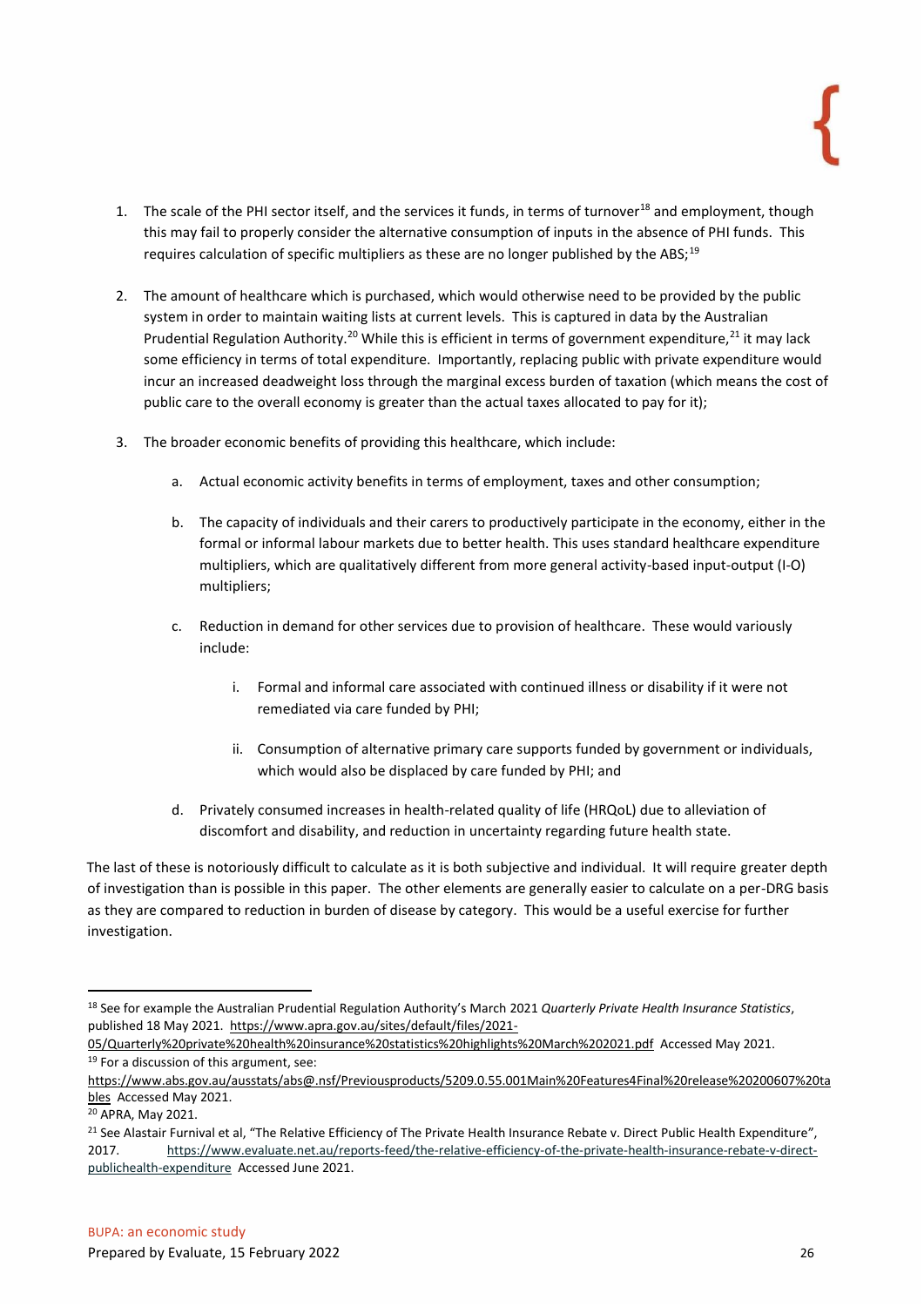#### <span id="page-26-0"></span>**Data Sources**

Evaluate has reviewed a body of literature on health insurance activity and impact and will provide a list of sources separately.

The principal data sources on which any measurement of the impact of health insurance will rely include:

- Australian Prudential Regulation Authority data on health insurance membership and financial performance;<sup>22</sup>
- Aggregate and delineated health expenditure from the Australian Institute of Health and Welfare;<sup>23</sup>
- Information on PHI by income, including MLS and LHC statistics, from the Australian Taxation Office;<sup>24</sup>
- Broader coverage data by demographics from the Australian Bureau of Statistics;<sup>29</sup> and
- Various historical inquiries regarding costs and benefits between the public and private system, for example, from the Productivity Commission in 2009.<sup>25</sup>

Each of these and other sources, both Australian and international, provide data which will be useful for specific modelling around the various concerns and recommendations raised in this paper.

#### <span id="page-26-1"></span>**Calculation of Economic Impact (1)<sup>31</sup>**

Public and private expenditure in the health care sector, through capital investment or recurrent expenditure, contributes to the Australian economy both directly and through flow-on impacts on the activities of other industries. These impacts are measured by economic multipliers.

Such economic multipliers, if used wisely, can provide policy makers and planners with estimates of the employment and income that will result from new economic activity. This can allow alternatives to be compared more effectively, by recognising all the benefits of an investment. Note, these economic multipliers do not measure the behavioural impacts on the economy of health investments – such as the increased productivity and participation – that may arise from health investments.

The economic impact of investment in the health care sector can be measured through three sets of multipliers as follows:

<sup>&</sup>lt;sup>22</sup> [https://www.apra.gov.au/statistics A](https://www.apra.gov.au/statistics)ccessed May 2021.

<sup>23</sup> [https://www.aihw.gov.au/reports/australias-health/private-health-insurance.](https://www.aihw.gov.au/reports/australias-health/private-health-insurance)

<sup>24</sup> Supplied. 29

[https://www.abs.gov.au/ausstats/abs@.nsf/7f9c63244d12d1d0ca257090001cd4cc/f4c561feb0dd3283ca256bd00026927b!OpenD](https://www.abs.gov.au/ausstats/abs@.nsf/7f9c63244d12d1d0ca257090001cd4cc/f4c561feb0dd3283ca256bd00026927b!OpenDocument)  [ocument A](https://www.abs.gov.au/ausstats/abs@.nsf/7f9c63244d12d1d0ca257090001cd4cc/f4c561feb0dd3283ca256bd00026927b!OpenDocument)ccessed May 2021.

<sup>&</sup>lt;sup>25</sup> <https://www.pc.gov.au/inquiries/completed/hospitals/report> [A](https://www.pc.gov.au/inquiries/completed/hospitals/report)ccessed May 2021.<sup>31</sup> Evaluate is grateful to Dr David Cullen for input into this section of the report.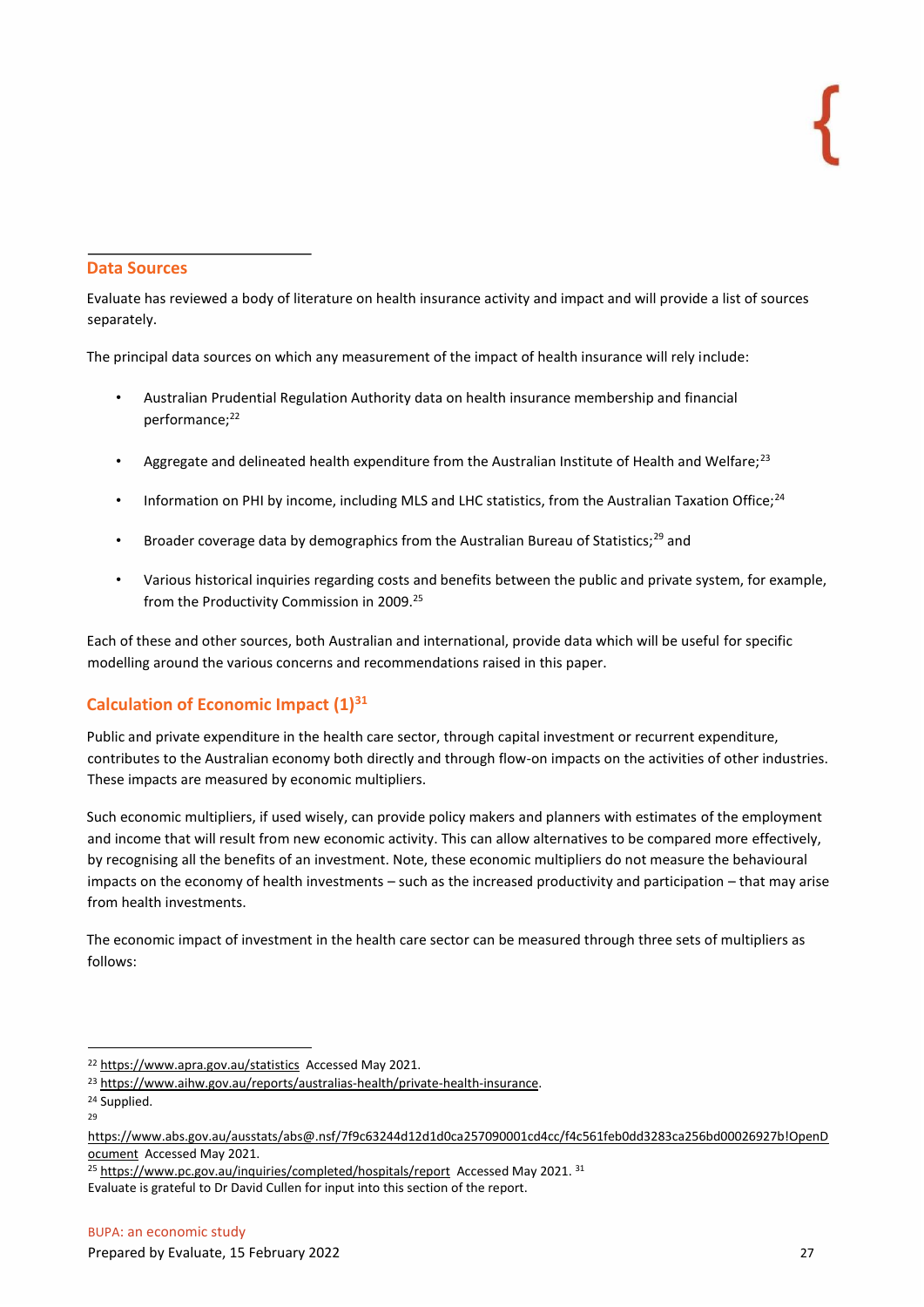- output multipliers these measure the impact of additional investment and expenditure on the output of industries to the economy;
- income multipliers these measure the additional income earned by households because of additional investment and expenditure; and
- employment multipliers these measure the additional employment that is expected to be generated because of additional investment and expenditure.

Each of these sets of multipliers has the following components:

- the initial effect an initial extra output of the health care sector, and related employment in the sector to produce that output;
- a production induced effect which combines:
	- $\circ$  the first round effect the amount of output and employment required from all industries that supply goods and services to the health care sector in order for it to produce the initial extra output;
	- o an industrial support effect the induced extra output and employment from all industries to support the production of the first round effect; and
	- $\circ$  a consumption induced effect the subsequent inducement for extra output and employment due to increased spending by the wage and salary earners in the health care sector across all industries arising from the compensation received for their labour as part of the other effects above.

The past two years do not provide good indicators for the normal operation of the Australian economy. However, input and output multipliers are relatively stable in Australia, so an indicative long-run set of data has been used. Table Two outlines the multipliers for the health sector.<sup>26</sup>

| <b>Initial</b><br>effects | <b>First round</b><br>effects | <b>Industrial</b><br>support<br>effects | <b>Production</b><br>induced<br>effects | <b>Consumption</b><br>induced<br>effects | <b>Total</b><br><b>Multiplier</b> |
|---------------------------|-------------------------------|-----------------------------------------|-----------------------------------------|------------------------------------------|-----------------------------------|
| (1)                       | (2)                           | (3)                                     | $(4 = 2+3)$                             | (5)                                      | $(1+4+5)$                         |
|                           |                               |                                         |                                         |                                          |                                   |
| 1.0                       | 0.3                           | 0.2                                     | 0.5                                     | 1.4                                      | 2.9                               |
| 0.5                       | 0.1                           | 0.1                                     | 0.1                                     | 0.4                                      | 1.0                               |
| 7.3                       | 1.0                           | 0.7                                     | 1.6                                     | 4.5                                      | 13.5                              |
|                           |                               |                                         |                                         |                                          |                                   |
| 1.0                       | 0.7                           | 0.7                                     | 1.4                                     | 1.0                                      | 3.4                               |
| 0.1                       | 0.2                           | 0.2                                     | 0.3                                     | 0.2                                      | 0.7                               |
|                           |                               |                                         |                                         |                                          |                                   |

#### **Table Two: Australian Health Sector Multipliers**

<sup>26</sup> Derived from data at[: https://www.abs.gov.au/statistics/economy/national-accounts/australian-national-accounts-input](https://www.abs.gov.au/statistics/economy/national-accounts/australian-national-accounts-input-output-tables)[outputtables A](https://www.abs.gov.au/statistics/economy/national-accounts/australian-national-accounts-input-output-tables)ccessed May 2021.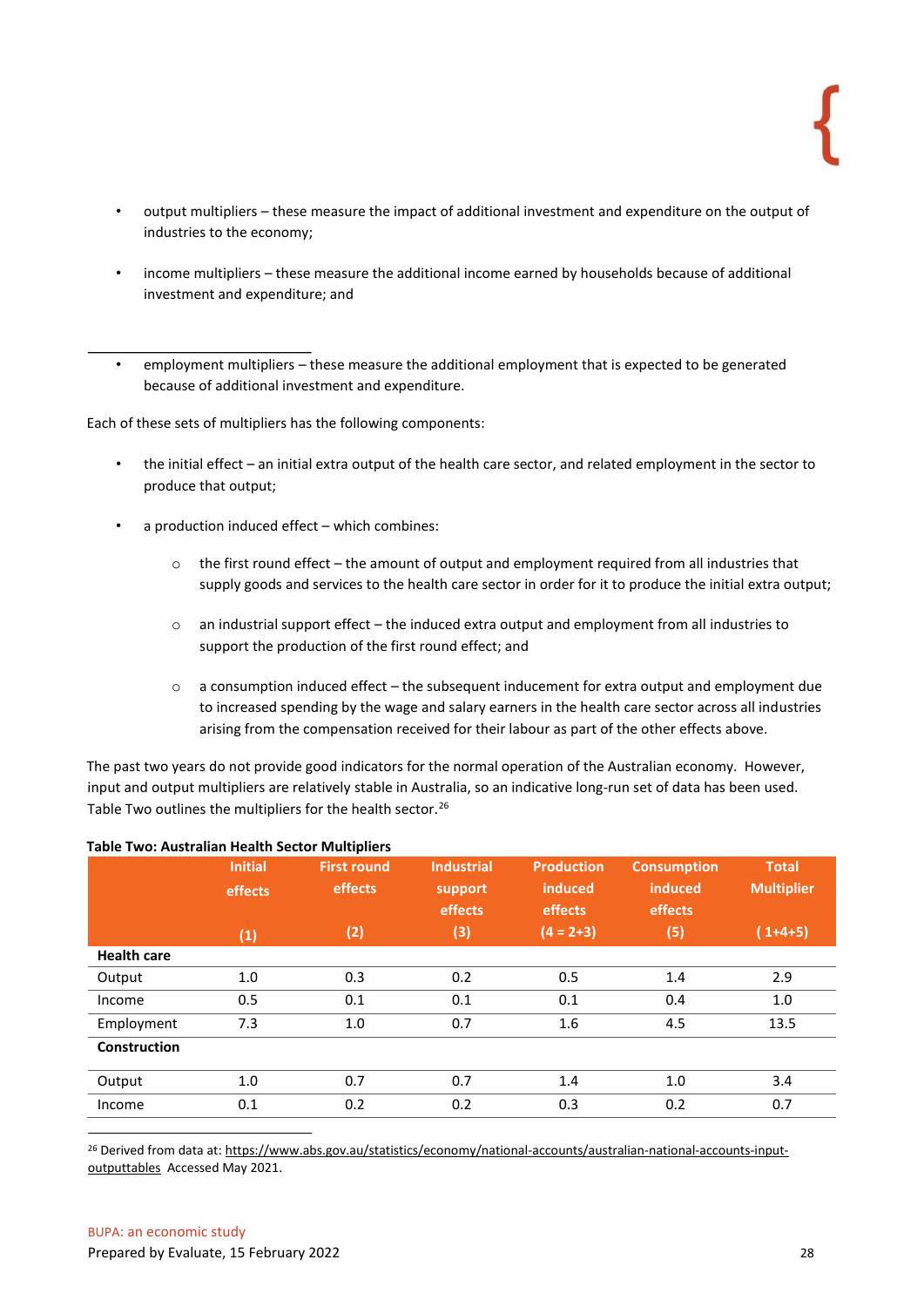| $-$<br>$\sim$<br>.<br>____ | --- | .<br>$\sim$ | ______ | .<br>__ | o.z |
|----------------------------|-----|-------------|--------|---------|-----|

It is notable here that construction investment in the health care industry (and for all non-residential construction) is the highest multiplier in the Australian economy. This means that for every \$1 million invested in health infrastructure, there is an increase in economic output of \$3.4 million. While it is difficult to identify the extent to which PHI is directly responsible for new healthcare infrastructure, this is an important effect.

More relevantly, the healthcare services multiplier is 2.9. This means:

- Looking at the APRA PHI report for the most recent normal year,<sup>27</sup> total expenditure on healthcare services includes:
	- o Expenditure under hospital coverage of \$15,651,112,000; o General

treatment of \$5,233,707,000; and

o State (ambulance) levies, which are presumed to be hypothecated to health expenditure of some \$233,634,000.

This represents a total expenditure via PHI for a snapshot 'normal' year of \$21,118,453,000.

Table Three shows these data along with their implied effect on total economic output using the 2.9 multiplier.

#### **Table Three: PHI Expenditure 2018-19 (AUD thousands) and Attributable Economic Output**

| <b>Activity</b>          | <b>Expenditure</b> | Output       |
|--------------------------|--------------------|--------------|
| Hospital Insurance       | \$15,651,112       | \$45,388,225 |
| <b>General Treatment</b> | \$5,233,707        | \$15,177,750 |
| <b>State Levies</b>      | \$233,634          | \$677,539    |
| <b>Total</b>             | \$21,118,453       | \$61,243,514 |

If GDP is a nominal \$1.97 trillion, the total output attributable to PHI is 3.11% of the economy.

Further analysis of these data would be useful on a DRG basis as it would facilitate the breakdown of the economic impact of PHI in relation to higher value of expenditure by impact on health-related quality of life (HRQoL).

#### <span id="page-28-0"></span>**Calculation of Economic Impact (2)**

The previous section describes the impact of health expenditure in terms of direct and indirect economic activity associated with its provision, which is contribution to GDP.

<sup>&</sup>lt;sup>27</sup> Australian Prudential Regulation Authority, "Operations of Private Health Insurers Annual Report: 2018-19", June 2019.  $^{34}$ David J Cullen & Henry Ergas, "Efficiency and Productivity in the Australian Health Care System", Australian Centre for Economic Research on Health, Australian National University, 2014.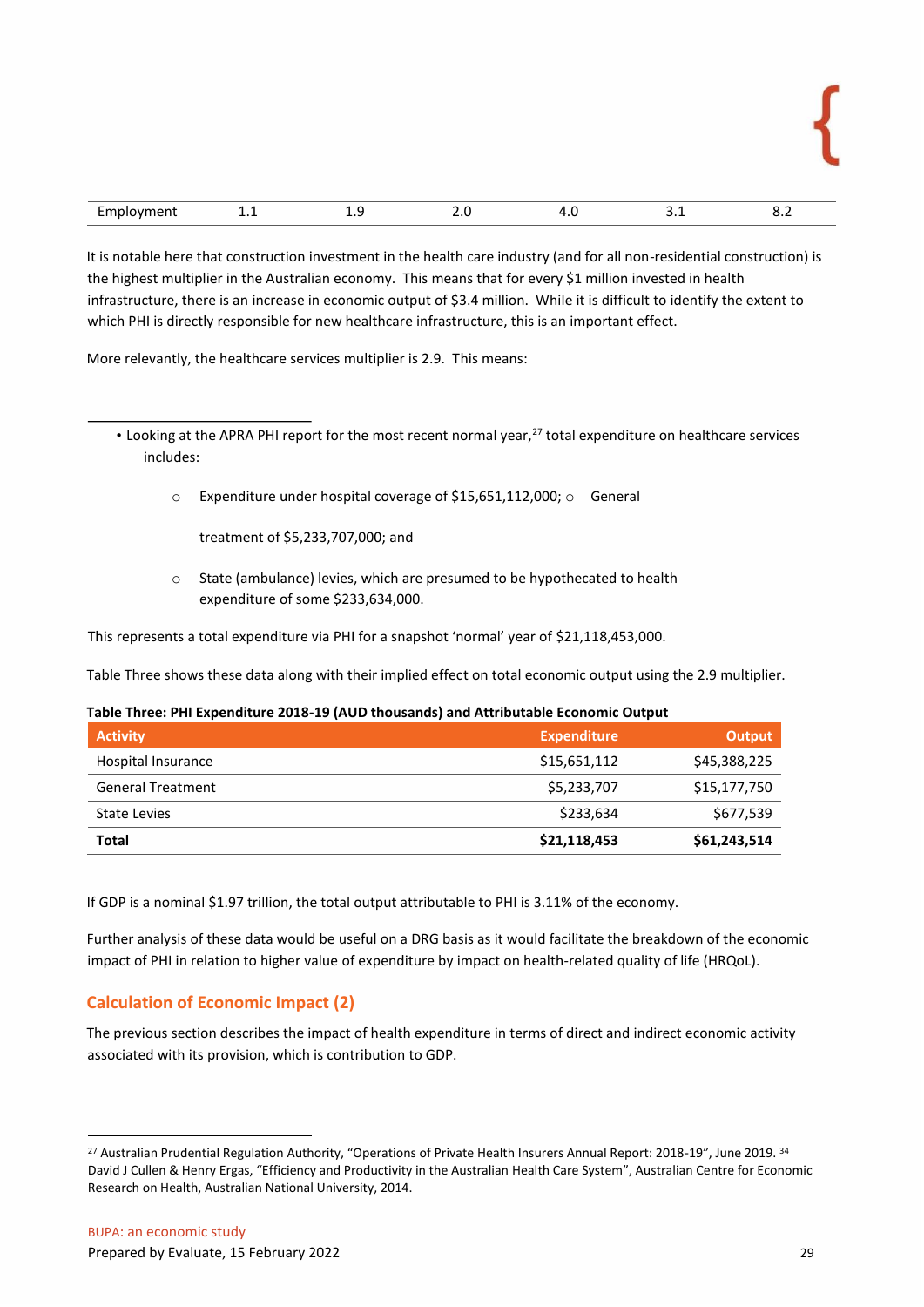However, the other key question about how health investment affects the economy relates to its impact on GDP growth. The argument here is that healthier citizens are more productive participants in both the formal and informal economies, thus contributing to growth in national output.

What this further implies from an economic perspective is that health – like other social goods such as education – has an investment dimension which complements its expenditure. Formally, it leads to positive externalities, which is to say that not all benefits are consumed by the payer and the patient.

The key datum here is a calculation which identifies health – through both life extension and increase in individual productive capacity, contributes 3.3% of all economic growth in Australia, annually.<sup>34</sup> This is on top of standard GDP growth factors such as population growth, increased participation, improved technology and generally increased productivity.

The most recent breakdown of national health expenditure by payer allocates 9.0% of total payments to PHI.<sup>28</sup> This in turn implies that PHI is annually responsible for 0.3% of GDP growth.<sup>29</sup>

This likely underestimates the real effect as OOP costs and other complementary expenditure means PHI is likely responsible for part of the 16.5% private expenditure by individuals.

Two important observations can made here:

- 1. This is a matter of productivity effects, not fiscal activity. This in turn means that if the mean cost of overall health expenditure is reduced via broader membership in a sustainable PHI model, or is reduced by removing low-value care, then the same economic growth effects are available at lower prices; and
- 2. Looking to the future, if PHI becomes increasingly dominated by older and sicker Australians, the increased life expectancy and work productivity benefits will decrease which will reduce economic growth while healthier Australians remain on public waiting lists.

The latter point is particularly significant as it demonstrates that the sustainability of PHI is critical to the sustainability of at least one component of economic growth. Underpinning this is the simple fact that healthier people are more productive.

### <span id="page-29-0"></span>A sustainable private health sector: principal goals

The PHI reform narrative is complex because the effects of the various rules and incentives described above intersect and create complexity. However, it may be simplified if three primary goals are identified as follows:

1. Membership should be increased and broadened, which is the key to sustainability;

<sup>&</sup>lt;sup>28</sup> [https://www.aihw.gov.au/reports/australias-health/health-expenditure A](https://www.aihw.gov.au/reports/australias-health/health-expenditure)ccessed May 2021.

<sup>29</sup> This is 9% of 3.3%.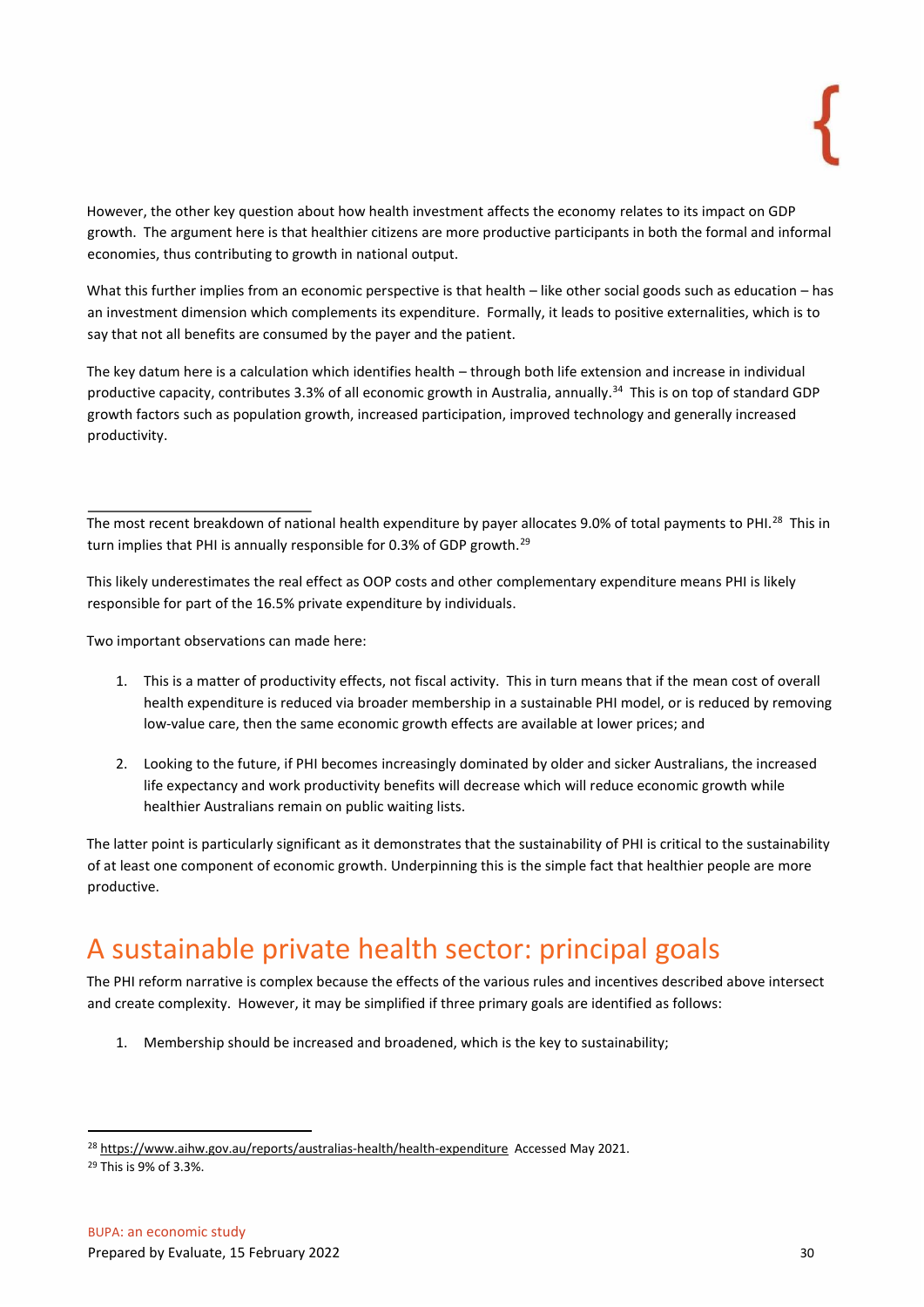- 2. Instead of pursuing minimum price increases, which will not lead to increased membership, solutions should be sought that will substantially reduce the mean cost of PHI, particularly those which reduce price-taker problems for both consumers and their funds; and
- 3. These solutions should not undermine the core value proposition of PHI which is that it offers immediate treatment where needed.

As an observation, the value proposition for PHI is shared by both consumers and governments and is that it provides more benefits than costs. For consumers, this involves peace of mind by eliminating uncertainty regarding health care at a reasonable cost. For governments, this involves spending a reasonable share of the health budget to capture a series of economic benefits as described in the model below. If PHI is efficient, it will help maximise both individual utility and aggregate welfare.

It may also be observed that one test of PHI's value is the effect of the MLS. At the moment, one option is always to raise the MLS rate<sup>30</sup> in concert with annual price rises in order to keep the two indicators aligned. The reasoning behind this is that the discretionary cost of PHI is the difference between each person's premium and the amount they would spend on the MLS if they ceased PHI membership. This has an effect of retaining some members who

However, raising the MLS is in practice a recognition that the perceived value proposition of PHI is reducing annually. Unfortunately, while this may be a necessary solution to maintaining membership in the absence of other reforms, it has the undesirable effect of decreasing perceived value, rather than increasing it. Returning to the original question as to what regulations are needed to address the non-marketability of PHI, this would currently fail the test as it is a direct intervention that forces some people to buy insurance when they would not otherwise choose to.

This does not mean that the MLS is entirely lacking in merit. When insurance is perceived as good value, there will be those who still choose to be free riders in the public system despite their capacity to pay for PHI. This was the case when the Howard Government first introduced the MLS and the LHC along with a temporary LHC amnesty. The goal here should be to return the PHI value proposition to a circumstance where the MLS is a compulsion at the margin, not an inefficient brake against mass departures. This is not an argument against either increasing the MLS rate, or taking advantage of 'bracket creep' to bring more people into the MLS-liable cohort: rather it is an observation that this is less efficient than improving the overall perceived value proposition.

As a final observation here, it would be better if the MLS required purchase of particular levels of insurance. The argument here is that because there is something of an annual race to the bottom to provide the cheapest product which satisfies MLS exemption, consumers are encouraged to purchase much less insurance than they can afford, and less than they may need. Particularly for higher income consumers, it would be better if there were a specific requirement to purchase silver or gold policies, rather than just any hospital cover policy. As the price of the MLS penalty will still exceed the premium for these consumers, this is not an unreasonable change.

would otherwise depart PHI. The extent of that effect depends on the observed elasticity of demand for PHI at the residual cost of the premium minus MLS.

<sup>&</sup>lt;sup>30</sup> Or reduce the MLS income band.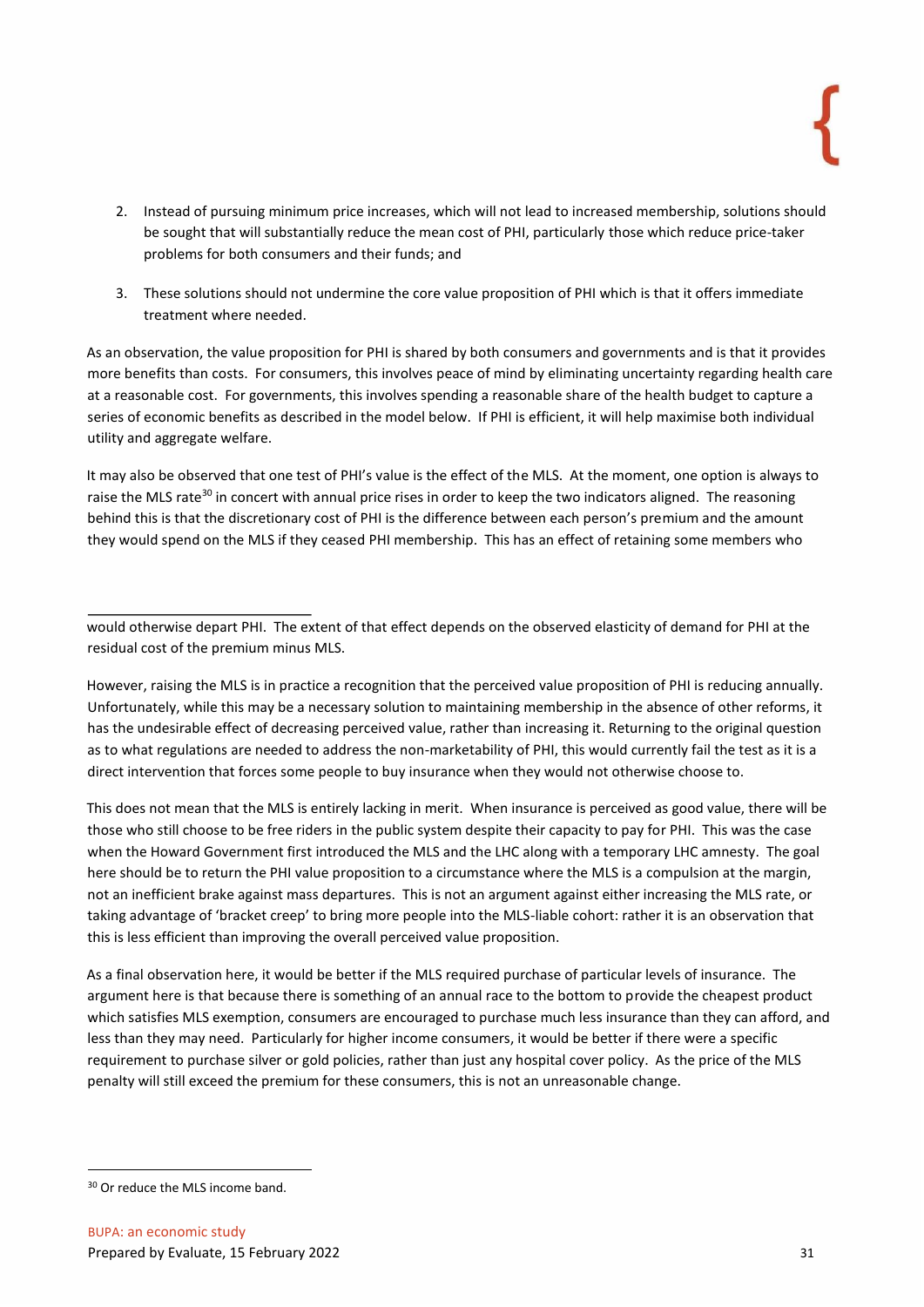### <span id="page-31-0"></span>Restoring the PHI value proposition

Drawing upon the analysis above, there are five general paths to restoration of the value proposition which are: $31$ 

- 1. Removing the asymmetry whereby PHI funds are price-takers including from hospital accommodation and device suppliers;
- 2. Addressing the OOP costs issue;
- 3. Reducing expenditure on low-value care;
- 4. Allowing market completion by allowing health insurers to fund care options involving hospital substitution within hospital cover; and
- 5. Investing in consumer education to reduce information asymmetry and address some of the myths about healthcare in Australia.

Each of these is aimed at reducing the overall costs while maintaining the core benefits of PHI. This will in turn allow reduction of only one side in the value proposition ratio which should be attractive to both consumers and governments.

Each of these options is broken down further below.

### <span id="page-31-1"></span>**Changing the market power balance**

A great deal of work has been done in recent years by Private Healthcare Australia with input from Evaluate and other consulting groups on reform of supply arrangements. This has led to a number of welcome proposed changes to the Prostheses List, announced in the 2021 Federal Budget, including price oversight by the Independent Hospital Pricing Authority (IHPA),<sup>32</sup> the same regulator which sets prices in the public system. This will hopefully be a significant source of downward price pressure though the guaranteed access granted by the Prostheses List as it currently operates will limit the scope of price reform.

Options beyond the current reforms which would benefit from more in-depth investigation include:

1. Formal alignment of the PL or a similar mechanism to prices in the public health system. While there may be some marginal reasons of scale or distance which mean prostheses can never be perfectly benchmarked to international prices,<sup>33</sup> there is no credible reason why there should be different prices for devices between the public and private systems. In fact, for the many devices which are used substantially more in the private

<sup>&</sup>lt;sup>31</sup> These exclude the potential impact of prospective risk equalisation which is also an important reform option but is being addressed elsewhere.

<sup>32</sup> <https://www.health.gov.au/health-topics/private-health-insurance/the-prostheses-list/prostheses-list-reforms-and-reviews> Accessed May 2021.

<sup>33</sup> Though any incremental costs should at least be higher in NZ, given lower scale and greater cost of delivery. <sup>41</sup> Independent Hospital Pricing Authority, "National Pricing Model Technical Specifications 2021–22", 5 May 2021. [https://www.ihpa.gov.au/publications/national-pricing-model-technical-specifications-2021-22 A](https://www.ihpa.gov.au/publications/national-pricing-model-technical-specifications-2021-22)ccessed May 2021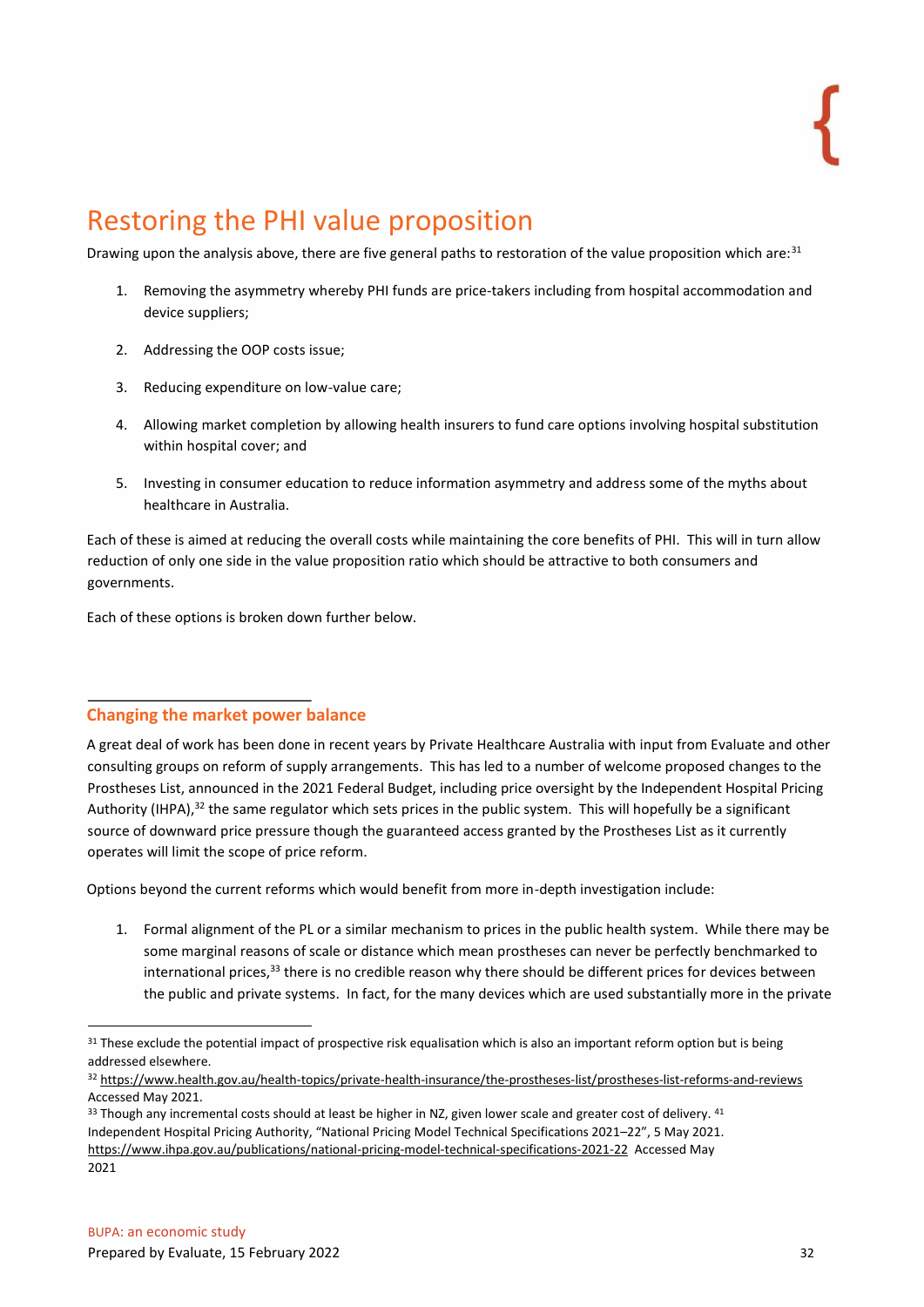system, the private price might reasonably be expected to be lower. This is the ultimate goal if IHPA's oversight of device pricing is allowed to operate freely;

- 2. Extension of IHPA's oversight to the total cost of care on a DRG basis. On this, it is accepted that private hospitals may not be as cheap as public hospitals for equivalent patients. However, the same relative complexity factors should be able to be used to develop a model based on variations to a National Efficient Price (NEP) and National Efficient Cost (NEC – for smaller providers)<sup>41</sup> in the private sphere;
- 3. Introduce a series of measures which permit a more symmetric negotiation between insurers and hospitals, including:
	- a. Either removing the default rate or substantially reducing it to bring hospitals to the negotiating table and lowering the guaranteed profitability of low-value care;
	- b. Amending the *Private Health Insurance Act 2007* and its regulations<sup>34</sup> so that the Commonwealth, which is also a funder of PHI, is responsible for approving hospitals with access to the Commonwealth-specified default. This would allow for exclusion of facilities which specialise in lowvalue care or which excessively game the system. The legal basis of this would need to be investigated but it should be possible to have a gazetted schedule of approved hospitals in the same way as the PL currently operates; and
	- c. In concert with the proposal for DRG-based pricing, allowing insurers and hospitals to contract on total cost of services, potentially with the exception of professional fees.<sup>35</sup>

One consequence of any attempt to rebalance asymmetries of market power is that it might go too far, in this case giving insurers excessive market power over their suppliers. Given the lack of specialist health pricing expertise at the

Australian Competition and Consumer Commission (ACCC) and the onerous and expensive nature of general competition enforcement, it might be better that this risk is again managed by IHPA.

This could involve either a complaints resolution process or a requirement that each contract be registered with IHPA. A further condition might involve justification if contracts vary from IHPA's DRG-based price calculations beyond a certain percentage.

#### <span id="page-32-0"></span>**Dealing with OOP costs**

OOP costs from hospitals, which are typically relatively minor, should be addressed via the contracting model described above. The industry association Private Healthcare Australia has described the challenges of this problem at length.<sup>36</sup>

<sup>34</sup> [https://www.health.gov.au/health-topics/private-health-insurance/about-private-health-insurance/private-health-insurancelaws](https://www.health.gov.au/health-topics/private-health-insurance/about-private-health-insurance/private-health-insurance-laws) Accessed May 2021.

<sup>&</sup>lt;sup>35</sup> See below for further discussion on this exclusion.

<sup>36</sup> Private Healthcare Australia, "Submission: Senate Community Affairs References Committee Inquiry into the Value and Affordability of Private Health Insurance and Out-of-Pocket Medical Costs", July 2017.

[https://www.privatehealthcareaustralia.org.au/wp-content/uploads/sub18\\_PHA.pdf A](https://www.privatehealthcareaustralia.org.au/wp-content/uploads/sub18_PHA.pdf)ccessed May 2021.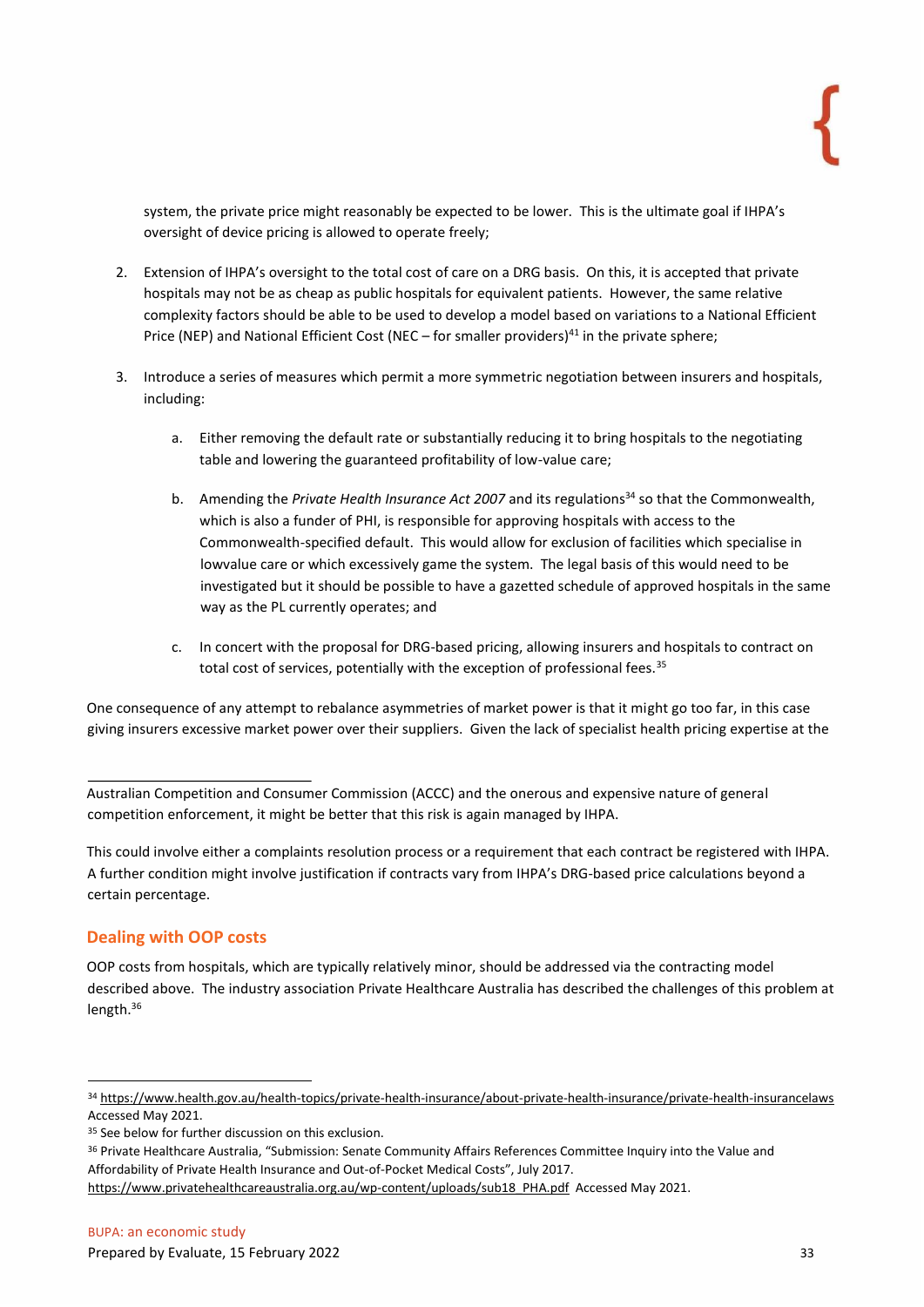The principal limit on dealing with this problem is that the Commonwealth cannot compel registered providers of medical services to do so at any price and, consequently, cannot introduce a mechanism which indirectly permits such compulsion.

As a result, the main pathway to reforming this problem – other than transparency mechanisms $37 -$  will involve providing incentives to practitioners to participate in, and comply with, no-gap and known-gap arrangements.

The non-financial incentives mentioned above for private hospitals to refer patients for admission are instructive here. If the revised contracting arrangements proposed in the previous section can also include fixed professional fees within a single DRG price, then OOP costs can be proactively managed. Reversing the current cost-positive incentive of access to operating theatres and similar and making this a downward cost pressure would be ideal.

The ultimate extension of this would be that hospitals would have an incentive to participate in a known price scheme, because – if there were also a lower (or no) default rate – then there could be an environment in which only those hospitals who did agree to fixed or known costs per DRG would be accessible by consumers using PHI. Because this would be per-DRG, it requires extensive further modeling.

#### <span id="page-33-0"></span>**Low-value care**

There are various potential versions of low value care. These include:

- Purchase of health services for which there is no or inadequate evidence of benefit;
- Purchase of services for which the expected benefit for *any* patient is very small compared to the price; and
- Purchase of services which represent low value for *individual* patients.

These three definitions are likely to grow in contention within each DRG, and it would be useful to quantify their impact on a per-DRG basis, at least for selected examples. It would nonetheless be difficult to argue that treatment which lacks evidence should be included.<sup>38</sup>

The question of treating individual patients differently is more controversial as it should be. Given the earlier observation that the benefits of private insurance are substantially due to displacing the need for public expenditure to deliver a total amount of care while maintaining current waiting list levels, low value care may usefully be identified as treatment which would not move to the front of a waiting list under any circumstance. This is mostly because it has poor evidence or poor economic efficacy but, in some patients, it may particularly inefficacious or inappropriate.

In contrast, the requirement for expenditure to match and support the expectation of a value proposition for the consumer of insurance, while entirely logical, presents a greater threat to current economic interests, including for hospital investors and the medical profession. Nonetheless, it is proposed that there be some more detailed investigation of what might fall into both of these first two categories.

 $37$  And potentially the modern element of 'shaming' which often accompanies them.

 $38$  This should not prohibit funding – including via PHI – of clinical trials for treatments where the evidence is not yet clear or complete.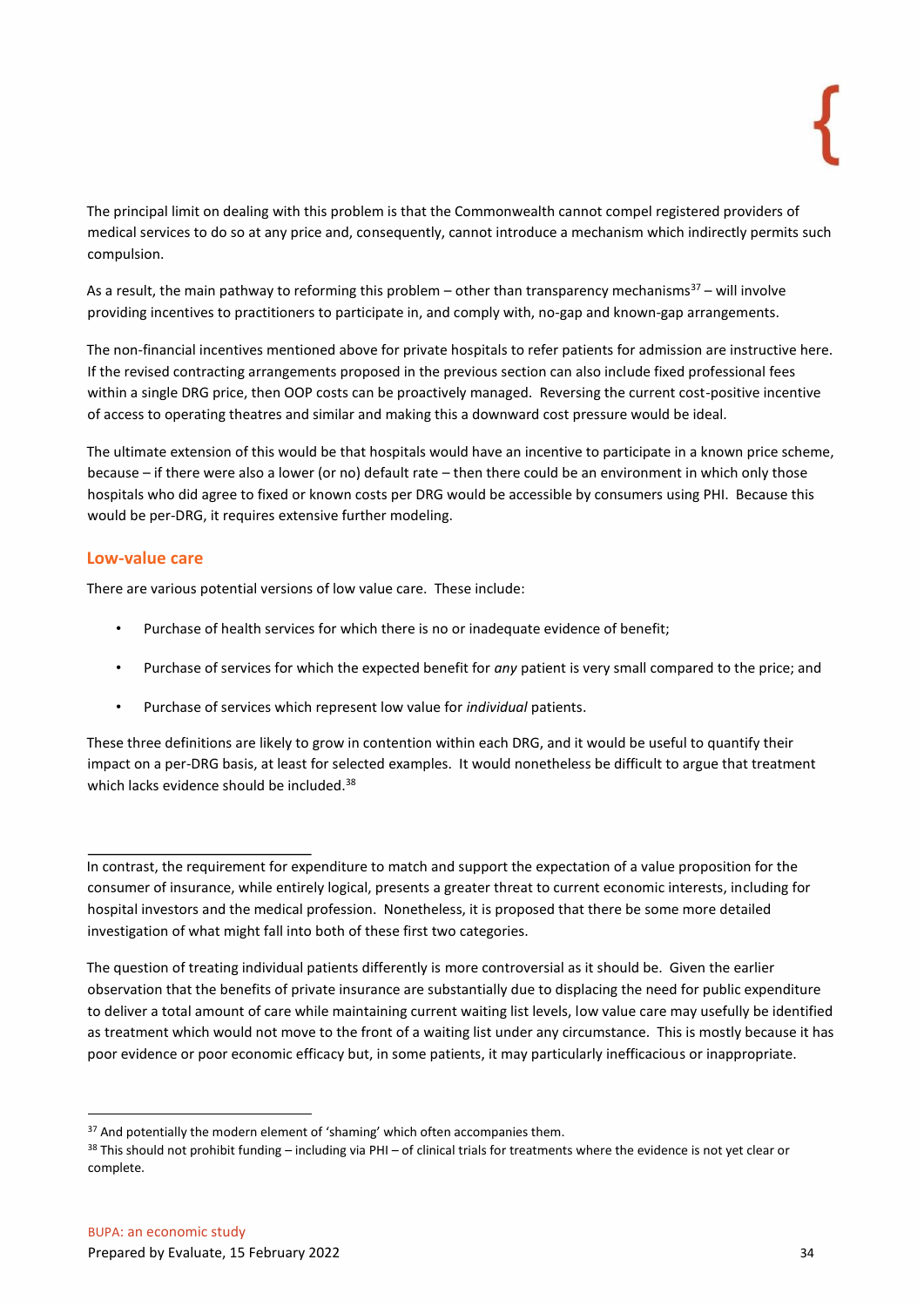Given the role of PHI providers in funding treatment, it is inappropriate that they should unilaterally intercede in decisions regarding patient treatment. Accordingly, the introduction of an independent third-party panel staffed by appropriately professionally-qualified reviewers should be considered. This would allow for rapid referral and decision-making where insurers feel prescribed high-cost options are of low prospective value. An issue which arises here is that health funds are generally only advised of prescribed treatment in Australia *post hoc*. This approach would require investigation of options which change the timing of notification, either:

- Generally, for non-urgent cases, which would be beneficial in providing oversight of the system; or,
- For specific instances, either of high-value expenditure or for particular procedures which are often identified as low-value, in a way similar to that required by the PBS.

PHI funds excel at pattern-based identification of appropriate expenditure. Currently, this is principally used to monitor and identify fraud but can also be utilised as an early warning system for inappropriate medical practice. It would be useful generally if private health insurers were notified in advance of proposed interventions – except actual emergencies – as the current quality of information regarding treatment is inadequate. This would also permit algorithm-based identification of possible low-value care which funds might refer to an independent reviewer.

There would also be merit in allowing transparency of statistics on a per-fund basis of such reviews, which would provide a reputation risk-based limit to excessive referrals. Evaluate also notes that there are some examples of what may in a strictly clinical sense be seen as low-value care, such as some admitted mental health services, but which are highly valued by consumers as part of the PHI proposition: these which would not likely be affected by initiatives to reduce lower-value care.

Dealing with low-value care is the most challenging but probably the most productive option to reduce PHI premiums over time. While it may initially be seen as anathematic to the general principle of PHI, it is no different from the rationing which takes place elsewhere in the health system. The public system does this indirectly in two ways, both of which are delivered through waiting list mechanisms:

- 1. First, it prioritises resource allocation toward particular DRGs associated with the greatest risk to life and quality of life (cancer care, cardiac surgery); and
- 2. Within each DRG waiting list, patients are prioritised according to urgency.

Neither of these is available to PHI, which must serve all customers promptly, but removing the care which the public system would never let reach the front of any waiting list would provide some alignment between the systems.

In the absence of a mechanism which limits low-value care, the price of Gold policies will only continue to rise and the need for restrictions on lower price products can only increase accordingly. None of this should get in the way of necessary and clinically appropriate, high-value healthcare funded by PHI.

The next step for this proposal is to undertake a comprehensive investigation to describe and quantify what might be included in various definitions of low-value care.

#### <span id="page-34-0"></span>**Market Completion**

Currently the private healthcare market is incomplete, because insurers are restricted from various activities which would make PHI more efficient and affordable. Market completion that allows private health insurers to pay for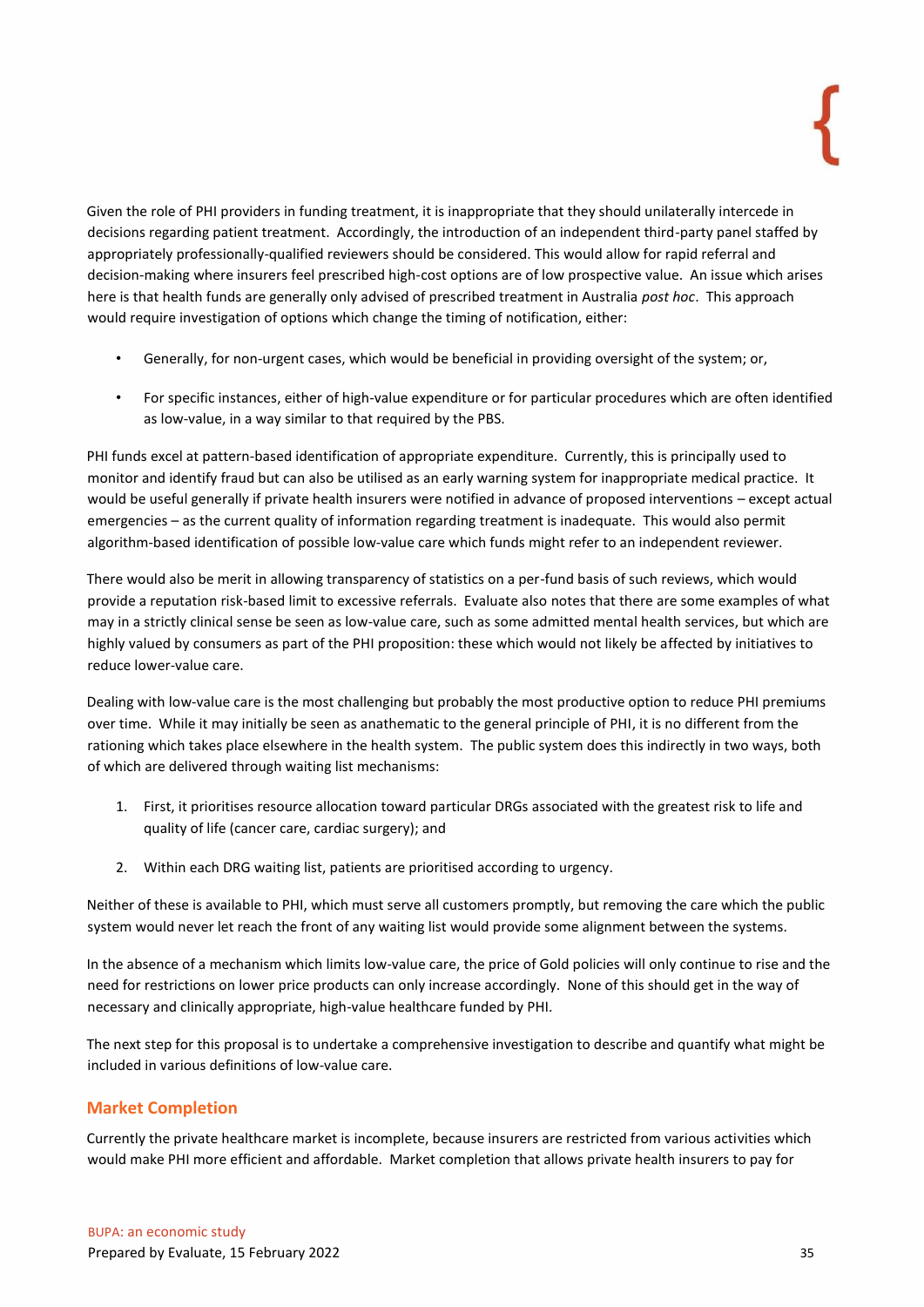services provided in non-hospital settings under current hospital cover is only useful if it will reduce overall costs and therefore premiums.

This can occur in two general ways as follows:

- 1. Extending the capacity of PHI funds to invest in health promotion activities, particularly in terms of behavioural improvement and chronic disease management, within hospital policies. Options around these require identification and a detailed cost-benefit analysis; and
- 2. Allowing funds to fund treatment without hospital admission for more than general treatment items, including both preventive and hospital substitute treatment.

Notably, both of these are exercised as a method of hospital avoidance in the public system, which utilised this as a means to reduce waiting lists.

Unfortunately, the experience of gaming in hospital admissions indicates a countervailing risk of similar gaming in nontertiary settings. Accordingly, it is proposed that funds would be able to offer these types of services on a discretionary basis where they are a clear substitute to hospital admission. There should be no automatic right to non-hospital care.

In the context of the low-value care referral mechanism, it is possible that this initiative might be usefully extended to allow the option to propose alternative care outside a hospital setting. However, this is likely to be more readily negotiated rather than mediated.

Market completion offers the choice between either reducing supply costs and thus premiums or offering more treatment at the same cost. It also offers a further option for refinement of specific PHI products, which may increase competition and innovation. Each option needs to be quantified on a DRG basis.

#### <span id="page-35-0"></span>**An alternative approach: floating the rebate**

This is not formally proposed as an option but as a useful intellectual exercise in describing the asymmetry caused – rather than removed – by some PHI regulations.

It has already been observed that there are legislative and regulatory impediments to market equilibria in PHI, which results in prices that governments are not willing to bear in the public system. The only way in which this situation could be ethically supported is if the Government were willing to pay for the incremental costs of these impediments.

In practice, this would mean that the rebate would not be merely means tested but that it would be adjusted annually to cover the full costs of any above-market supply margins.

This could be managed through the same mechanism through which IHPA would compare the costs of public and private care. Further, it would promote sustainability by removing the distortions caused by non-productive regulatory intervention, that is, intervention which increases cost without addressing the fundamental asymmetries of healthcare markets.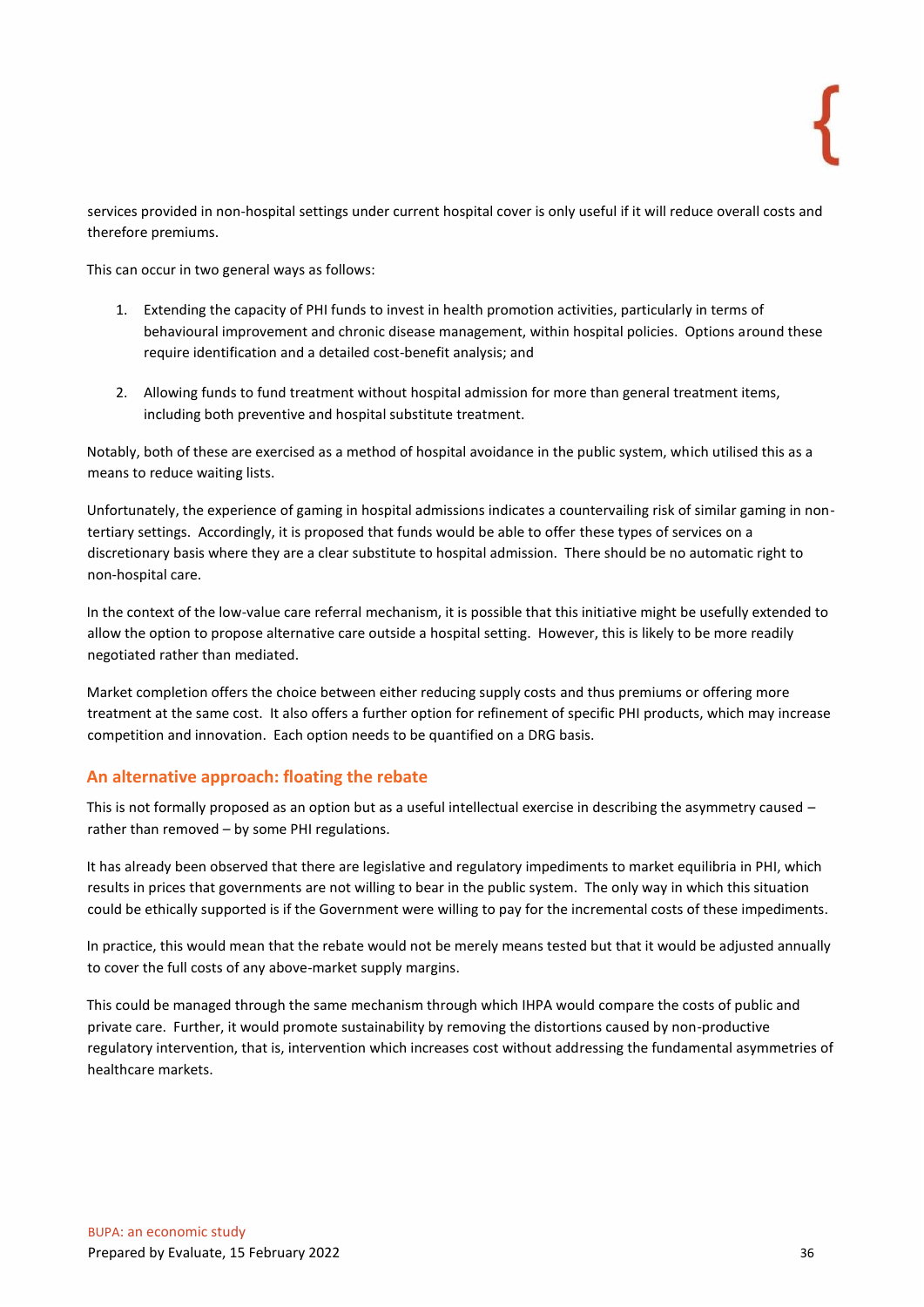The NDIS has clearly demonstrated to the Commonwealth how poor regulation can increase cost pressures in private insurances.<sup>39</sup> It would be useful to quantify what equivalent exposure would look like if the Government were required to guarantee PHI sustainability.

#### <span id="page-36-0"></span>**A further alternative – re-targeting the rebate**

A corollary proposal to the above is that to restore the value proposition of PHI for younger, healthier participants, the Government might do well to change the rebate settings: instead of compensating older and sicker customers, it would compensate younger, healthier consumers, whose value proposition is undermined by community rating.

This is again hypothetical and would, in any case, require grandfathering of current age-related rebate settings for existing fund members for political reasons.

However, even as a thought experiment, what this does is emphasise that the costs of the current regulatory structure are borne by PHI funds and their members, with no productive benefit. At the very least, a youth rebate increment would bring in some consumers who are excluded by the gap between price and perceived value. This would in turn reduce all premiums, as a healthier cohort is brought into the mix.

It is not expected that the government would be willing to make this change. But in its absence, other proposed initiatives to decrease the perceived value gap are made only more compelling.

#### <span id="page-36-1"></span>**Private patients in public hospitals**

Again, the issue of public hospitals providing services funded by PHI has been addressed at length by Private Healthcare Australia.<sup>40</sup> The issue here is essentially that some people may feel they have been forced to underutilise their PHI by selecting public accommodation although it is unclear to what proportion of private in public patients this applies.

The current approach to this issue is that IHPA should ensure there is no double-dipping by hospitals charging the Commonwealth for procedures which are also funded via PHI. Anecdotally, there may be some compliance failures in this space.

The most direct alternative solution would be to limit access to MBS item numbers in public hospitals as part of the incentive to increase private in public is for public hospital employers to top up practitioner salaries via the MBS. However, this introduces some complexity as:

- Some insured patients may simply prefer a public hospital environment;
- There remain some legacy PHI products which only cover accommodation in a public setting; and
- Most critically, patients in regional Australia may simply have no easy access to a suitable private facility.

[budget/newsstory/21a3aa7f73b194a109b72cad2293aef9 A](https://www.theaustralian.com.au/nation/politics/ndis-bill-to-jump-10bn-over-budget/news-story/21a3aa7f73b194a109b72cad2293aef9)ccessed May 2021.

<sup>39</sup> [https://www.theaustralian.com.au/nation/politics/ndis-bill-to-jump-10bn-over-](https://www.theaustralian.com.au/nation/politics/ndis-bill-to-jump-10bn-over-budget/news-story/21a3aa7f73b194a109b72cad2293aef9)

<sup>40</sup> Most recently at[: https://www.privatehealthcareaustralia.org.au/abc-radio-adelaide-mornings-program-interview-with-drrachel](https://www.privatehealthcareaustralia.org.au/abc-radio-adelaide-mornings-program-interview-with-dr-rachel-david-on-cost-shifting-in-south-australias-public-system/)[david-on-cost-shifting-in-south-australias-public-system/ A](https://www.privatehealthcareaustralia.org.au/abc-radio-adelaide-mornings-program-interview-with-dr-rachel-david-on-cost-shifting-in-south-australias-public-system/)ccessed May 2021.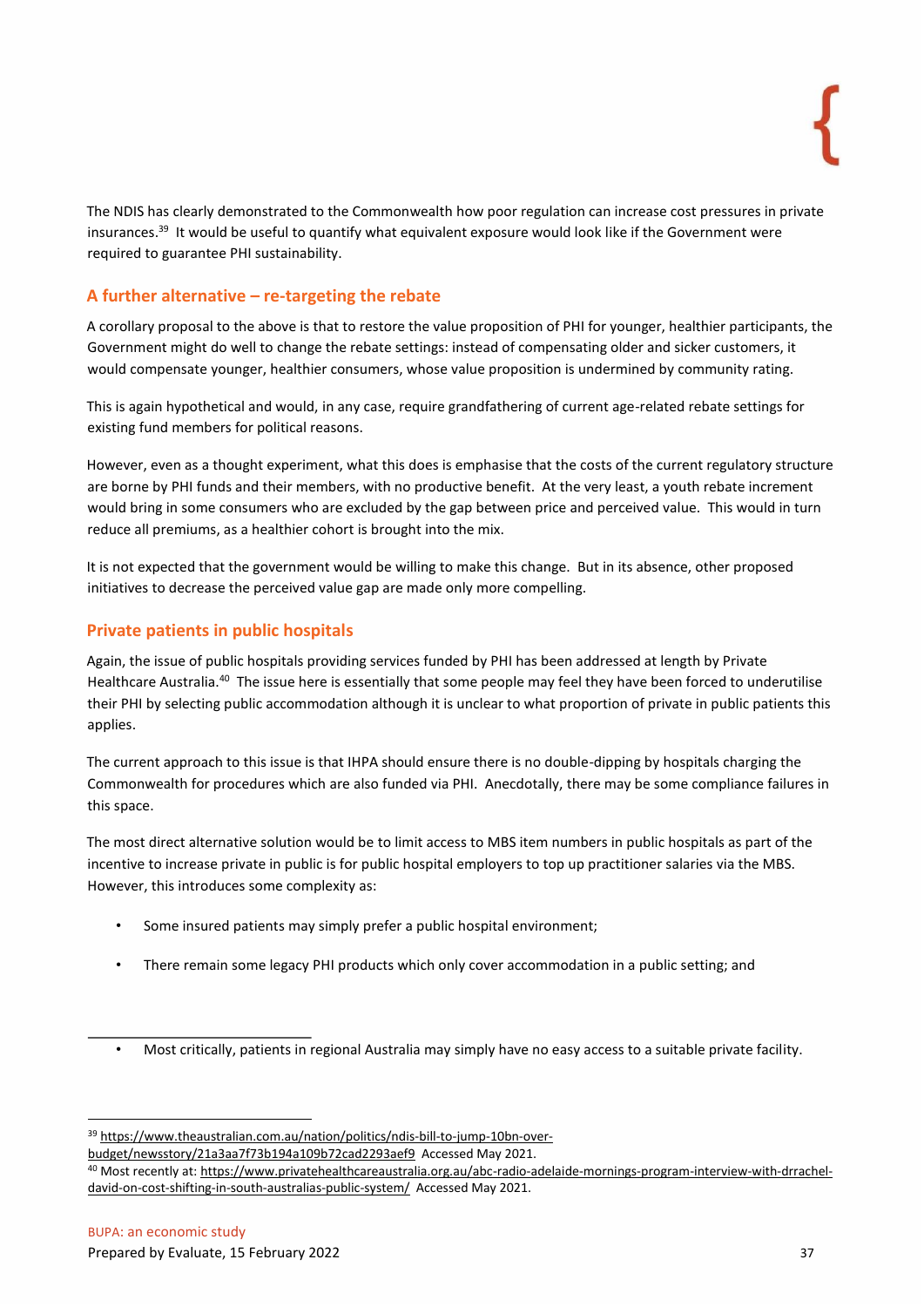This issue is predominantly one of behaviour rather than as a regulatory problem of PHI. While access to private accommodation and care is part of the PHI value proposition, this is not undermined as long as patients choosing to be treated in public hospitals do so willingly and with appropriate levels of information.

This is best dealt with via greater education and transparency and is not recommended as a priority for further investigation.

The above pose questions that would benefit from further modelling. This would also permit consideration of the various solutions proposed above.

### <span id="page-37-0"></span>Operating constraints in the private health sector

As flagged in the section outlining the regulations governing private health insurers, various regulations constrain the operations of PHI. Likewise, constraints exist for other participants in the private health sector and these are briefly outlined in Table Four.

| <b>Stakeholders</b>                    | <b>Private Health</b><br><b>Insurers</b>                                                                                 | <b>Suppliers</b>                        |                                                                  | <b>Consumers</b>                                                                                       | Commonwealth<br>Government                           | <b>Public health</b>                                                                                                      |
|----------------------------------------|--------------------------------------------------------------------------------------------------------------------------|-----------------------------------------|------------------------------------------------------------------|--------------------------------------------------------------------------------------------------------|------------------------------------------------------|---------------------------------------------------------------------------------------------------------------------------|
| <b>Constraints</b>                     |                                                                                                                          | Hospital<br><b>Providers</b>            | Medical<br>professional                                          |                                                                                                        |                                                      |                                                                                                                           |
| Price of cover                         | Government<br>regulation/appr<br>oval:<br>price caps<br>٠<br>no capacity<br>$\bullet$<br>to control or<br>price for risk |                                         |                                                                  | Value<br>proposition:<br>• Price to value<br>ratio<br>• Price minus<br><b>MLS</b><br>• Understand risk | Exposure to<br>rebate Number<br>of people<br>covered | Funded via tax<br>system, with<br>pricing set by<br>activity based<br>funding (ABF)<br>model<br>managed by<br><b>IHPA</b> |
| Payments for<br>accommodation          | Hospital<br>contracting but<br>minimum<br>defaults in place                                                              | Minimum<br>default<br>payments          |                                                                  | Excesses in place                                                                                      | Exposure to<br>rebate                                | Set under the<br><b>ABF</b><br>arrangements                                                                               |
| Payments for<br><b>MBS</b> services    | Government<br>regulation: MBS<br>Hospital<br>contracting                                                                 |                                         | Contracts<br>with PHI<br>Consumers'<br>willingness to<br>pay OOP | OOP-often<br>unknown                                                                                   | Exposure to<br>rebate                                | Levied where<br>private<br>patients are<br>treated in<br>public<br>hospitals                                              |
| <b>Prostheses and</b><br>device prices | <b>Prostheses List</b>                                                                                                   | Prostheses<br>List minus<br>actual cost |                                                                  | No negotiating<br>power                                                                                |                                                      | Purchased on<br>open market<br>by tender                                                                                  |
| <b>Provision of</b><br>lowvalue care   | No control over<br>provision                                                                                             |                                         | Few limits to<br>provision                                       | Limited by<br>information<br>asymmetry                                                                 |                                                      | Excluded by<br>DRG-based<br>waiting lists                                                                                 |

#### **Table Four: Operating Limits between participants in the private health sector**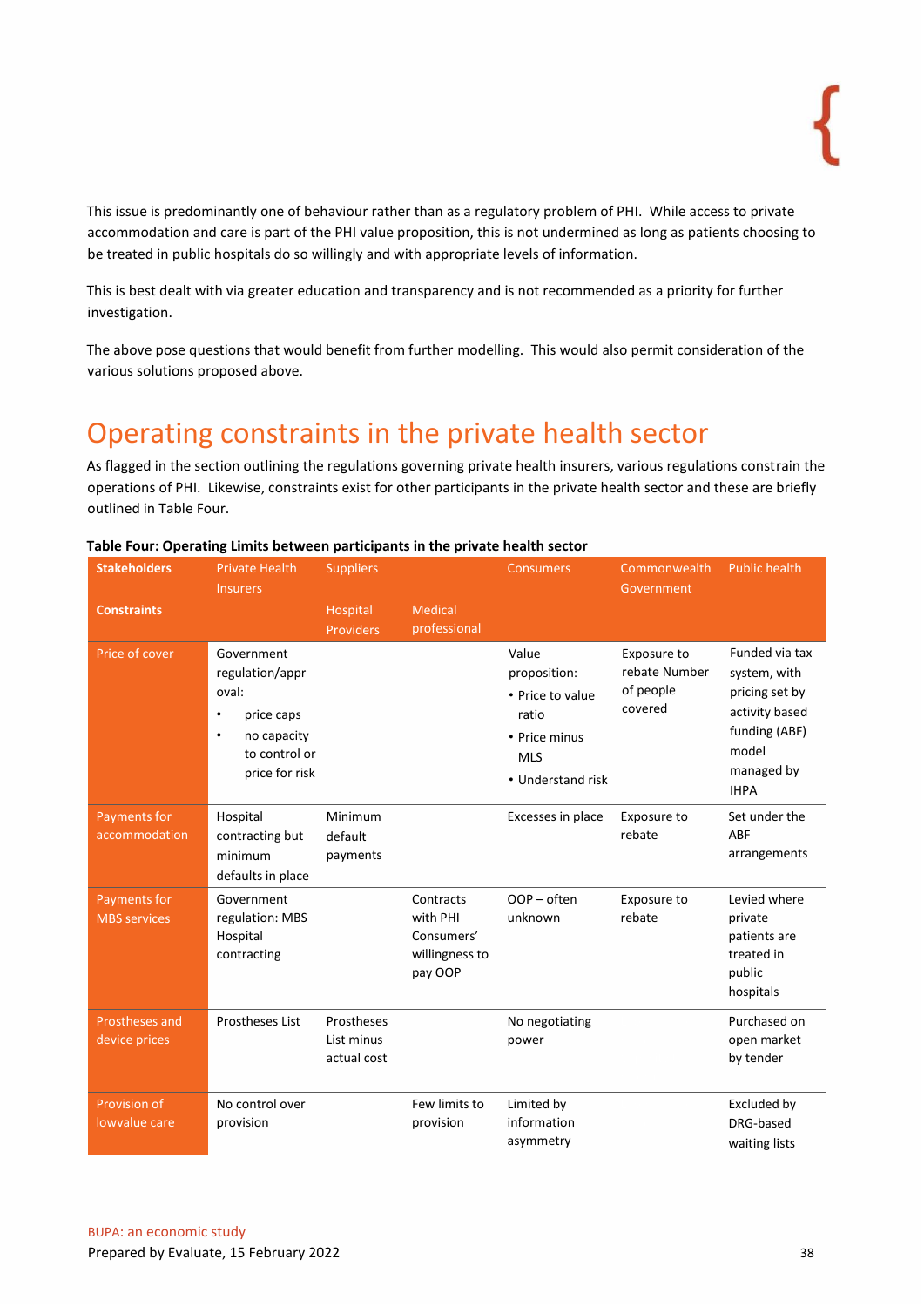## <span id="page-38-0"></span>Conclusion and potential next steps

Looking to the future, if PHI becomes increasingly dominated by older and sicker Australians, the increased life expectancy and work productivity benefits provided by the sector will decrease. This in turn will reduce economic growth while healthier Australians remain on ever-increasing public waiting lists. This scenario is obviously detrimental compared to the current or ideal environment which only emphasises and underpins the need for the above options to be modelled, considered and, where appropriate, adopted.

Reforms underway in the PHI sector, such as those to the Prostheses List pricing, will deliver clear benefits. This This work explores a number of options for the next round of reforms which would make the private health insurance system more sustainable, benefiting patients, the health system and the economy more broadly. The options outlined in this paper seek to reframe the system for long term sustainability not simply for the sector but to maximise the health and wellbeing of Australians, support the sustainability of government expenditure on both public and private healthcare and to remove pressure from public hospital waiting list.

Further work is needed to flesh out some of the details and potential impacts of the proposed reforms. This would enable identification of those most valuable and their prioritisation for adoption.

# <span id="page-38-1"></span>Appendix One: Overview of private health insurance – market and regulations Licensed private health insurers

Only registered health insurers can provide private health insurance. These insurers are regulated by APRA in accordance with the [Private Health Insurance \(Prudential Supervision\) Act 2015.](https://www.legislation.gov.au/Details/C2017C00066) There are currently thirty six registered health insurers in Australia.

To be registered, it is necessary to comply with the Private Health Insurance (Registration) Rules 2017 (No 2).

#### **Possible business structures**

If a health insurer is 'not-for-profit', it is a mutual organisation. Premiums paid to the insurer must be used to operate the business and cover benefits for members. 'For-profit' insurers aim to return a profit to their owners, which may be another health insurer or corporation, or shareholders. Both are required to maintain sufficient funds to operate the company and pay benefits to their members.

#### **Restricted and open memberships**

Health Insurers have either an 'open' or 'restricted' membership. Open membership organisations provide policies to all members of the public while restricted membership organisations only sell policies to specific employment groups,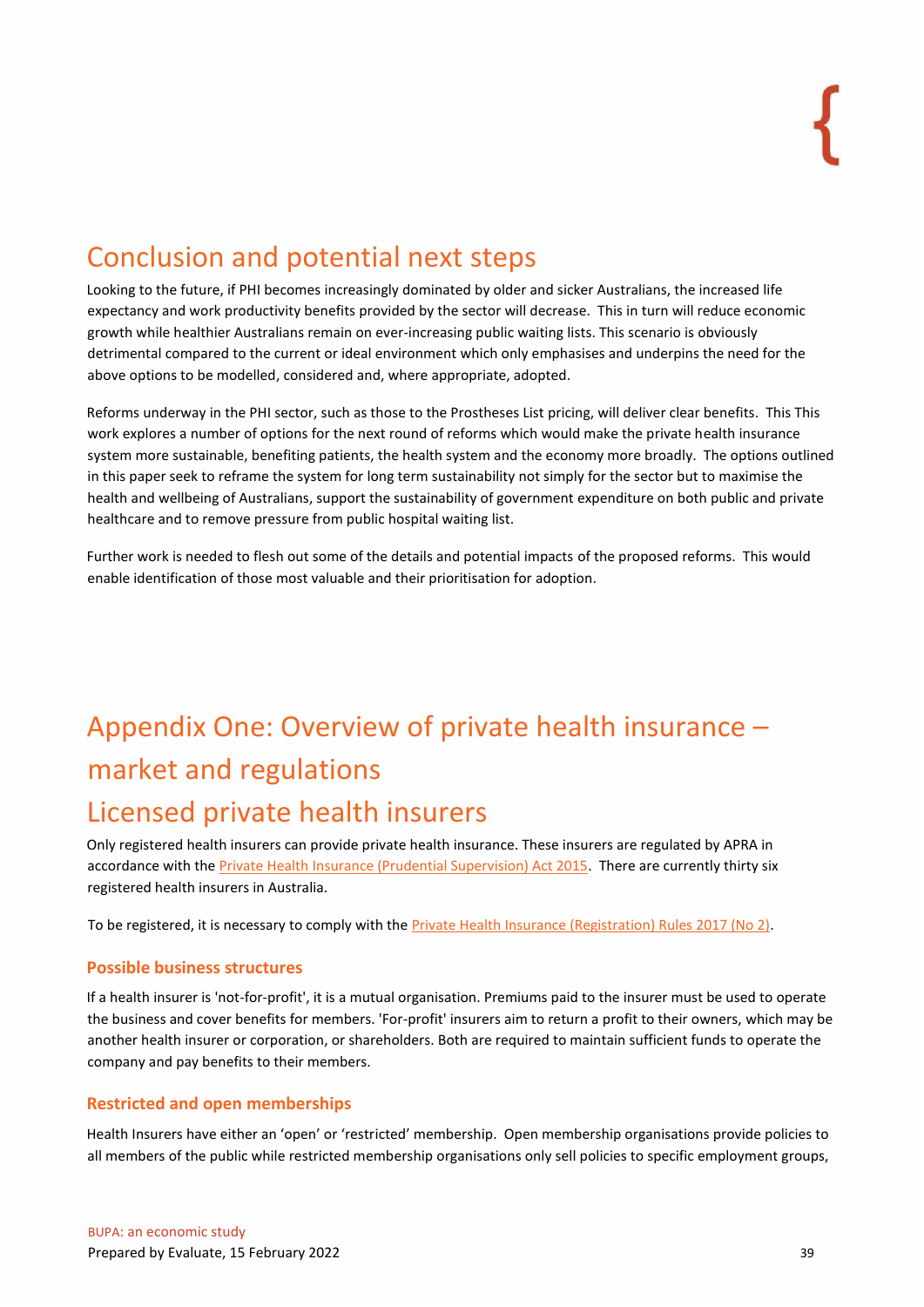industry sectors or unions, for example Defence Health provides insurance to Defence personnel and their families only but remains governed by the same regulatory framework.

#### **Prudential standards and capital requirements**

Private health insurers are required to be able to meet, out of the fund's assets, all liabilities that are payable by the fund at the time they fall due. The prudential standard requires private health insurers to demonstrate this, including in adverse circumstances.

Capital requirements for private health insurers mean that they are required to hold sufficient assets to meet their liabilities for a twelve-month period, including allowing for future business plans and adverse circumstances.

#### **Brand names**

Insurers can sell private health insurance through other organisations, such as QANTAS and Kogan, through underwriting the policies provided by those organisations.

#### **Corporate policies**

Some health insurers provide health cover policies tailored for specific companies or organisations, which may be part of the company's benefits package.

### Regulatory framework<sup>41</sup>

Today, a significant body of regulations underpins private health insurance. This acts to support Australia's private health insurance in many ways whilst, at the same time, creating a variety of barriers to what would, in other markets, represent effective competition and market operation. It is Evaluate's view that the particular asymmetry between the vast level of compliance and restrictions placed on PHI funds and the light touch on all levels of suppliers cannot produce a sustainable PHI sector in the medium term.

The *[Private Health Insurance Act 2007](https://www.legislation.gov.au/Latest/C2019C00126)* [is](https://www.legislation.gov.au/Latest/C2019C00126) the main piece of Australian legislation that outlines the legal requirements for private health insurance and health insurers.

[Private Health Insurance Rules](https://www.legislation.gov.au/Search/private%20health%20insurance%20rules) sit under this legislation and provide further detail about numerous areas of private health insurance.

The following legislation relates to the supervision of the Private Health Insurance industry together with links to the Federal Register of Legislation:

- [Private Health Insurance \(Prudential Supervision\) Act 2015](https://www.comlaw.gov.au/Series/C2015A00085)
- [Private Health Insurance Act 2007](https://www.comlaw.gov.au/Series/C2007A00031)
- [Private Health Insurance \(Prudential Supervision\) \(Consequential Amendments and Transitional Provisions\)](https://www.comlaw.gov.au/Series/C2015A00087)

<sup>41</sup> These are the regulations under which PHI funds operate in Australia as opposed to the rules established by each PHI to govern their own fund.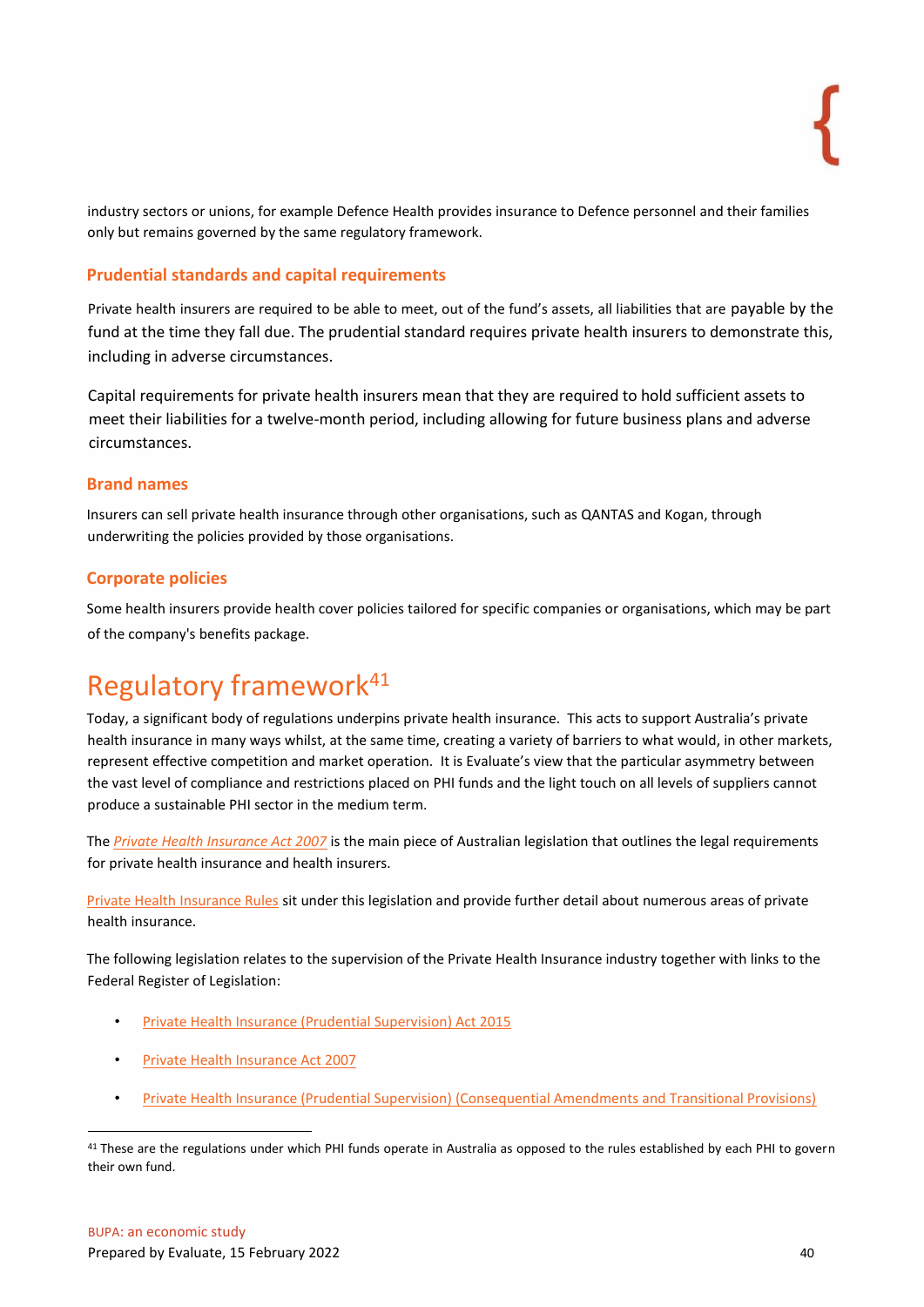#### [Act 2015](https://www.comlaw.gov.au/Series/C2015A00087)

#### **Data collection**

• [Financial Sector Collection of Data Act 2001](https://www.comlaw.gov.au/Series/C2004A00871)

#### **Levies**

- [Private Health Insurance Supervisory Levy Imposition Act 2015](https://www.comlaw.gov.au/Series/C2015A00083)
- [Private Health Insurance \(Risk Equalisation Levy\) Act 2003](https://www.comlaw.gov.au/Series/C2004A01158)
- [Private Health Insurance \(Collapsed Insurer Levy\) Act 2003](https://www.comlaw.gov.au/Series/C2004A01156)

#### **Rules and guidance**

#### APRA rules and guidance that apply to private health insurers include:

[Private Health Insurance \(Prudential Supervision\) Rules 2019](https://www.legislation.gov.au/Details/F2019L00398) [Private Health Insurance \(Registration\) Rules 2017 \(No 2\)](https://www.legislation.gov.au/Details/F2017L00670)  [Private Health Insurance \(Risk Equalisation Administration\) Rules 2015](https://www.legislation.gov.au/Details/F2015L01039) [Private Health Insurance \(Health Benefits Fund Enforcement\) Rules 2015](https://www.legislation.gov.au/Details/F2015L01036/Explanatory%20Statement/Text)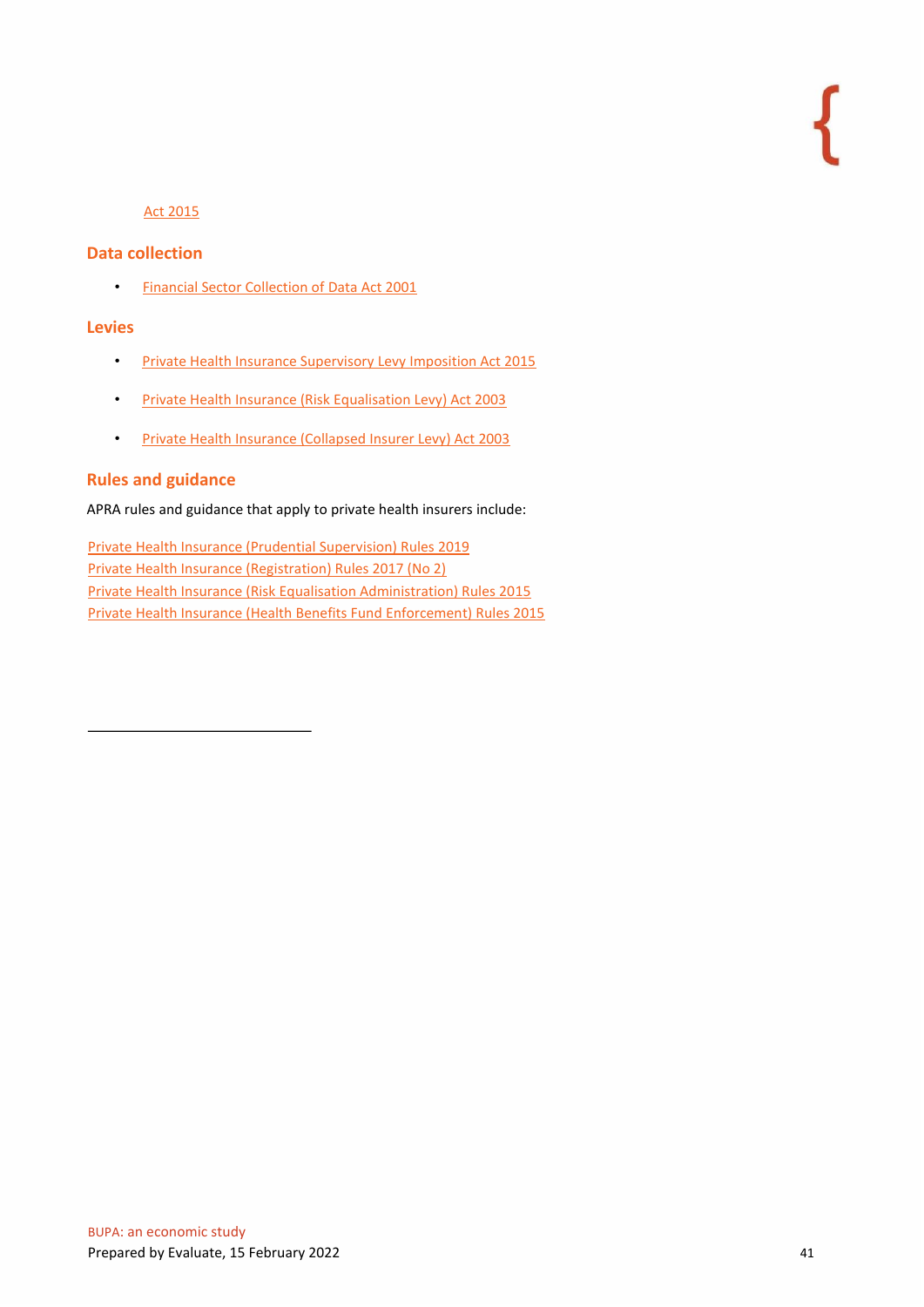## Pricing and consumer information

#### **Premium changes**

Under the *Private Health Insurance Act 2007,* health insurers to submit proposed premium increases to the Minister for Health before premiums for any policies can be increased. The submission to the Minister needs to include financial information and cost and benefit projections and a health fund's appointed actuary must certify the submission.

Proposed increases are examined by the Department of Health and by the Australian Prudential Regulation Authority (APRA). APRA can require insurers to report on their finances and operations and also independently audit private health insurers' finances.

Before a premium increase can occur, the Minister for Health must approve it which occurs once a year. If the Minister does not believe the increase can be supported by evidence provided by the health fund, they can refuse the proposal.

#### **Private Health Information Statement (PHIS)**

Health insurers are legally required to provide these Statements to members. This enables them to review their existing policy or compare private health insurance policies. A PHIS for every available policy in Australia in available at https://www.privatehealth.gov.au/health\_insurance/howitworks/phis\_guide.htm

#### **Communication of changes to premiums or rules**

Any change to a health insurer's rules that might be detrimental to a member must be communicated, including all premium changes. The Private Health Information Statement for the policy must also be updated.

### PHI products

There are two types of PHI - hospital policies which cover an individual when they are admitted to hospital; and general treatment or extras policies which cover ancillary treatment, such as dental and physiotherapy and which can also cover ambulance transport.

Most health insurers offer combined policies that provide packaged cover for both hospital and general treatment services, or members can buy separate hospital and general treatment policies to 'mix and match'.

Health insurers may not cover non-surgical MBS items on behalf of their members, such as visits to the GPs, specialist appointments in their rooms and most diagnostic tests and services.

The focus on this analysis is hospital cover. Extras cover is a sub-section of this market and only indirectly involved in the analysis and recommendations.

### Hospital cover – what can be covered?

A hospital policy covers a member for in-hospital services when they choose to be treated as a private patient. This includes some or all hospital costs, such as accommodation, theatre costs, nursing care and so forth; and some of the doctors' costs.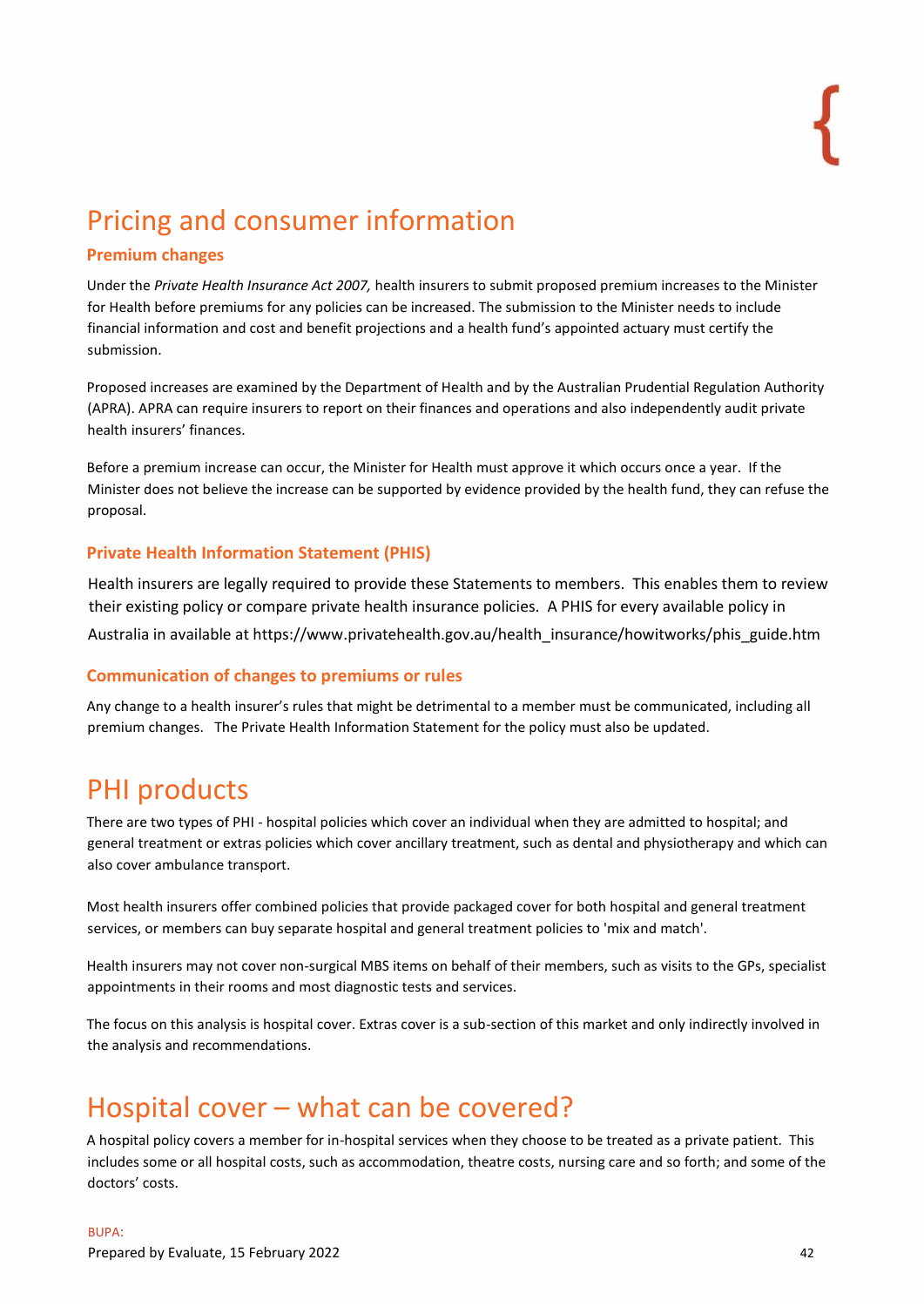#### an economic study

One of the benefits of private health insurance is that private patients can choose their hospital, doctor and specialist.

PHIs do not have to fund in-hospital services that do not attract an MBS rebate although they have the option to do so. Podiatric surgery is an example of this where some insurers choose to fund services provided by podiatric surgeons whilst others do not.

#### **Gold, Silver, Bronze and Basic**

On 1 April 2020, four new tiers of hospital cover – Gold, Silver, Bronze or Basic – became mandatory for all private health insurers and all their products are required to align with the requirements of one of these tiers.

To qualify to be included in a specific tier, a policy needs to include the minimum requirements of that tier as set out in the table in Appendix One. All treatments in the table indicate a treatment that would be delivered, and paid for, as part of a hospital admission.

If a policy meets the minimum requirements of a tier but also includes additional services, it can be referred to as a 'Plus' policy, for example, Silver Plus or Bronze Plus.

What is or is not covered in these product tiers is based on clinical categories. Each category – for example, the 'dental surgery' or 'ears nose throat' category – includes the hospital treatments that private health insurers must cover. If an insurance policy includes a certain category, then everything listed within that category is included in the insurance policy, not simply some items. **Prostheses covered** 

If a policy covers the procedure to implant a prosthesis, it will also cover some or all the cost for the prosthesis itself.

Private health insurers must pay a benefit for a prosthesis if:

- it is listed on the Prostheses List;
- it is delivered as part of hospital or hospital substitute treatment;
- it is covered by the policy; and
- a Medicare benefit is payable for a service associated with the use of the product.

The prostheses covered are determined by the Prostheses List Advisory Group and their prices are established independently of the private health insurers. Private health insurers are required to pay benefits for products listed on the Prostheses List, if the product is provided to the patient with appropriate cover as part of hospital or hospital substitute treatment.

Prostheses not able to be on the Prostheses List include:

- external prostheses, such as prosthetic limbs;
- surgically implanted devices that are not designed to replace an anatomical body part or, alternatively, to combat a pathological or modulate a physiological process, such as some cosmetic implants; and
- devices used for diagnostic purposes.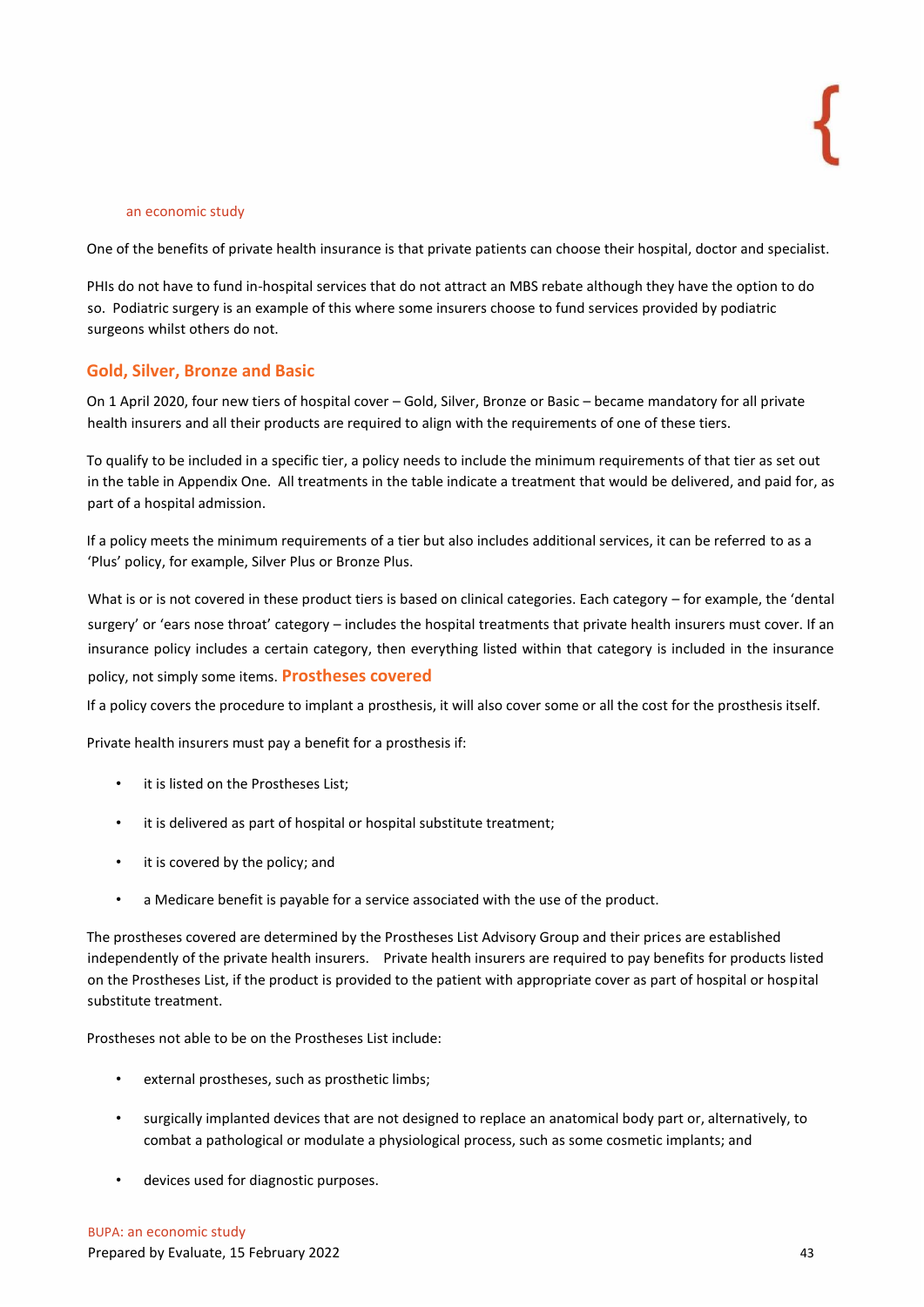#### **Complications and unplanned hospital treatment**

If a patient is admitted to hospital for a planned treatment included in their policy and complications occur that are outside the scope of the policy, private health insurers are required to cover the cost of treating the complication. This is the case even where, under the policy, the clinical category involved may not be included.

If a patient is admitted to hospital for a planned treatment and, during the course of admission, another condition that requires urgent treatment is identified, this 'associated unplanned treatment' must be covered by their insurer. This is regardless of whether the associated treatment involved is covered by the patient's policy as long as the treatment is provided within the same episode of care as the original treatment. The associated unplanned treatment must be considered medically urgent and necessary in the view of the medical practitioner providing the treatment.

Insurers are required to cover elective procedures that are covered by a policy together with all associated services or complications arising from that procedure. An insurer does not have to cover any planned elective procedures not covered by the policy, regardless of whether another procedure is provided during the same admission.

#### **Hospital treatment waiting periods**

The Government sets the maximum waiting periods that insurers can impose for hospital treatment. Private health insurers can determine the waiting times for services within extras cover. For hospital treatment, waiting times are set as:

- 12 months for pre-existing conditions;
- 12 months for obstetrics obstetrics is only available under family or single parent cover, not within a single membership;
- two months for psychiatric treatments, rehabilitation or palliative care, even for a pre-existing condition; and
- two months in all other circumstances.

In some cases, it is possible to upgrade a policy to include mental health treatment in hospital without a waiting period.

Assessments as to whether a condition is pre-existing must be made in relation to that individual's personal circumstance. Insurers may not claim that certain conditions are always pre-existing. A medical practitioner appointed by the health insurer must be satisfied that there is a direct link between the condition requiring hospital treatment and the existing signs and symptoms in the six-month period prior to the member joining or upgrading hospital cover. The condition does not need to have been diagnosed during the six-month period, only that signs and symptoms were or would have been evident to either the patient or an examining medical practitioner during that period.

#### **Travel and accommodation for rural consumers**

Until 2019, private health insurers were unable to offer travel and accommodation benefits under hospital cover although some offered these benefits under extras cover. From 1 April 2019, insurers are able to offer travel and accommodation benefits as part of hospital cover.

### Hospital cover – governance arrangements

BUPA: an economic study Prepared by Evaluate, 15 February 2022 44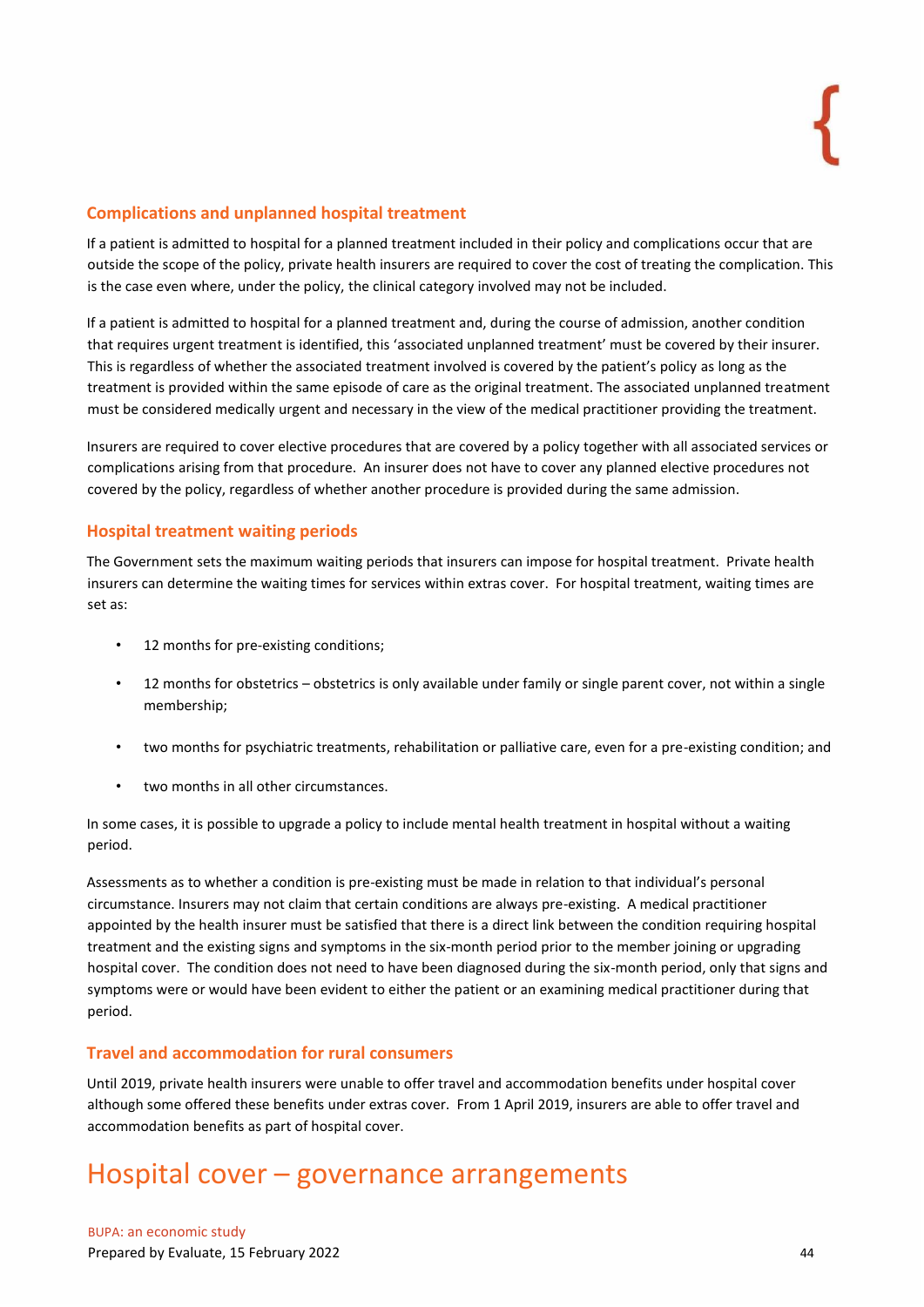#### **Community Rating**

Community rating is designed to make PHI affordable to older and sicker Australians and effectively operates as a cross-subsidy by younger, healthier participants.

Australia's system of community rating was established by the *National Health Act 1953* together with the policy of open enrolment.

Under Australia's community rating rules, private health insurers are not allowed to refuse to insure any individual, including on the basis of their age, gender or health status. This has the result that all individuals holding the same PHI policy and living in the same state/territory pay the same premium for that product. In addition, private health insurers cannot refuse cover to any eligible individual, i.e., Australian citizens and permanent residents, regardless of their risk or likelihood of claiming against their policy.

The prohibition of risk-rated premiums, and preventing insurers from refusing customers, has meant that certain insurers engage in potentially inefficient 'risk selection' whereby they seek to discourage high risk customers and attract low risk consumers through product design. This is an unfortunate approach but is a credible strategy given the level of regulation and restriction on innovation to improve value. Maintaining a viable PHI industry in the presence of the distortions created by community rating and open enrolment has required numerous other policy interventions and regulations from rebates to Lifetime Health Loading.

#### **Geographical pricing**

Insurers are allowed to differentiate their policies for different states or territories. Likewise, they are permitted to offer the same policies at different premiums in different states and territories. This is designed to take account of differences in costs and benefits between states, including some state government health arrangements.

#### **Risk equalisation**

Risk equalisation underpins community rating by transferring funds from insurers with lower than average costs to those with higher than average costs. Importantly, this does not include all high-cost patient activity and only partially defrays the excessive costs borne by individual insurers.

Over 40% of all hospital and medical claims are managed between insurers in this way with the pooled claims being allocated equally to every insured adult in each state with a basic policy contributing as much as a more comprehensive policy. Currently risk equalisation equates to around \$750 on an average adult policy and has increased 7.5% per year for the last ten years.<sup>42</sup>

#### **Medicare Levy Surcharge**

As of July 2012, people who do not hold eligible private health insurance hospital cover income above three tier thresholds pay an additional 1.00%, 1.25% or 1.50% income tax. This means that people without eligible hospital cover whose income is more than the specified single and family income thresholds will pay Medicare Levy Surcharge with their income tax without receiving any additional health cover beyond Medicare.

<sup>42</sup> Jamie Reid et al, "Risk Equalisation: time to think differently?", Finity Consulting, 2017. https://www.actuaries.asn.au/Library/Events/SUM/2017/SUM17ReidEtAlPaper.pdf Accessed May 14 2021.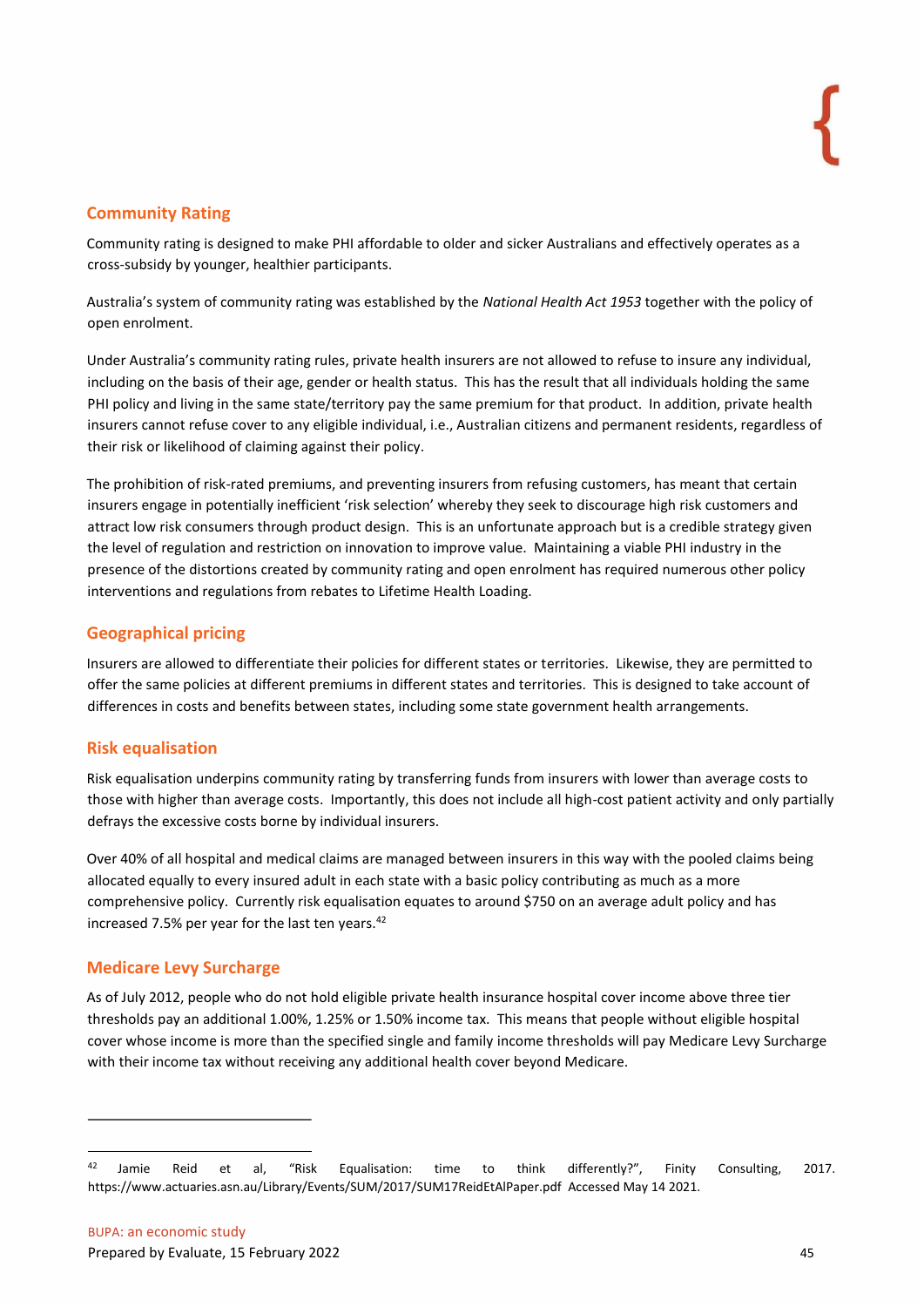#### **Federal Government Rebate on Private Health Insurance**

On 1 January 1999, the Federal Government introduced a universal 30% rebate on all health insurance premiums for both hospital cover and extras cover. Individuals could access this rebate either as a reduced premium or as a tax rebate. In 2005, the PHI rebate was increased to 35% for people between 65- and 69-year-old and 40% for those over 70.

As of 1 July 2012, the rebate has been means tested and reduces and as income rises above specified tiers. Depending on income level, individuals no longer receive the universal 30% rebate originally introduced but instead are receive a 30%, 20% or 10% rebate or, for those over the highest income threshold, no rebate at all. This change was estimated to save \$6.78 billion over 4 years.

At the same time, the Government announced that the rebate would no longer be payable on policies with Lifetime Health Cover loading.

Further, the rebate percentages became indexed annually relative to industry premium increases or the Consumer Price Index, whichever was lower. This initiative, which commenced on 1 July 2014, affects lower- and middle-income earners and, as a result, the value of the 30% rebate decreases every year and will continue to do so while health inflation and premium increases remain above CPI.

#### **Lifetime Health Cover**

Lifetime Health Cover (LHC) started on 1 July 2000 and is intended to encourage people to take out hospital cover when they are younger and to maintain it throughout their life as a principle that underpins community rating. This was achieved by enabling private health insurers to charge differential premiums based on the member's age at the time they first took out private hospital cover.

Lifetime Health Cover regulations mean that anyone who takes out PHI pays a loading of 2% on their premium for each year of age they are over 30. No loading exists for those who hold private health insurance prior to their 30<sup>th</sup> birthday.

The maximum LHC loading that anyone can pay is 70%. A LHC loading is removed after 10 years of continuous hospital cover. Someone taking out PHI for the first time after their 45<sup>th</sup> birthday would therefore attract a 30% loading on their premium and pay an incremental 30% of the listed premium price for each year for the following ten years.

Those who held cover before 1 July 2000, later extended to 15 July 2000, were exempt from paying the Lifetime Health Cover regardless of their date at that age. This effectively offered an amnesty or grace period for those taking out new cover before the 15 July date.

Some special circumstances apply to new migrants or Australians who have been living overseas.

#### **Gaps in cover and Days of Absence**

To cover gaps in coverage, such as switching from one insurer to another, an individual can be without hospital cover for a total of 1094 days, so three years less one day, during their lifetime without affecting your LHC loading. These are known as 'Days of Absence'.

If you exceed your Days of Absence, LHC loading will be paid on re-joining hospital cover. The loading is an additional 2% on top of any previous loading and will increase by 2% for every year after the 1094 days without cover.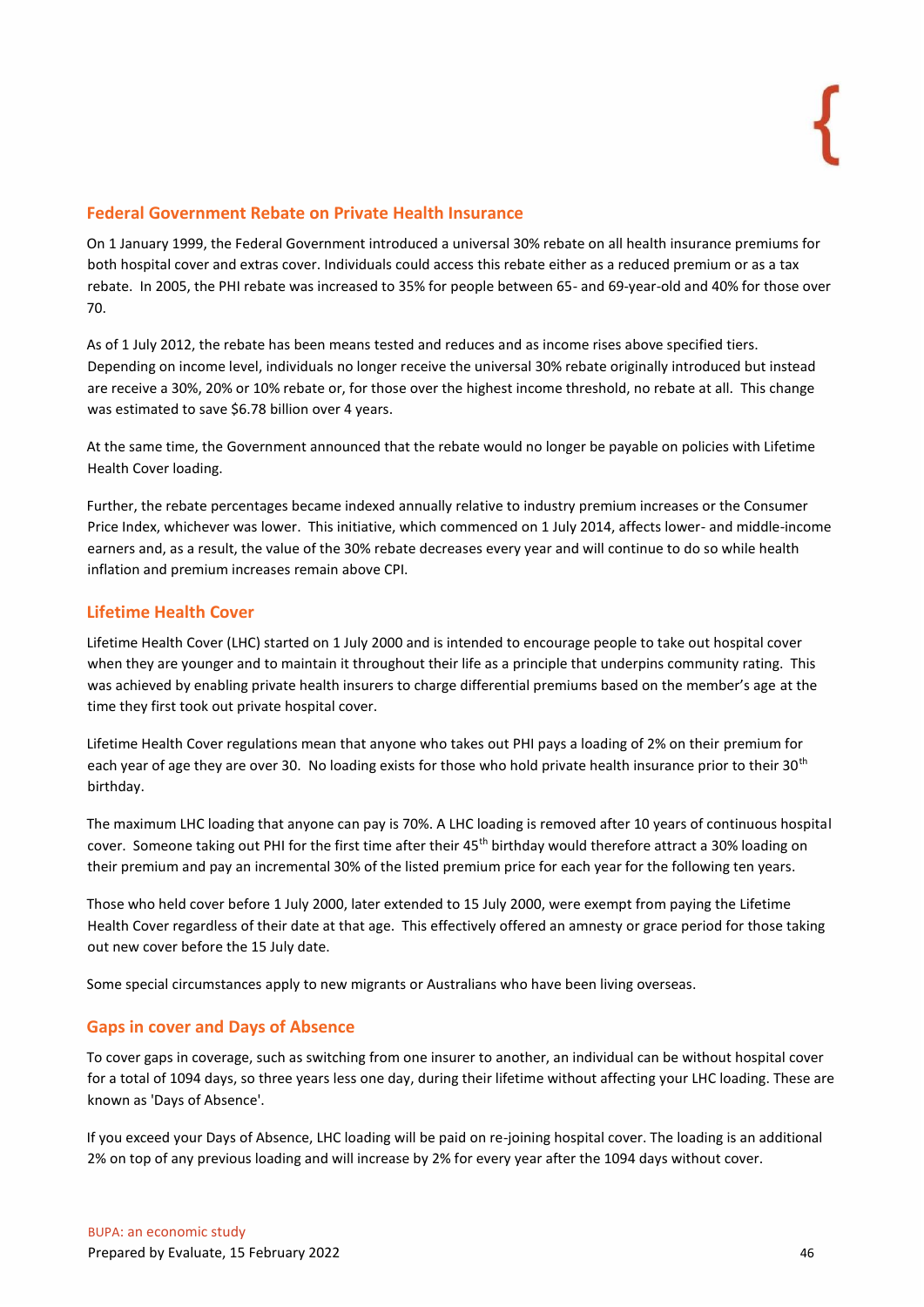#### **Suspension of membership**

It is possible to suspend hospital for a short period with the agreement of a private health insurer, for example, for a holiday. This period of suspension is not counted towards a member's 1094 Days of Absence. Suspension terms and conditions vary between insurers.

#### **Going overseas**

If hospital insurance is cancelled after an individual's Lifetime Health Cover base day to go overseas for at least one continuous year, the days spent outside Australia are not counted towards the 1094 Days of Absence. Individuals can return to Australia for periods of up to 90 consecutive days per visit and still be considered to be overseas. Any periods of 90 days or more spent in Australia during this time will be deducted from the 1094 Days of Absence.

#### **Age based discounts**

Starting on 1 April 2019, private health insurers can offer people 18-29 discounts of up to ten percent of their premium or two per cent for each year that a person joins private health insurance before they turn 30. The discount is a maximum of 10 per cent for 18- to 25-year-olds and the discount will remain in place until the individual turns forty after which time it will phase down.

This age-based discount can be transferred but insurers can choose whether the age-based discounted policies they offer will honour existing age-based discounts when a person transfers insurers.

#### **Other discounts and incentives**

Private health insurers are allowed to offer discounts on policies or incentives to customers of a maximum of 12% per annum.

#### **Portability rules**

If transferring between private health insurers, getting a Clearance Certificate from the existing insurer can help avoid waiting periods with the new insurer as well as maintaining the current level of LHC.

Certificates must be issued within fourteen days of a member requesting one and include the following: type of cover, e.g., hospital, general treatment, combined; level of cover; join and cancellation dates; Lifetime Health Cover Certified Age of Entry; and a history of recent claims.

Waiting periods may need to be served for any additional benefits covered by the new policy and, where the full waiting period has not been served with the original fund, the balance will be required by the new fund.

Gap of one to two months are allowed by some funds but different fund rules mean that some funds do not permit any gap at all.

These rules are contained in the *Private Health Insurance Act 2007* and only cover hospital policies. Many funds apply some portability to general treatment policies but they are not obliged to under law.

#### **Excesses**

Until 2019, excesses were set at a maximum of \$500 for singles or \$1,000 for couples and families in order to avoid the Medicare Levy Surcharge. The maximum excesses were then raised and are now \$750 for singles and \$1,500 for couples and family policies.

#### BUPA: an economic study

Prepared by Evaluate, 15 February 2022 47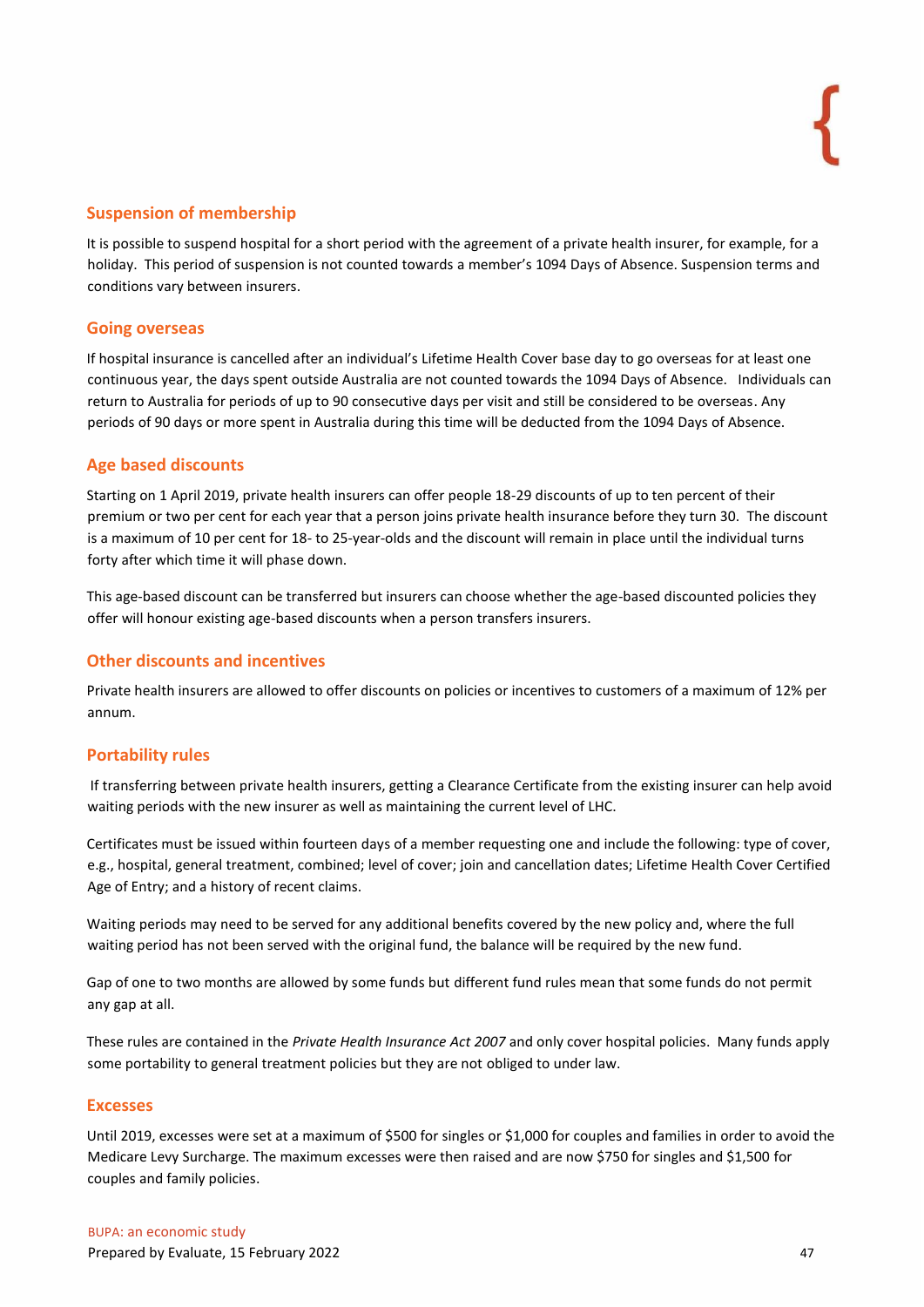#### **Hospital Purchaser Provider Arrangements**

Hospital Purchaser Provider Agreements were introduced in 1995, following the passage of the *health Legislation (Private Health Insurance Reform) Amendment Act 1994.* These were designed to enable private health insurers to negotiate with hospitals to pay them above the Medicare Benefits Schedule (MBS) fee where there was an agreement for in-hospital medical services. The intent behind this was to simplify billing practices but also and critically to enable the elimination of out-of-pocket costs for patients. Other factors may include agreements about who pays in the event a patient is readmitted within a particular period.

Further changes were made in April 1998 with the aim of helping achieve the objective of reducing medical gaps experienced by customers and, when there is an agreement between an insurer and a private hospital, members have either no out-of-pocket expenses or are provided with details of out-of-pocket expenses.

#### **Second-tier default benefits**

Insurers must pay second-tier default benefits for hospital treatment if they do not have a negotiated agreement with the hospital *and* the hospital is eligible for second-tier default benefits.

Second-tier default benefits are set at least 85% of the average cost of the equivalent treatment under that insurer's negotiated agreements for comparable private hospitals. Comparable private hospitals are those in the same state and in the same second-tier hospital category. Each health insurer must work out second-tier default benefit rates for each category in each state and territory.

Second-tier benefits are higher than what private health insurers are required to pay if the hospital is not eligible.

To be eligible for second-tier default benefits, a hospital must:

- apply;
- be accredited;
- be a private hospital;
- not bill patients the minimum benefit their insurer will pay;
- ensure patients give informed financial consent; and
- provide the hospital casemix data to health insurers for each claim lodged for second-tier default benefits.

The second-tier hospitals list is reviewed annually by the Department of Health.

#### **No-gap or known gap products**

No-gap or known gap products were introduced in July 2000 in order to encourage health funds to offer policies that either enabled members to avoid paying out-of-pocket expenses or allowed them to know in advance what those outof-pocket costs would be. Unless private health insurers introduced one or more policies involving a no-gap or known gap, they were not permitted to offer members access to the 30% PHI rebate as a premium reduction.<sup>32</sup>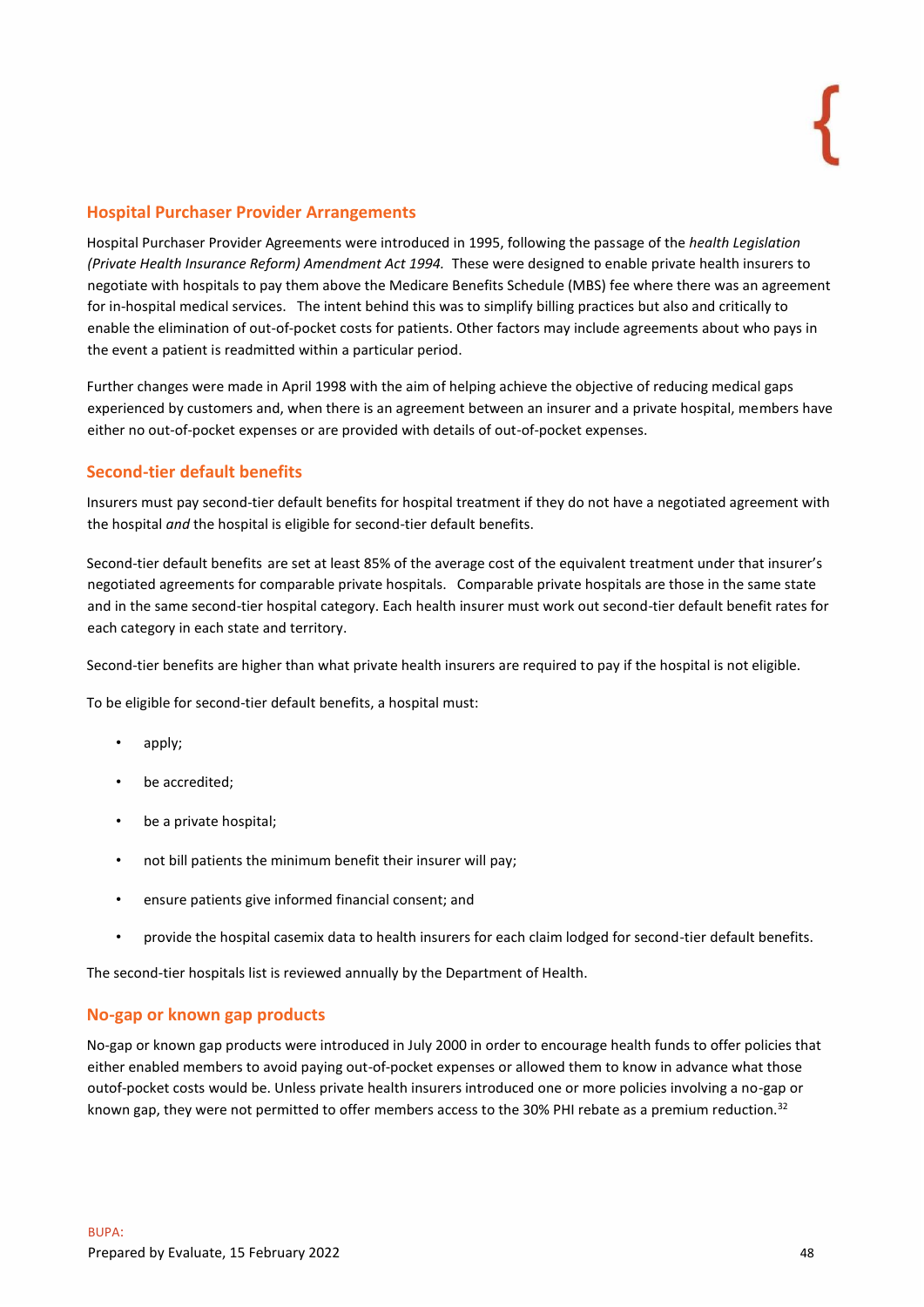an economic study

# <span id="page-48-0"></span>Appendix Two: Clinical categories

| <b>Clinical Category</b>                                          | <b>Basic</b> | <b>Bronze</b> | Silver | Gold |
|-------------------------------------------------------------------|--------------|---------------|--------|------|
| Rehabilitation                                                    | Y(R)         | Y(R)          | Y(R)   | Υ    |
| Hospital psychiatric services                                     | Y(R)         | Y(R)          | Y(R)   | Y    |
| Palliative care                                                   | Y(R)         | Y(R)          | Y(R)   | Y    |
| Brain and nervous system                                          | O(R)         | Υ             | Υ      | Υ    |
| Eye (not cataracts)                                               | O(R)         | Y             | Υ      | Υ    |
| Ear, nose and throat                                              | O(R)         | Y             | Υ      | Υ    |
| Tonsils, adenoids and grommets                                    | O(R)         | Υ             | Υ      | Υ    |
| Bone, joint and muscle                                            | O(R)         | Υ             | Υ      | Υ    |
| Joint reconstructions                                             | O(R)         | Y             | Υ      | Υ    |
| Kidney and bladder                                                | O(R)         | Υ             | Υ      | Υ    |
| Male reproductive system                                          | O(R)         | Y             | Υ      | Υ    |
| Digestive system                                                  | O(R)         | Y             | Υ      | Υ    |
| Hernia and appendix                                               | O(R)         | Υ             | Υ      | Υ    |
| Gastrointestinal endoscopy                                        | O(R)         | Υ             | Υ      | Υ    |
| Gynaecology                                                       | O(R)         | Υ             | Υ      | Υ    |
| Miscarriage and termination of pregnancy                          | O(R)         | Υ             | Υ      | Υ    |
| Chemotherapy, radiotherapy and immunotherapy for cancer           | O(R)         | Y             | Υ      | Υ    |
| Pain management                                                   | O(R)         | Υ             | Υ      | Y    |
| Skin                                                              | O(R)         | Y             | Υ      | Υ    |
| Breast surgery (medically necessary)                              | O(R)         | Υ             | Υ      | Υ    |
| Diabetes management (excluding insulin pumps)                     | O(R)         | Υ             | Υ      | Y    |
| Heart and vascular system                                         | O(R)         | O             | Υ      | Υ    |
| Lung and chest                                                    | O(R)         | O             | Υ      | Y    |
| <b>Blood</b>                                                      | O(R)         | O             | Υ      | Υ    |
| Back, neck and spine                                              | O(R)         | O             | Υ      | Υ    |
| Plastic and reconstructive surgery (medically necessary)          | O(R)         | O             | Y      | Y    |
| Dental surgery                                                    | O(R)         | O             | Υ      | Υ    |
| Podiatric surgery (provided by a registered podiatric<br>surgeon) | O(R)         | O             | Υ      | Υ    |
| Implantation of hearing devices                                   | O(R)         | O             | Υ      | Υ    |
| Cataracts                                                         | O(R)         | O             | O      | Υ    |
| Joint replacements                                                | O(R)         | O             | O      | Υ    |
| Dialysis for chronic kidney failure                               | O(R)         | O             | O      | Υ    |
| Pregnancy and birth                                               | O(R)         | O             | 0      | Υ    |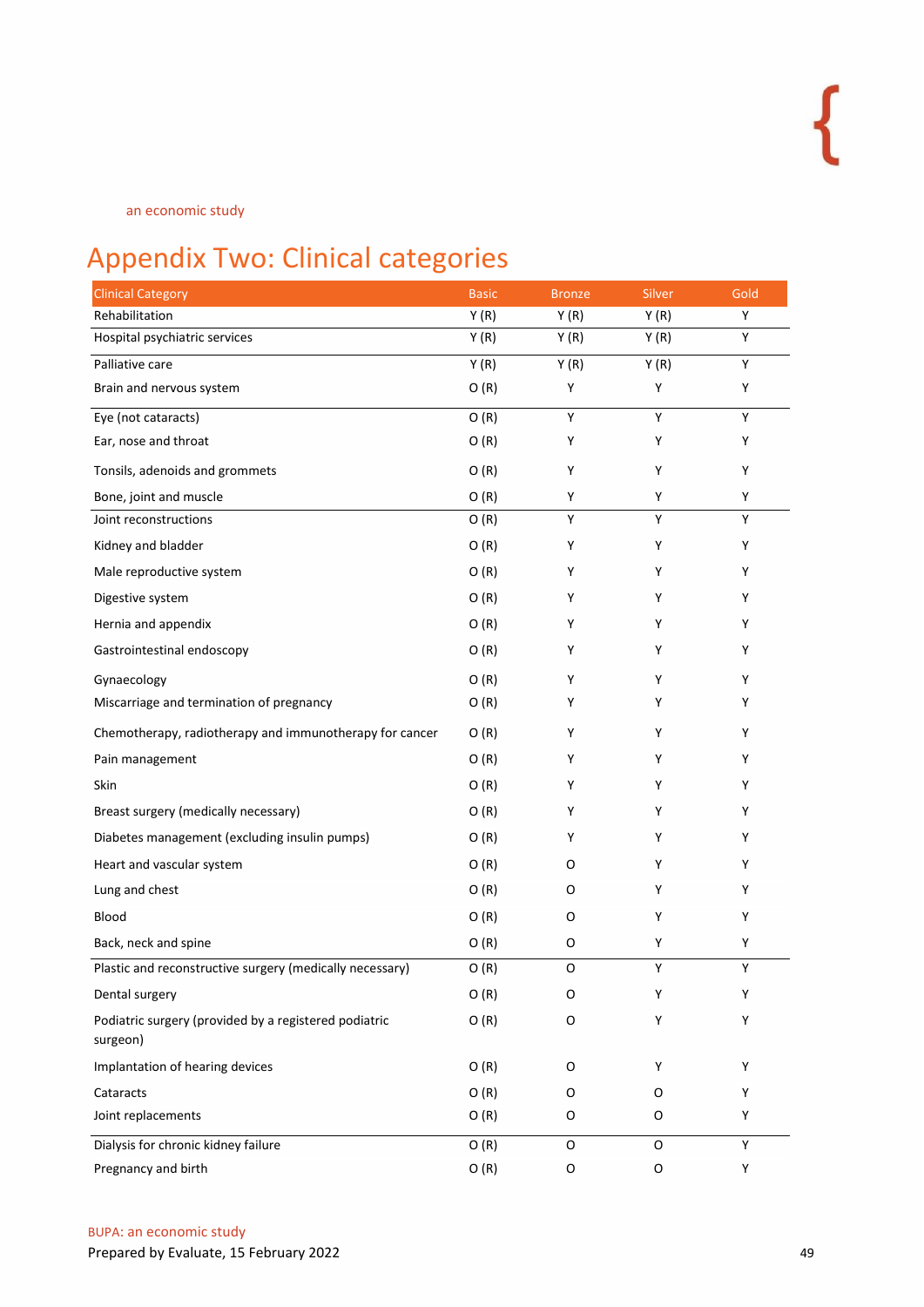| Assisted reproductive services | O(R)         | O             |        | v    |
|--------------------------------|--------------|---------------|--------|------|
| Weight loss surgery            | O(R)         | O             |        | v    |
| Insulin pumps                  | O(R)         | O             | Ο      | Υ    |
| <b>Clinical Category</b>       | <b>Basic</b> | <b>Bronze</b> | Silver | Gold |
|                                |              |               |        |      |
| Pain management with device    | O(R)         | O             |        | v    |

Y Indicates the clinical category is a minimum requirement of the product tier.

(R) Restricted cover permitted: insurers are allowed to offer cover for this clinical category on a restricted basis. A restricted benefit means you are partially covered for hospital costs as a private patient in a public hospital. You may incur significant expenses in a private room or private hospital so you should check with your insurer and hospital for details.

O Optional for the insurer to include: insurers may choose to offer these as additional clinical categories.